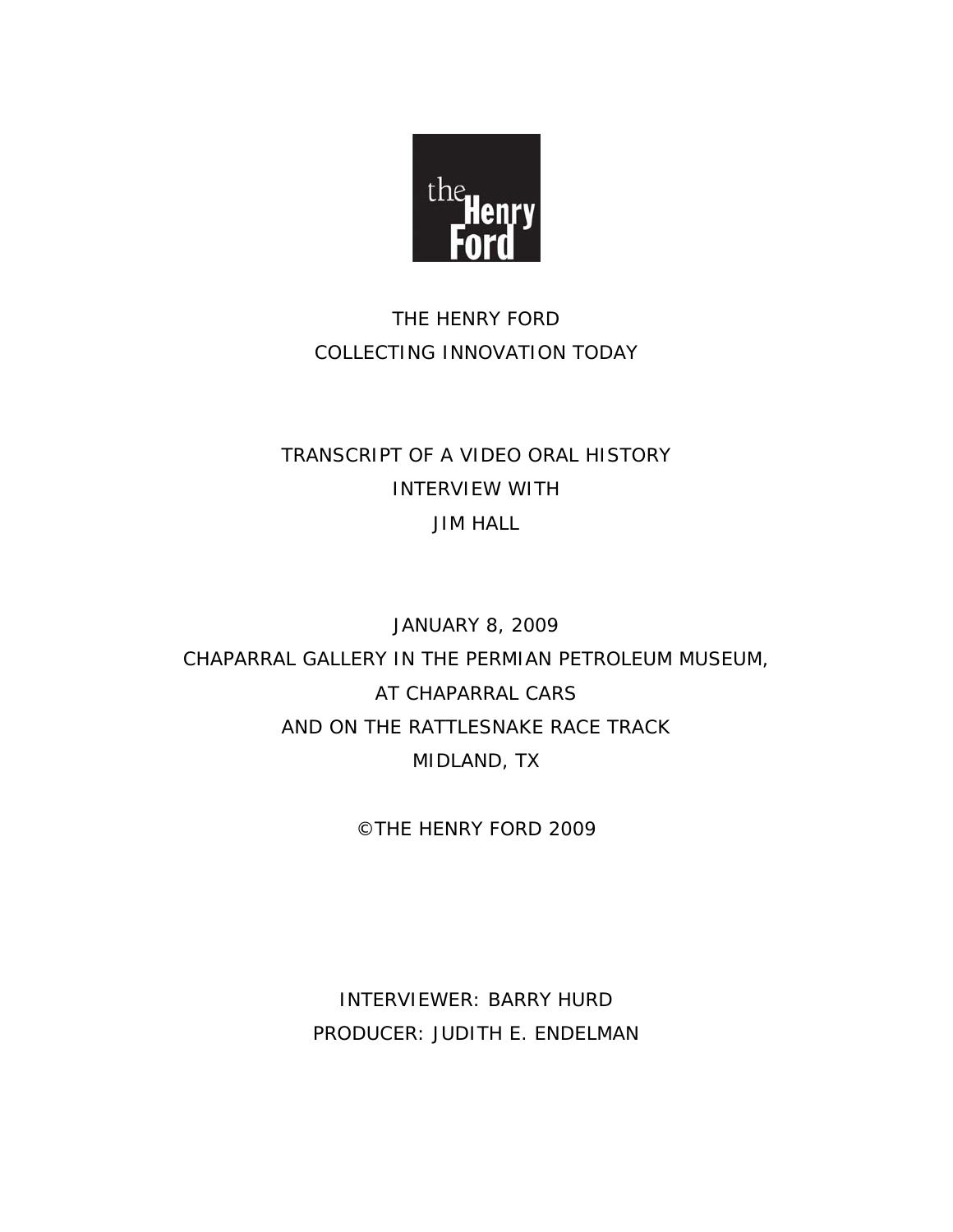#### 01 - THE BEGINNING OF CHAPARRAL CARS

QUESTION:

12:00:34;00 Yeah. We're walking around and looking at all these great innovations. Just tell us a little bit about how you and your fellow racers and builders became so innovative when Chaparral started.

#### JIM HALL:

12:00:44;17 Well, it's always a longer story than you originally think of. I had a really good partner in Chaparral cars, a guy that I got along well with. He was smart. We talked about it a lot. We went out to eat together. We had a drink together. So we spent a lot of time together. And we talked about cars most of the time.

12:01:02;16 And I think that's where a lot of it came from. I got to know some people that were very knowledgeable in automobiles and vehicles. And that helped me. I made an attempt to learn as much as I could about vehicle dynamics, the way cars handle and perform. And I enjoyed learning it. So I spent a lot of time at it, because it tied right in with what I was doing. I could go out and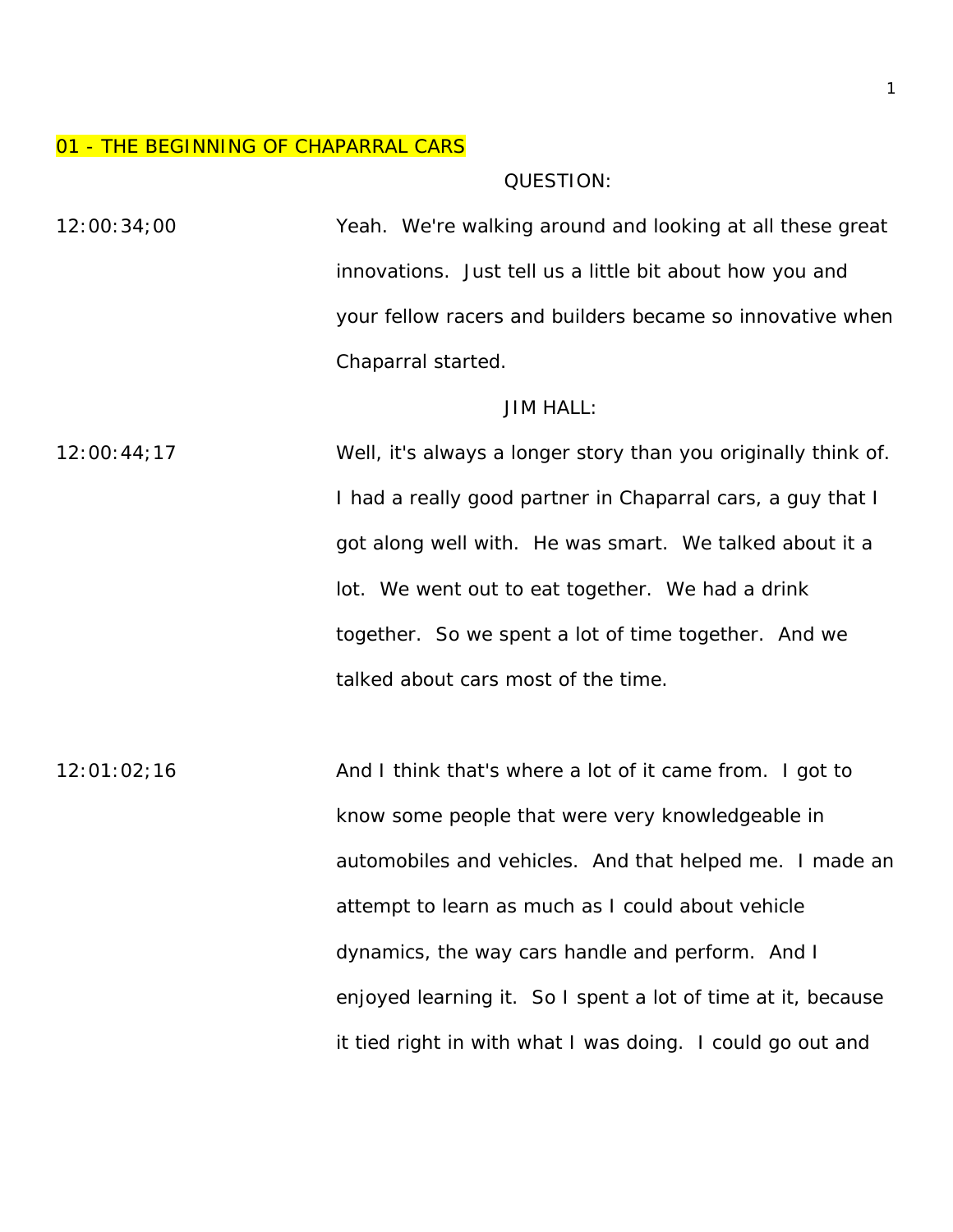feel it. And I could look at the equations and understand

it. I think that was an important part of it.

#### 02 - AERODYNAMIC DISCOVERY

## QUESTION:

12:01:38;27 Well, what led you to the aerodynamics and the downforces, and sort of discovered a breakthrough in racing? Was there a certain moment when it just became clear in your head, and...

## JIM HALL:

12:01:49;25 Yeah. There was actually one of those moments when I would've just said, "Oh, wow. That's it." I'd built a car in 1963 that was very poor in its aerodynamic characteristics. It had a lot of front-end lift. And so I needed to fix that. And I took it out and raced it for the first time towards the end of the season in 1963.

 $12:02:15;15$  And during the winter between '63 and '64 I did a lot of testing on it here at Rattlesnake. And I reshaped the front of the car to reduce the lift in front. When I did that I realized that I'd made a substantial change in the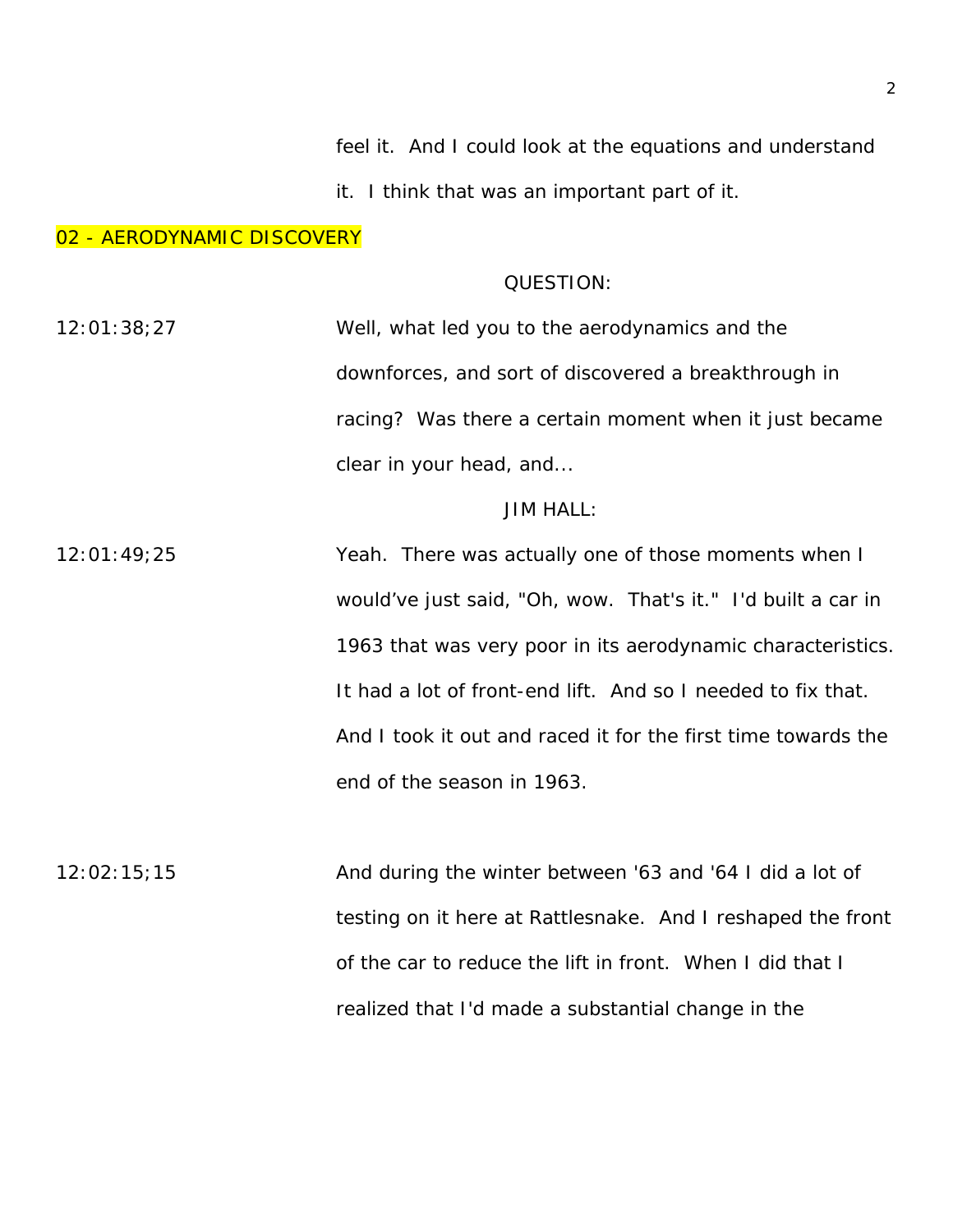characteristics of the car. And I decided that what I wanted to do is build a car that had zero-lift.

12:02:42;07 Let's say, it had the same weight at speed that it had when it was sitting still. So I did that actually. And after I did that I realized it wasn't a very good race car. So then that got my mind going about, well, what really needs to happen here? And the first time that we actually produced a car where I'd pushed down on it with aerodynamics the whole game changed.

12:03:08;17 The lap times at the track went down substantially. I could adjust the way the car felt in the corner. I could increase its cornering capabilities. And that was just a wild minute. You know? Oh, man. This is really something. So from that point on, really, is where I began to study the real aerodynamics and how it affects the performance and handling of the car.

03 - PROCESS OF INNOVATION

QUESTION: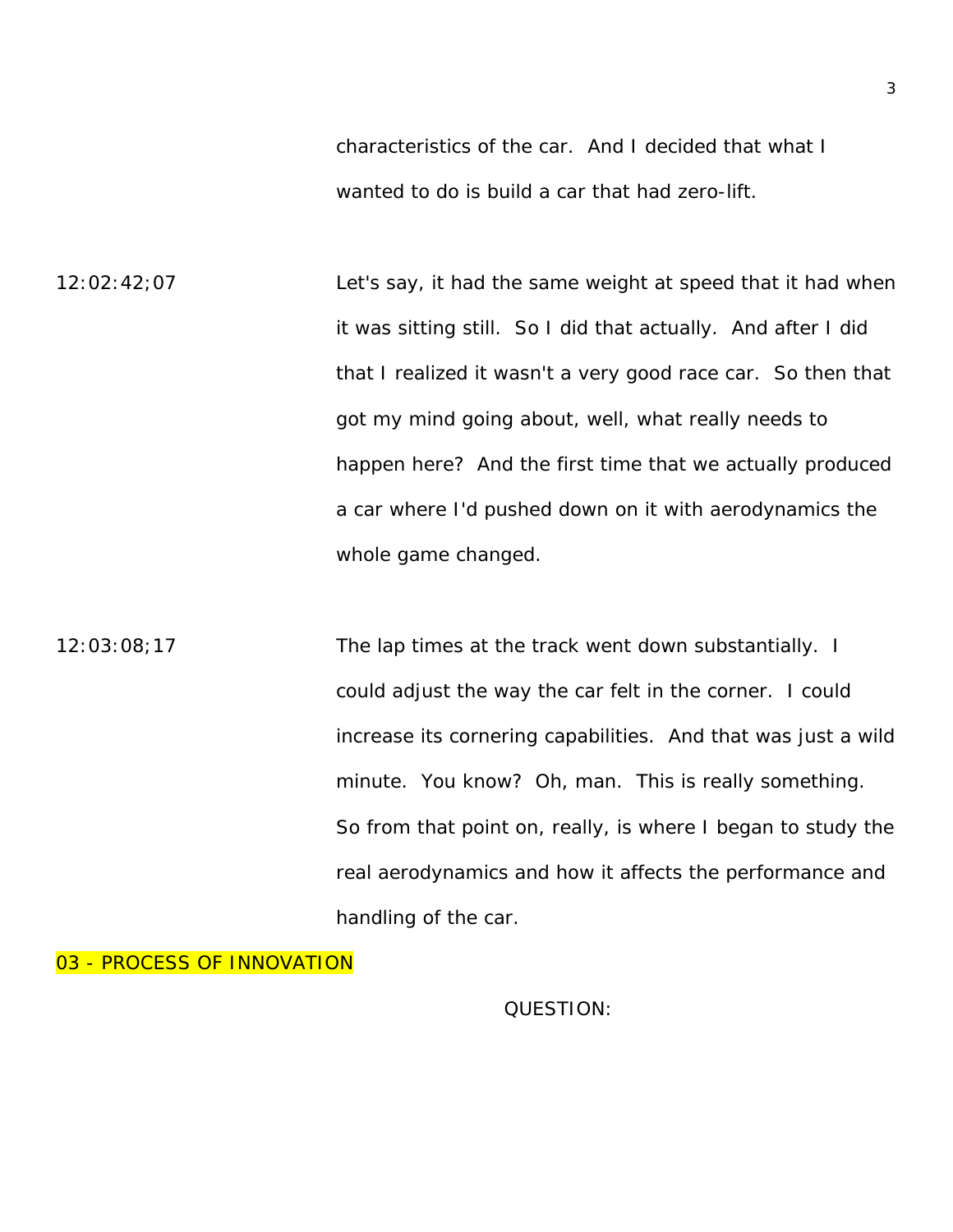12:03:36;22 Tell me a little bit about that process, of how that sort of breakthrough moment led you to start applying those principles to other innovations. And what's that process? Is it experiment? Is it trial and error? Or is it measurement? Is it scientific method? How does that work?

## JIM HALL:

12:03:52;00 **It's Chaparral and my own career.** It's a little more scientific. I was a mechanical engineer, a graduate engineer. And I started racing after well, actually during college. But that's when my career was, after I had the degree. And so I applied what I'd learned to what I was doing.

12:04:16;02 And as I said, I made a point of trying to understand the control and stability of cars. And so it was some trial and error for sure. But usually it was a plan. We had a plan and a theory, and I went after it to see if I could prove it. And did a lot of measurement actually.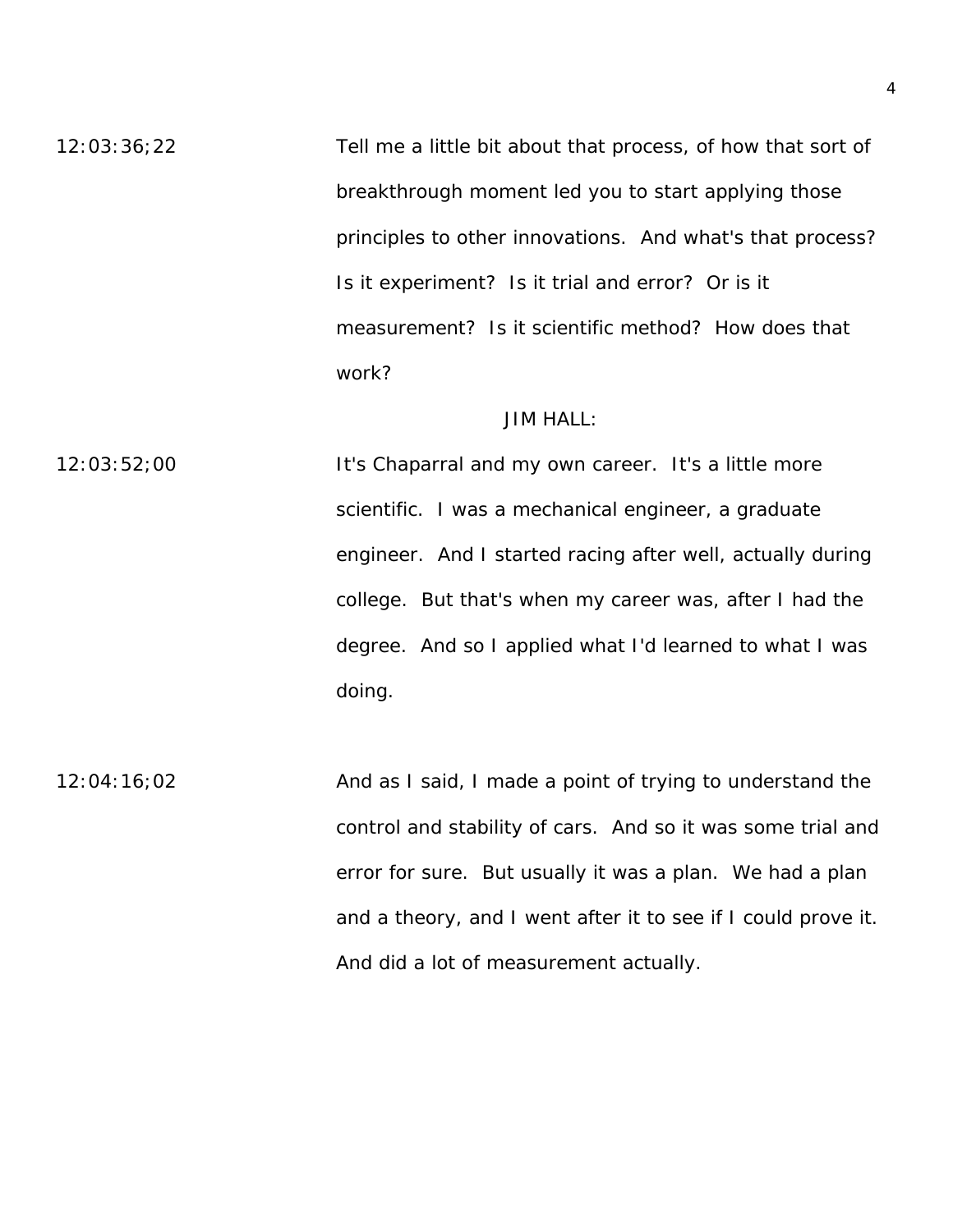12:04:40;25 Had a test track right there where I could run. And it was very useful. That's probably an advantage that we had during those days. I could just go out and run during the mornings, say, and then come back in and make some changes, go back out in the evening and check it. Where I think a lot of teams we were racing against in the '60s didn't have that capability.

## 04 - MOTIVATION

#### QUESTION:

12:05:06;17 Now what was motivating you? Was it the sheer, I want to find out how this works? Or was it to beat the guys on the track? A little bit of both? What's that all about? JIM HALL:

12:05:18;18 Yeah. I think the basic motivation was to beat the other guys. Making the car really nice to drive was something that I recognized as an important feature of a race car. Because after the races that we ran in those days were two-hour races. And at the end of two hours of full concentration you were fatigued.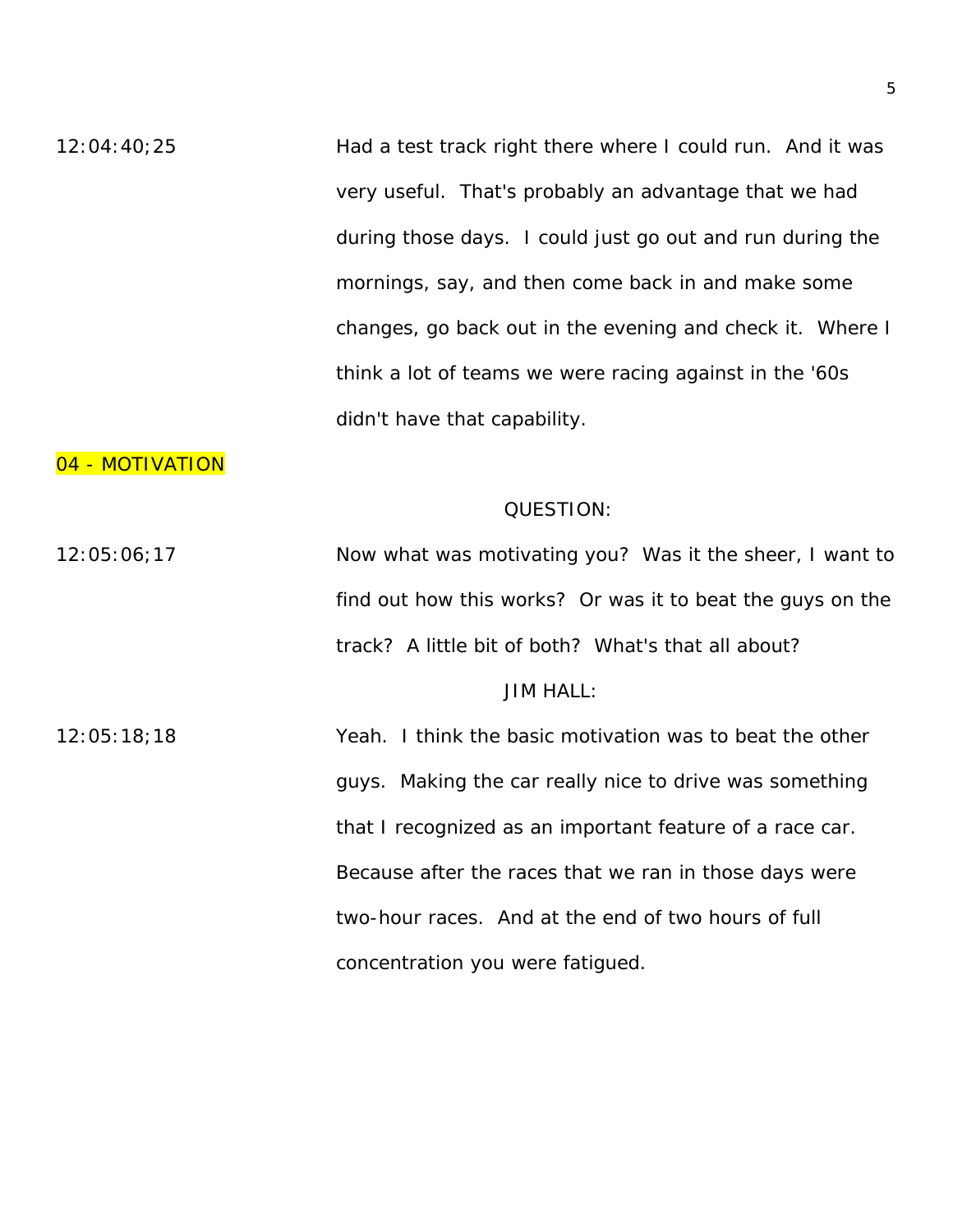$12:05:40;17$  And if the car was difficult in any way your performance towards the end of the race, I thought, suffered. So I decided it was really an important feature to make the car not only predictable and good, but also easy. And that's something that I worked on all the time.

#### 05 - RACING AGAINST AL UNSER, SR.

#### QUESTION:

| 12:06:00;10 | Okay. I have some names of people from your career. I'd |  |
|-------------|---------------------------------------------------------|--|
|             | like to ask you your impressions of them.               |  |

#### QUESTION:

12:06:12;21 So I'll just give you somebody's name. You just give us your impression or maybe a story about them. Any anything you feel like. Al Unser, Sr.

#### JIM HALL:

12:06:20;22 Al drove for me in the late '70s. He did a great job. I was lucky to get him. We decided to go to Indianapolis because I'd never done it. And I had an opportunity to hire Al right from the beginning.

12:06:50;03 I had raced against AI in road racing, and he knew my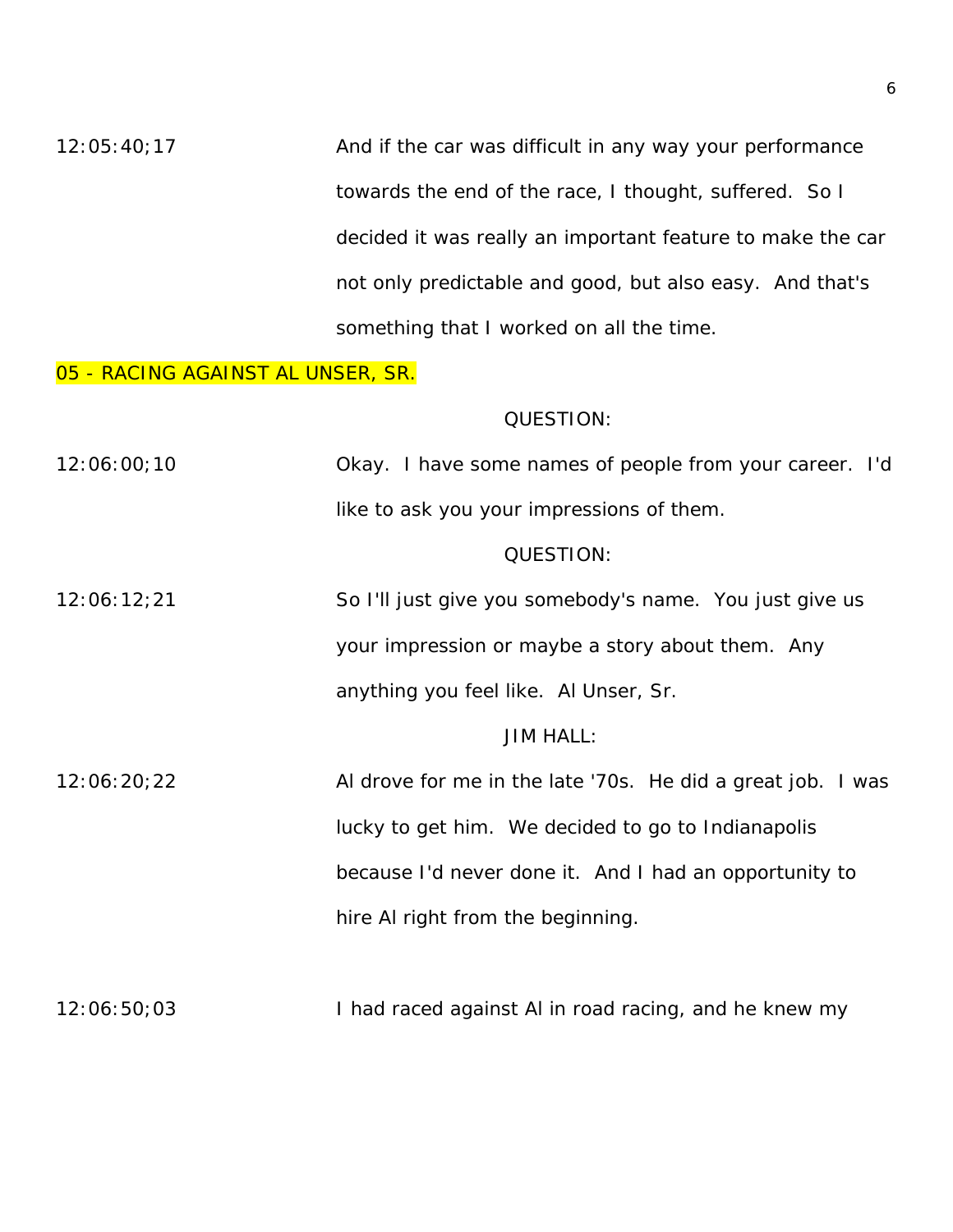capabilities and Chaparral's capabilities. So it wasn't a tough sell. He was looking for a new ride, and I got together with him. And we ended up startin' that season with really a total team. We had a really good driver. We had the right equipment. And we did really well from the very beginning. So I had a very good experience with Al.

## 06 - RESPECT FOR DAN GURNEY (PART 1)

#### QUESTION:

12:07:17;14 Okay. What about Dan Gurney?

#### JIM HALL:

12:07:22;26 Gosh, Dan's a wonderful guy that I've raced against over a long period of time. He was a road racer at the same time I was. And in fact Dan and I drove together at LeMans in 1963. And usually I drove as a competitor of his. And he was a competitor of mine. And I have to say, I have an awful lot of respect for Dan on the track and off.

12:07:44;16 He's a guy that you drive right up next to any time and know that he was gonna take, make every effort not to touch or bump you or anything like that. He was a great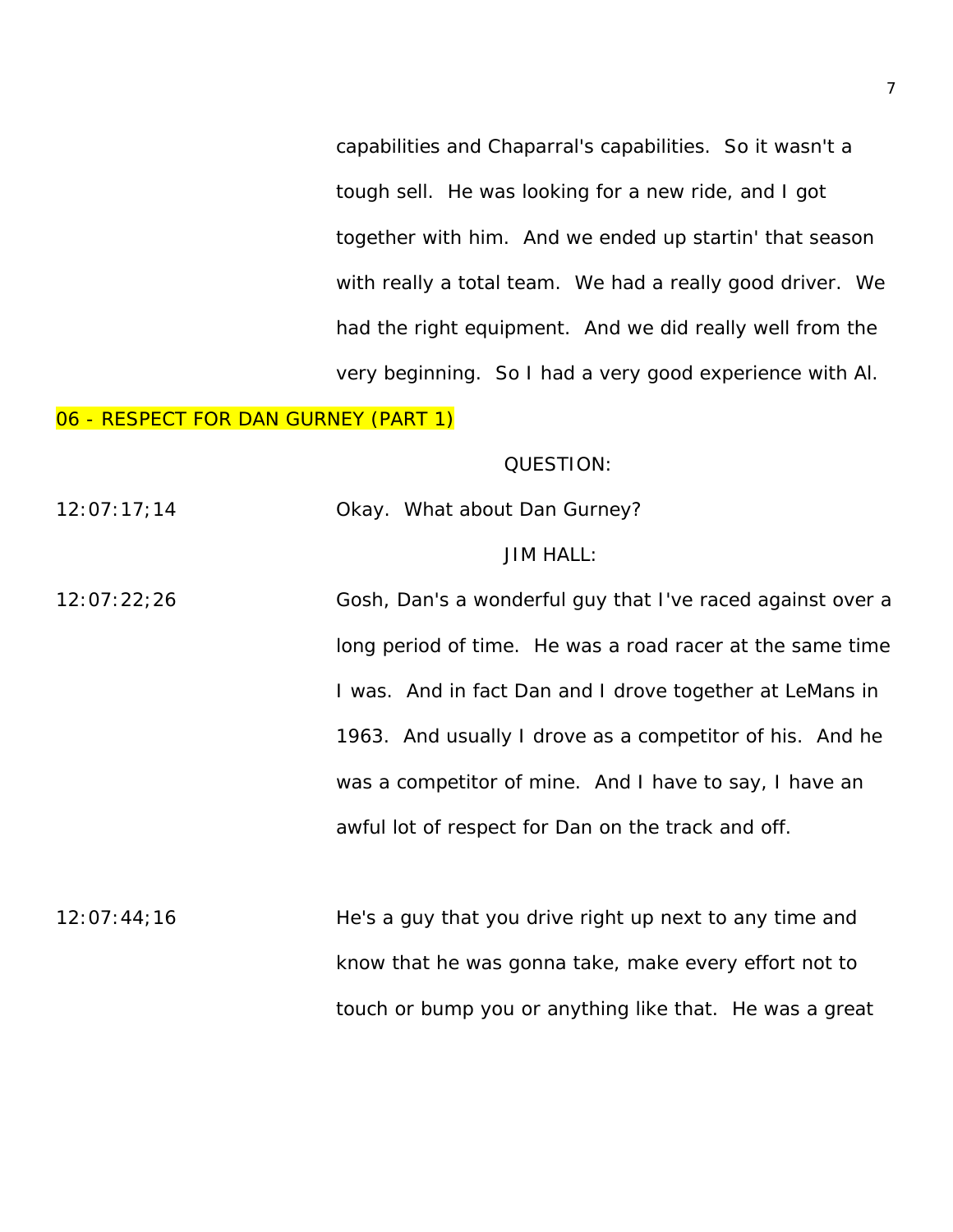ethical driver. And I liked racing against him a lot.

## QUESTION:

12:08:02;05 He was an innovator, as well. Wasn't he?

## JIM HALL:

12:08:03;21 He was. In a little different kind of way than me, but he really took some steps in a different direction from what other people were doing. He was very good at it.

## 07 - A GOOD FRIEND: ROGER PENSKE

#### QUESTION:

12:08:12;29 What about Roger Penske?

#### JIM HALL:

12:08:18;01 Roger and I probably started racing about the same time. We raced against each other a lot as amateurs. Had some good races against Roger. He was talented in a race car, which a lot of people don't think about now. But he was quite good. I had an injury in 1964, where I couldn't finish the season.

12:08:37;07 And I thought we had the best car. So I got Roger to finish the season for me that year. And he won two or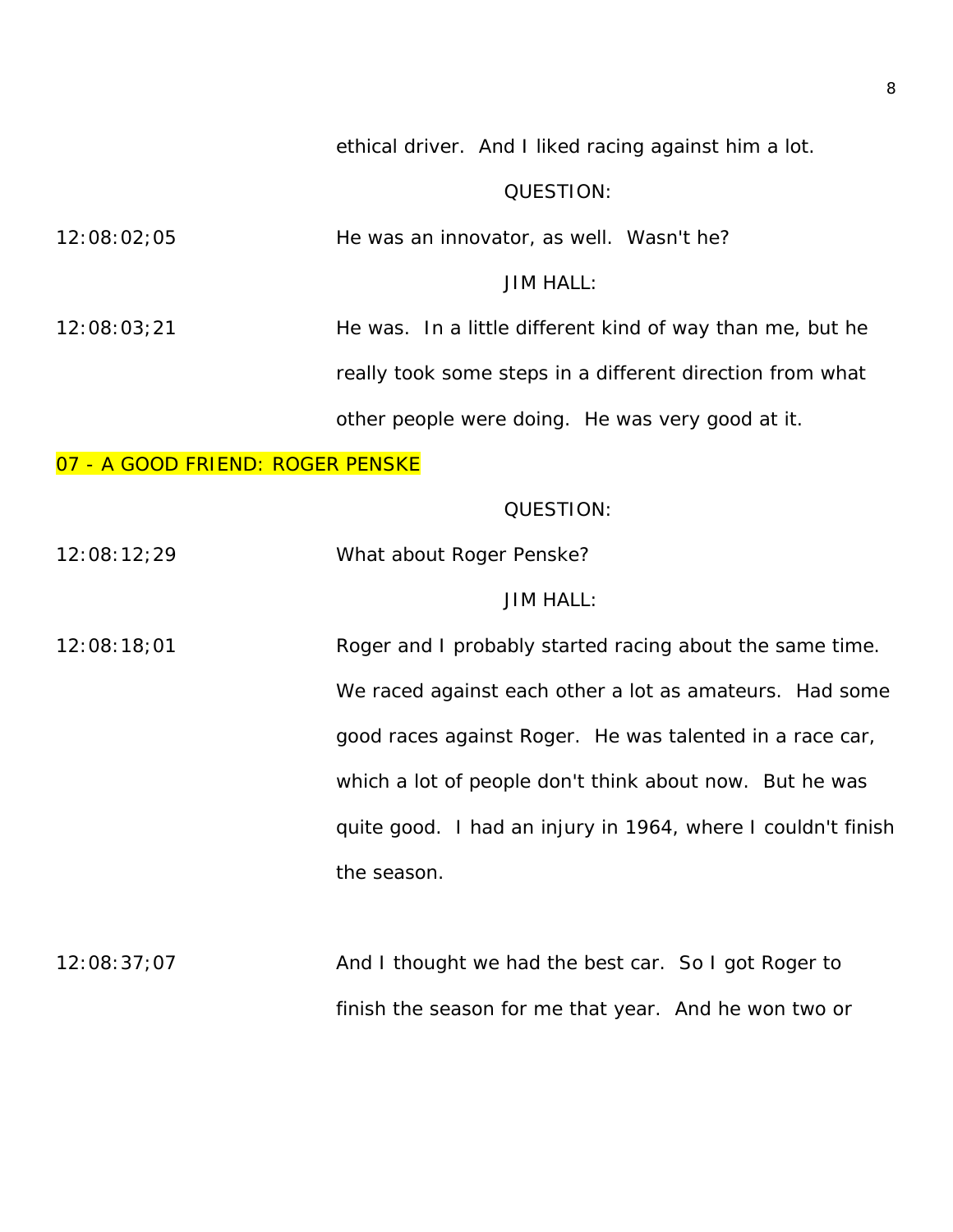three races right towards the end of 1964 in a Chaparral 2. And at the end of the season he said, "You know? I think I've done it." And he quit racing. So Roger drove his last competitive race in one of our cars and won it.

12:09:05;29 So that was a nice feature. Roger's been a good friend of mine since then. And of course he's a tough competitor. He stays in racing, and has stayed. And is still going. I don't know how he does it all. But he does it. And he still enjoys it. And that's great.

#### 08 - LEARNING FROM CARROLL SHELBY

#### QUESTION:

12:09:20;18 Another guy that still seems to be going, Carroll Shelby. What's your thinking about him?

## JIM HALL:

12:09:30;16 Well, let me go back just a little bit. And I want to cover something else while we're talking about…. My brother Dick, my older brother, was really instrumental in a lot of what I did in the beginning. I was a young guy. Dick was several years older. Had a little money and he bought a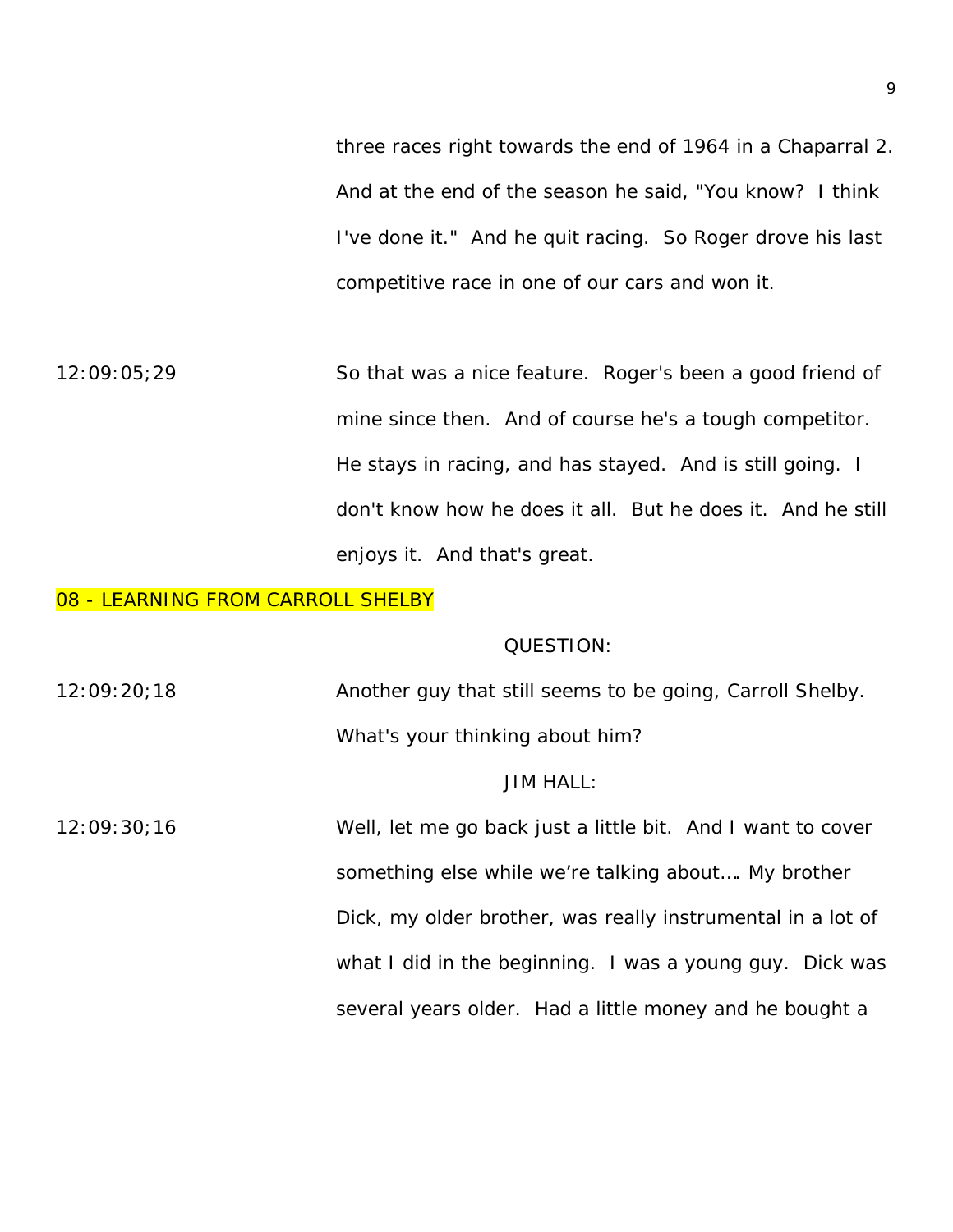sports car.

12:09:51;05 And I got to drive that. My first race was actually in my brother's Austin-Healey in 1953. So that was my introduction. Dick was interested in racing all the time, interested in cars like I was as a kid. And he actually helped Bobby Unser. We lived in Albuquerque when I was a young man. And knew the Unsers.

 $12:10:17;12$  And Bobby was about, I think about my age. Anyway Dick helped Bobby get started in, oh, Jalopy racin' and then maybe even stock cars a little. So Dick had a little experience at that. And when I graduated from college in 1957 I had had a job interview and thought I was gonna go up to Chevrolet.

12:10:42;15 And they had one of those cutbacks and they just said, "Well, we're not hiring." So I was surprised and along came graduation and Dick called me. He said, "Well, I've made a deal with Carroll Shelby in Dallas to open a sports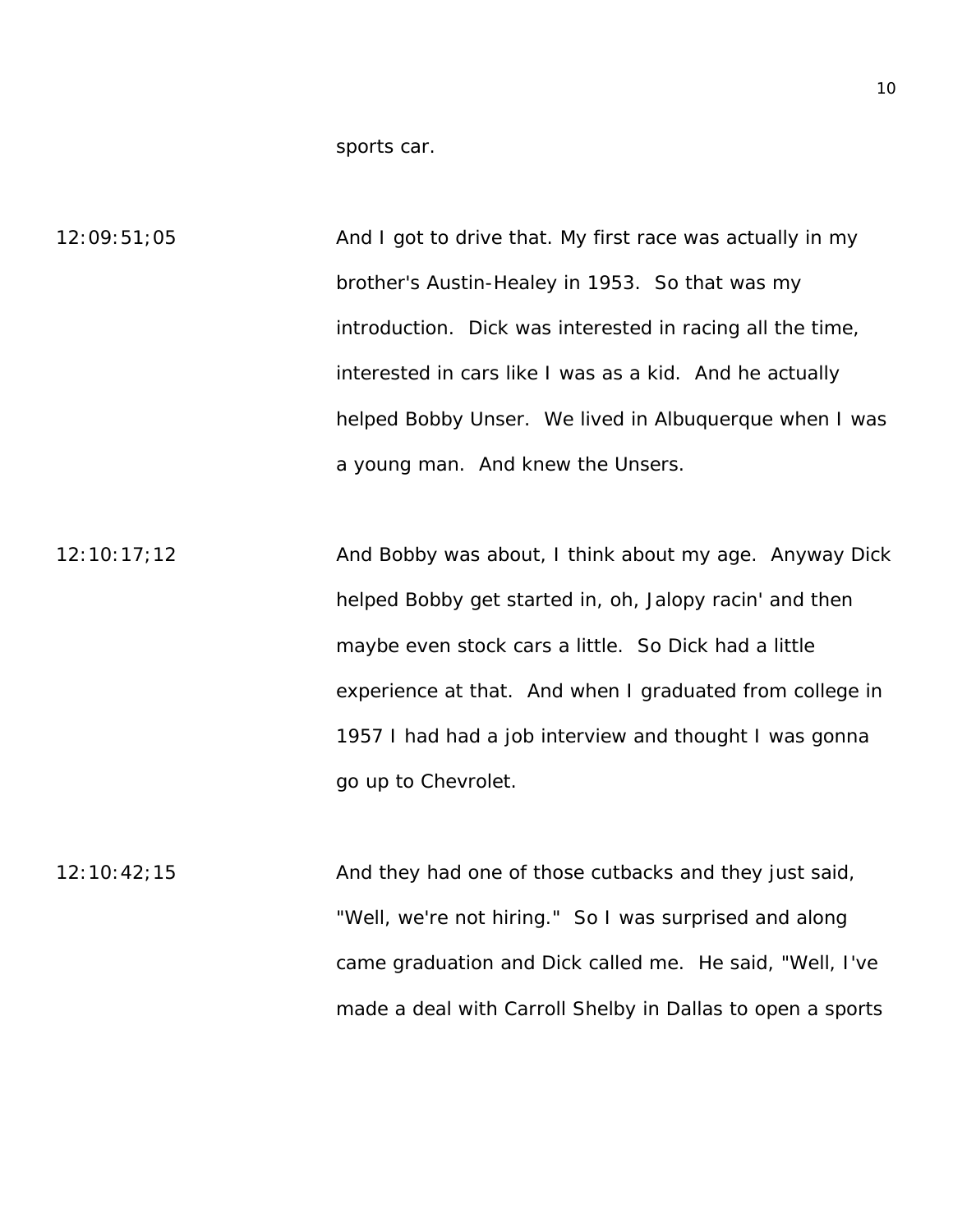car dealership. And it's not really doing as well as I thought it would. Would you be interested in going down there and just taking a look at it and see what you think?"

12:11:09;01 So I was looking for something to do. And Carroll Shelby sounded interesting to me. So I said, "Sure." And that's what I did when I graduated. I moved to Dallas and was in the business, Carroll Shelby Sports Cars, with Carroll, for a couple of years. And I learned, I have to admit I probably learned more about racing than I did learn about the retail car business.

12:11:33;27 But I had a good start there also. Because I got to drive a lot of the cars that we sold. I was kind of a good demonstrator because I was an unknown and yet I could perform pretty well in a car. So it worked out to be a really interesting start for me.

09 - BEING AROUND CARS AT A YOUNG AGE

## QUESTION:

12:11:51;06 Why do you think you were able to drive so well? Was it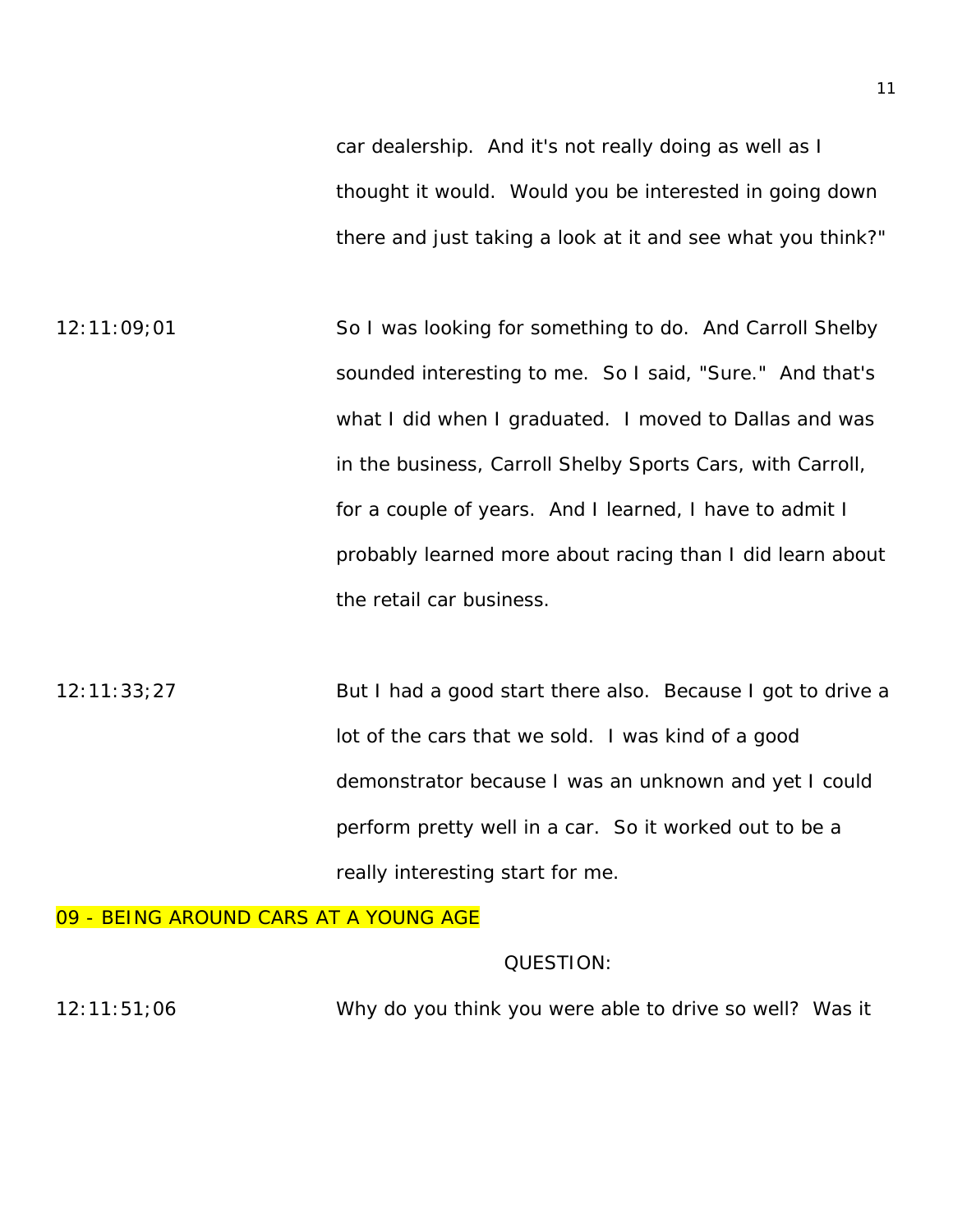some natural thing? Did you study it?

JIM HALL:

12:12:00;06 Well, I guess I'd been around cars a long time. My uncle helped me build a Soap Box Derby car. My dad and I put together a hot rod in Albuquerque. And when I was going to school, a little Model A. And then my brother got me started in sports car racing and I just continued from there. I had thought about it a lot obviously. And it was pretty natural for me. I seemed to do quite well at it. If I put my mind to it.

#### 10 - A HISTORY OF CHAPARRAL CARS

#### QUESTION:

12:12:32;06 A lot of people who haven't studied the history of racing don't really know what Chaparral was all about. We want them to have the knowledge. Could you just sort of give us an overview of how it started and some of the great successes and innovations? I'm not asking for two hours. I realize it's a lifetime's work.

## JIM HALL:

12:12:53;29 I, or the way Chaparral started, let me stop and think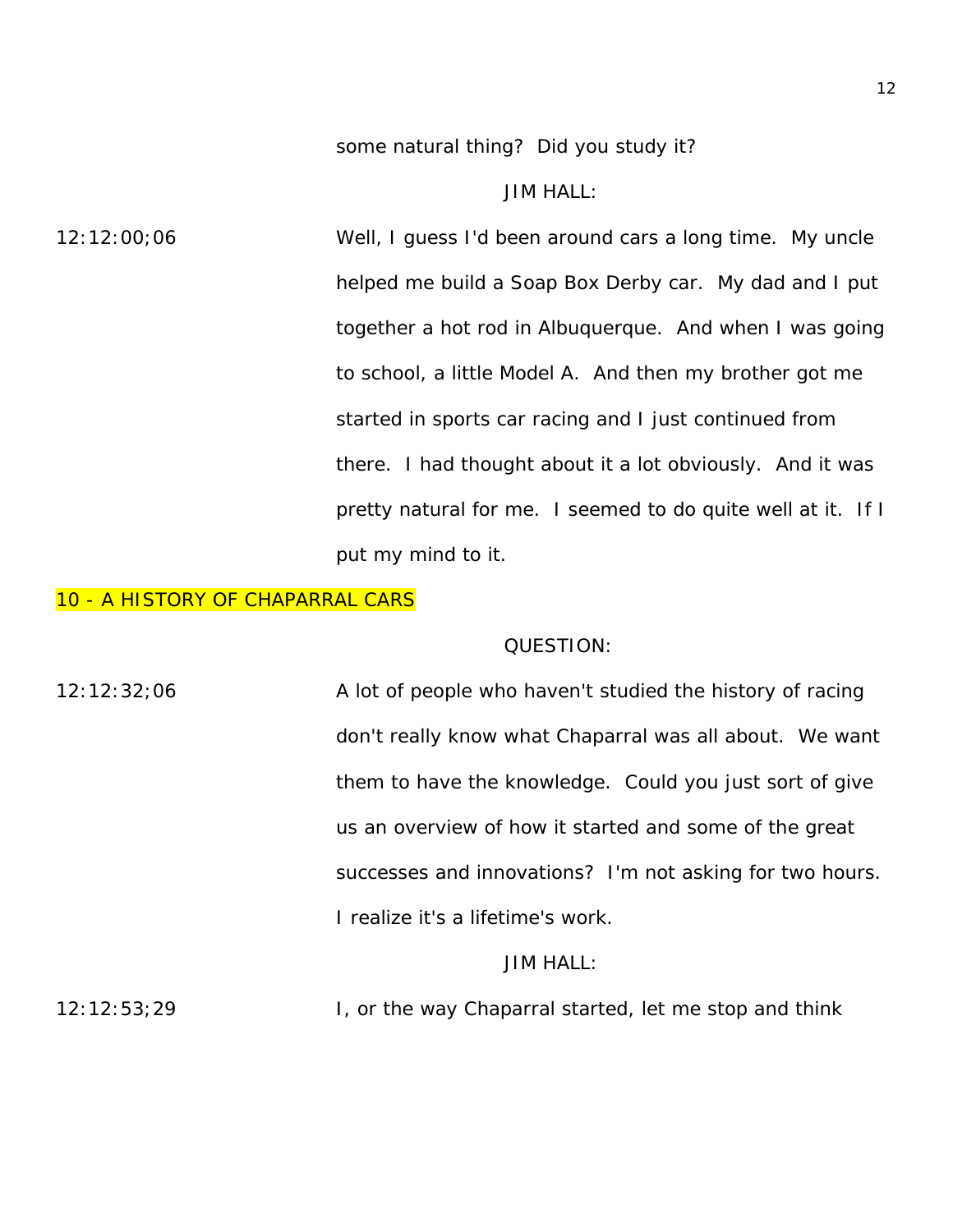about that.

## QUESTION:

| 12:13:08;01 | Just tell us the story. We're ready.                          |
|-------------|---------------------------------------------------------------|
|             | <b>JIM HALL:</b>                                              |
| 12:13:10;14 | I raced sports cars as an amateur up until, oh, 1962. And     |
|             | during the last couple of years I realized that the cars that |
|             | we were driving were not the latest thing from Europe.        |
|             | The Europeans, Stirling Moss and from England, and some       |
|             | of the other guys would come over with the latest cars.       |
|             |                                                               |
| 12:13:34:15 | And we couldn't handle 'em. Well, number one, they were       |
|             | better drivers. And number two, they had later                |
|             | equipment. And what they sold to American amateurs was        |
|             | last year's car basically. So I was approached by a couple    |
|             | of guys, Dick Troutman and Tom Barnes, in California who      |
|             | wanted to build a car. And I said, "Yeah. I'd be interested   |
|             | in that."                                                     |
|             |                                                               |
| 12:14:01;01 | And I sat down with 'em. And they proposed a car that I       |
|             | thought would make a pretty good sports racing car, was       |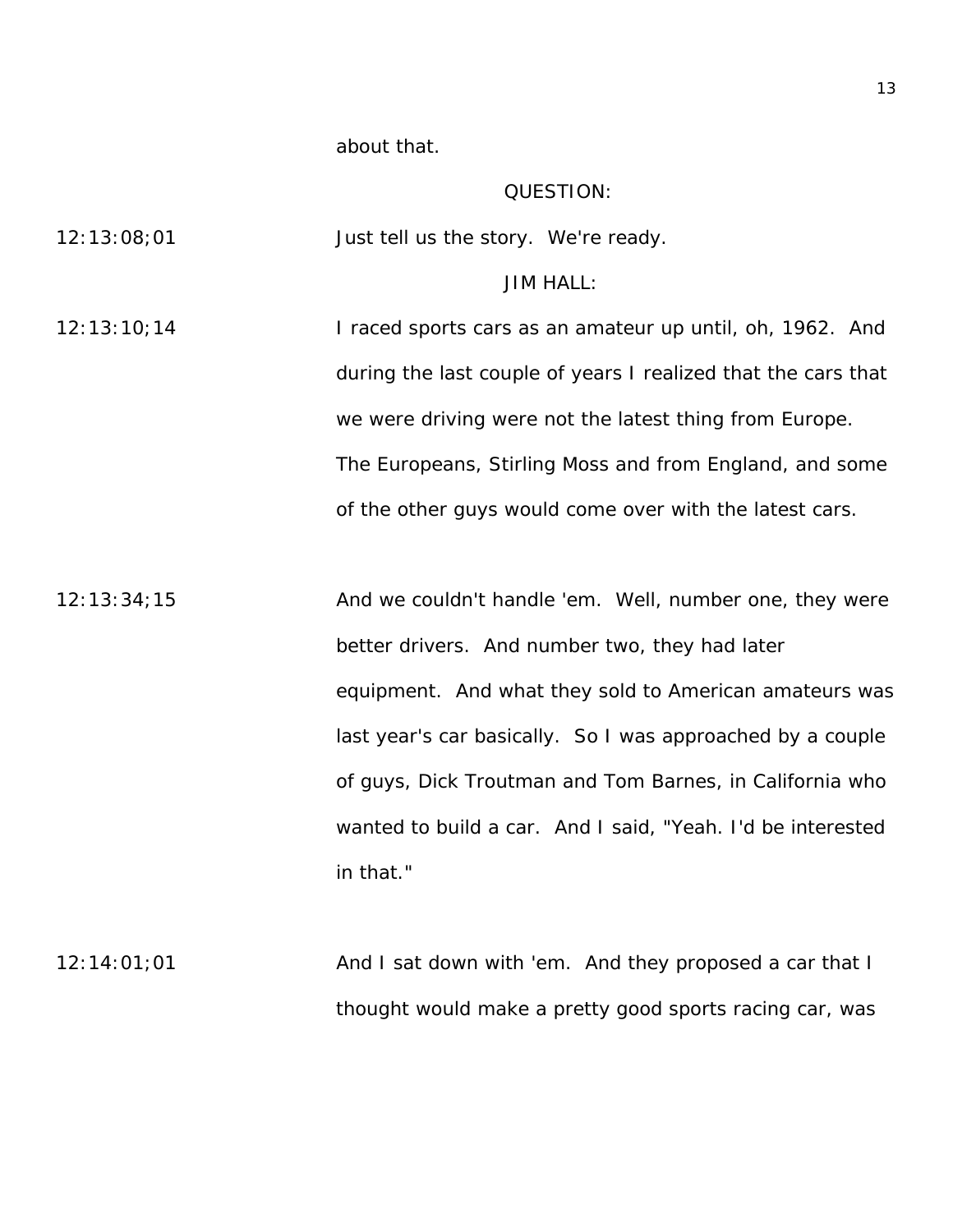reasonably priced [and] used American stock block engine. It had some good ideas. So I went ahead with them. And I bought the first one. They said, "Well, what are we gonna call it?"

12:14:20;01 And I said, "Well, I don't know." And when I thought about it, and we ended up with a name, Chaparral, because it's indigenous to this area of the southwest. The roadrunner. I thought it was an appropriate name for a road-racing car. So that's where the name came from. I drove that car for a couple of years. And developed it considerably during that time.

12:14:45;19 It wasn't particularly great at the start, but it got better and better. And that's one of the times I was more and more interested in why cars do what they do. I met Hap Sharp, sold him a couple of cars when I worked in Dallas. And then I moved to Midland. And when I came out here after about a year Hap and I decided that the thing to do was to build a car here.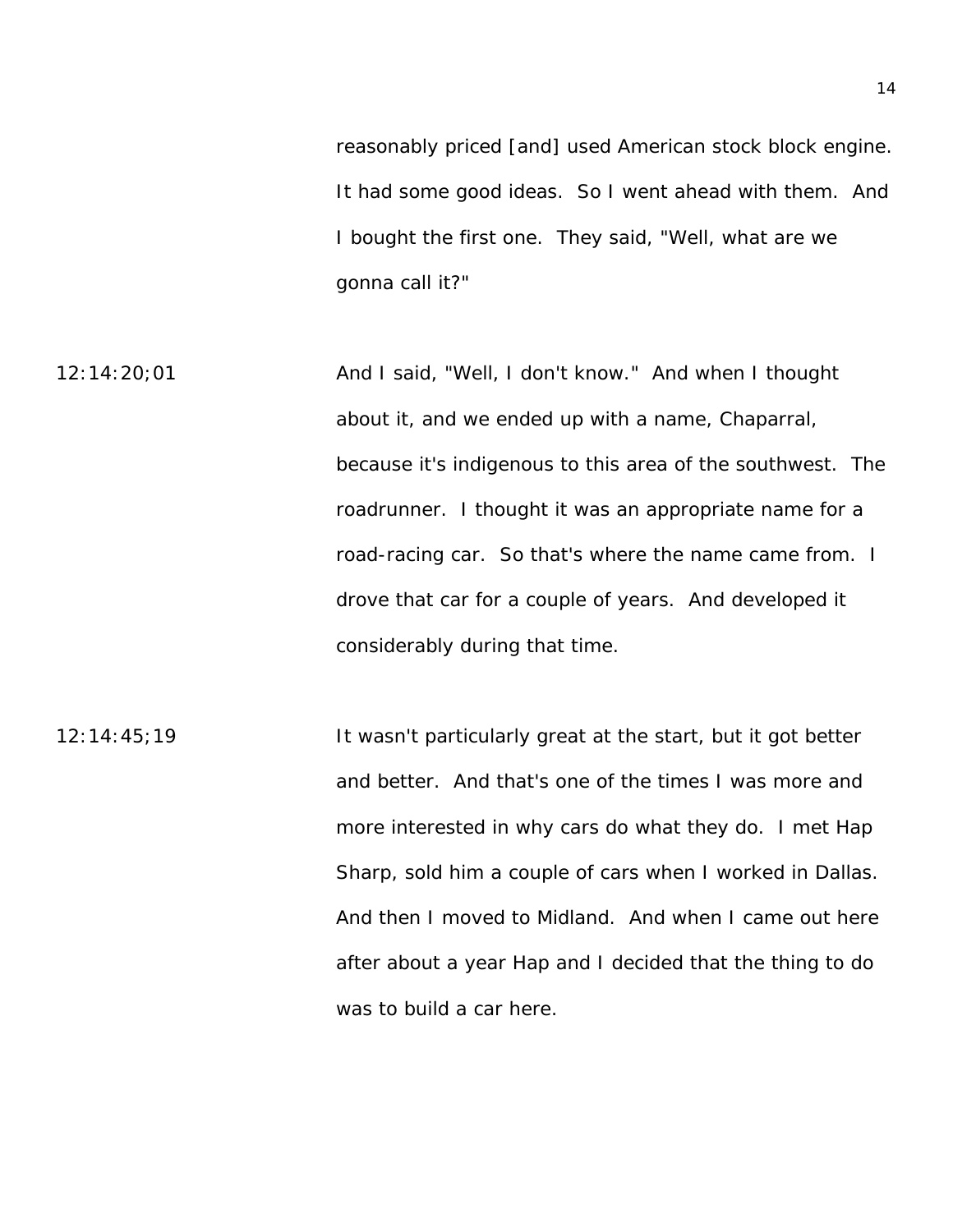12:15:15;14 And he thought I knew enough about it. And that we could probably build a competitive race car. So in 1962 we started building a Chaparral car here in Midland. And that's really the start of it. And we joined together. We were competitors up until that time, amateur competitors. And we joined together to create Chaparral cars with the purpose of building a competitive sports racing car that could compete against anywhere in the world. So that's the start of it.

## 11 - STUDYING AIRPLANES TO BUILD BETTER CARS

#### QUESTION:

12:15:49;21 And then tell us about some of the famous cars that came out of Chaparral.

## JIM HALL:

12:15:55;01 Well, I guess they all had their moments and their good and bad points. The first car that we built was, it turned out to be quite an innovation because we decided we'd use the latest materials and construction techniques available. So we made a tour of all the aerospace companies.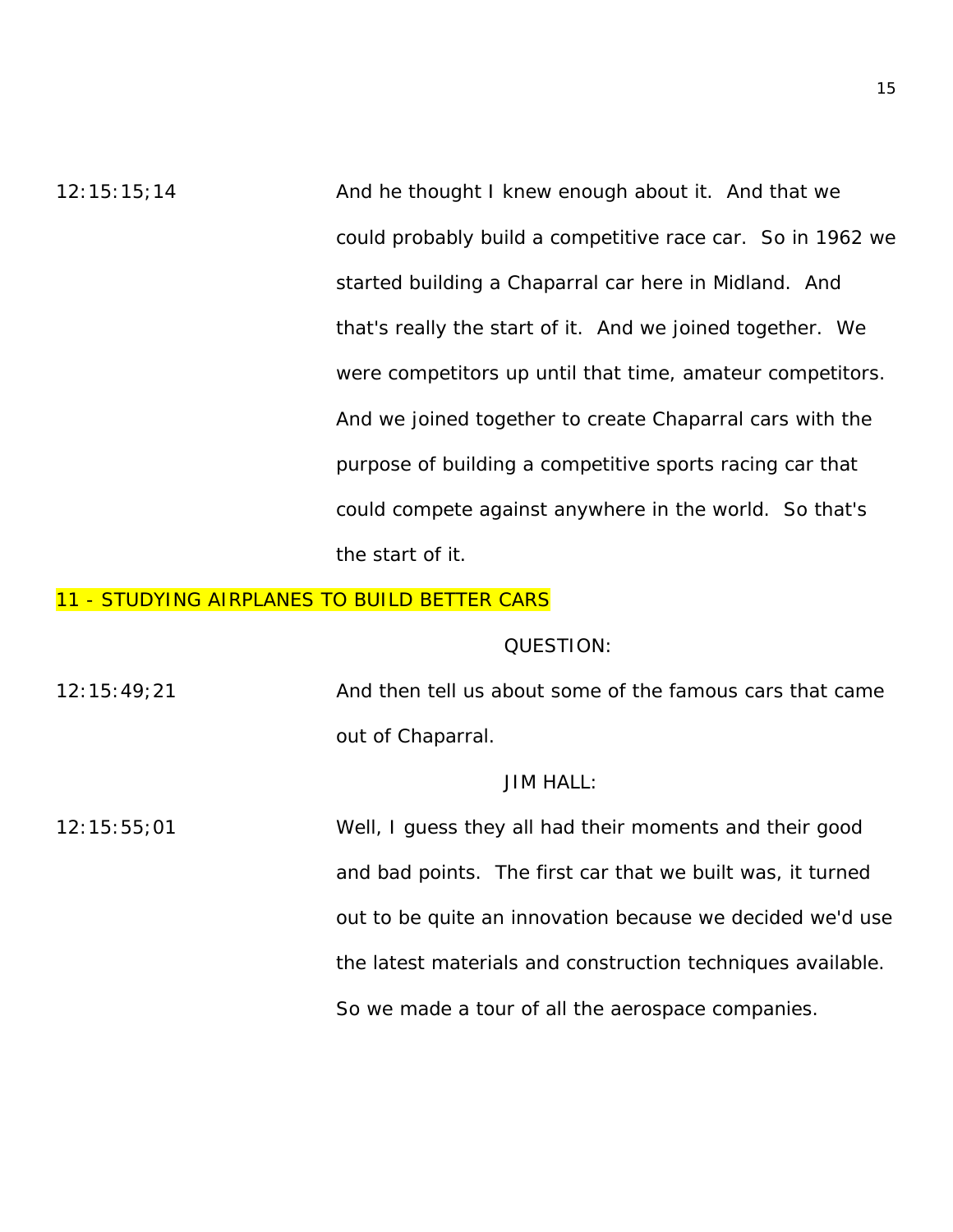- 12:16:14;23 I guess they were called the aircraft companies in those days that were producing rockets. They were producing the latest in airplanes. And whatever they'd let us see we went and looked at. We met a guy in Ft. Worth, at General Dynamics, that was a structures engineer, that was working on B-58. And we talked to him a long time about it.
- 12:16:37;28 And he was really interested and thought that fiberglassreinforced plastic was a great way to go for a very small production item, because the tooling costs were low. And the more we talked to him we decided to go in and partner with him actually. He wanted to build boats. And get him to do the structural work on our chassis. And that's how we built the first car actually. Andy Green designed the structure of Chaparral 2.
- 12:17:09;14 And actually manufactured it in Ft. Worth. Of course with our, all our design parameters.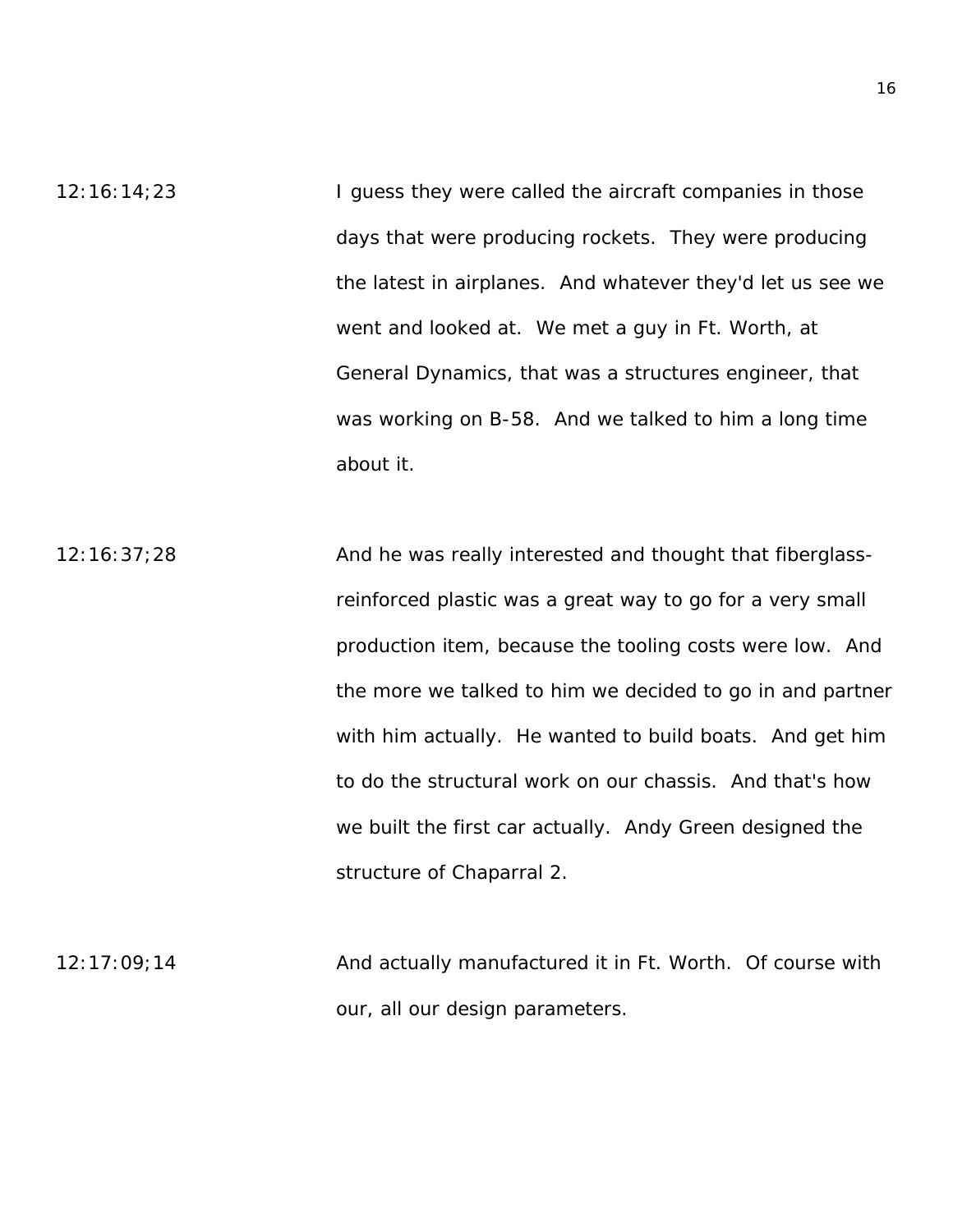#### JIM HALL:

12:17:40;19 Andy built the first Chaparral chassis to our specifications, but he was the engineer that stressed it. So and it turned out to be very reliable, a very good and innovative chassis. It's the first time that people in the racing industry had used stressed skin like an aircraft for the structure of the car.

12:18:02;24 And it lightened the car considerably. It was also very durable and not too expensive, so it turned out to be quite a good thing. That car and that chassis actually was used by Chaparral up through, in various models, up through 1966. So it had a good life. And it was very, very successful. The Chaparral 2 took me to the U.S. Road Racing Championship in 1964, and again in 1965, in the Unlimited Class. So maybe we won more races with the original car we built than in any other car we built.

#### 12 - CHAPARRAL INNOVATIONS

QUESTION: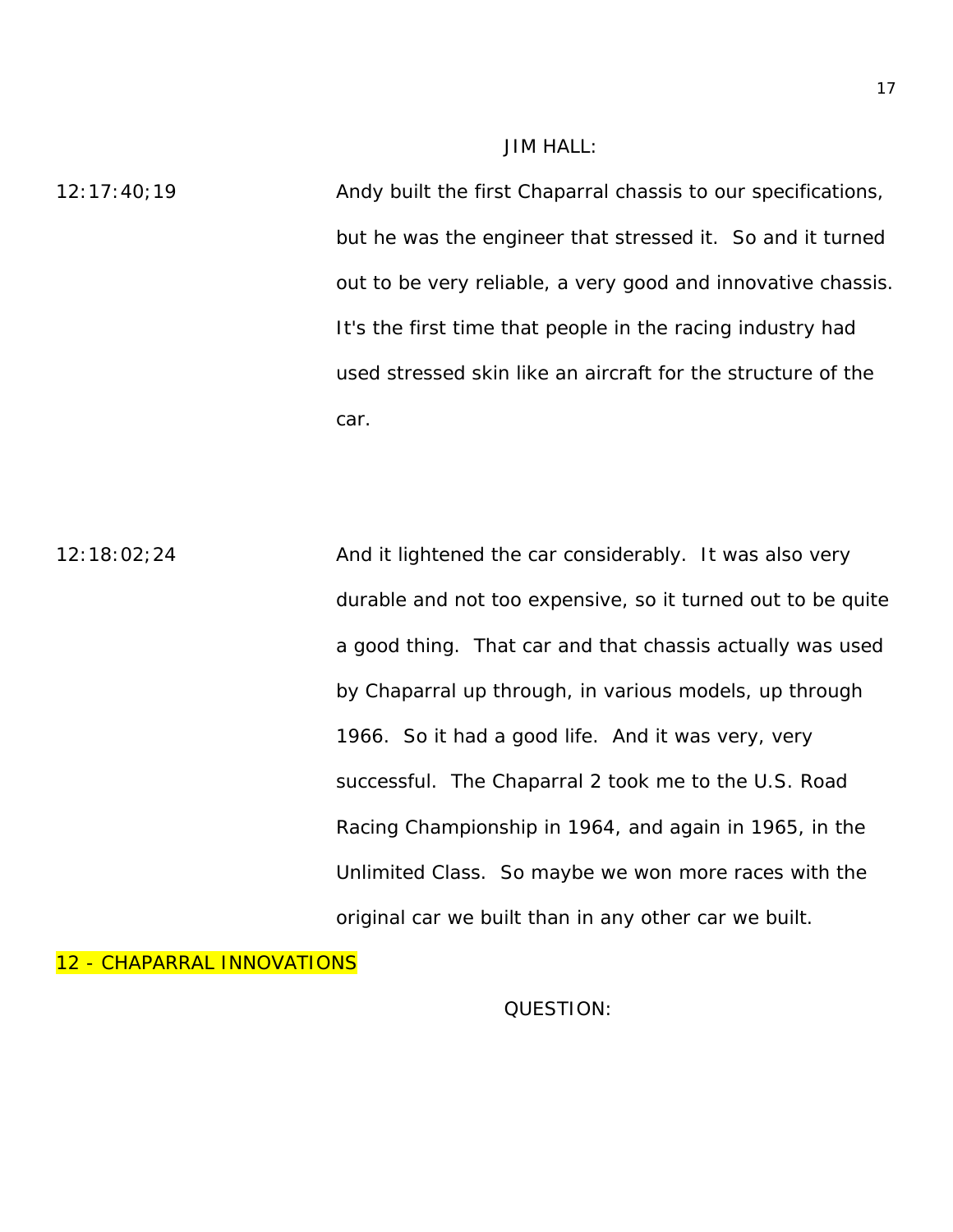12:18:44;03 Was it also aerodynamically, you were starting to mess with some principles of science?

## JIM HALL:

12:18:51;20 That's really where I got my start on the aerodynamics, was Chaparral 2. When I made the changes to the lift characteristics of that car, is where I got interested in that. QUESTION:

12:19:04;02 Okay. What about some of the other things? Just that came over to the next several years? And when the wing, you know, the automatic transmission?

## JIM HALL:

12:19:17;13 Actually the automatic transmission was Hap's original idea. He drove my first car, the Chaparral 2 that had a 327 Chevy and, of course, a big gearbox, and quite small tires in those days. That's what was available. And it would spin the wheels in just about any gear up to fourth.

12:19:43;02 And he said, "Well, what's the transmission for?" He got out of it, and he said, "Why do we have a transmission?" And so that got us started. And we thought, "Well, if we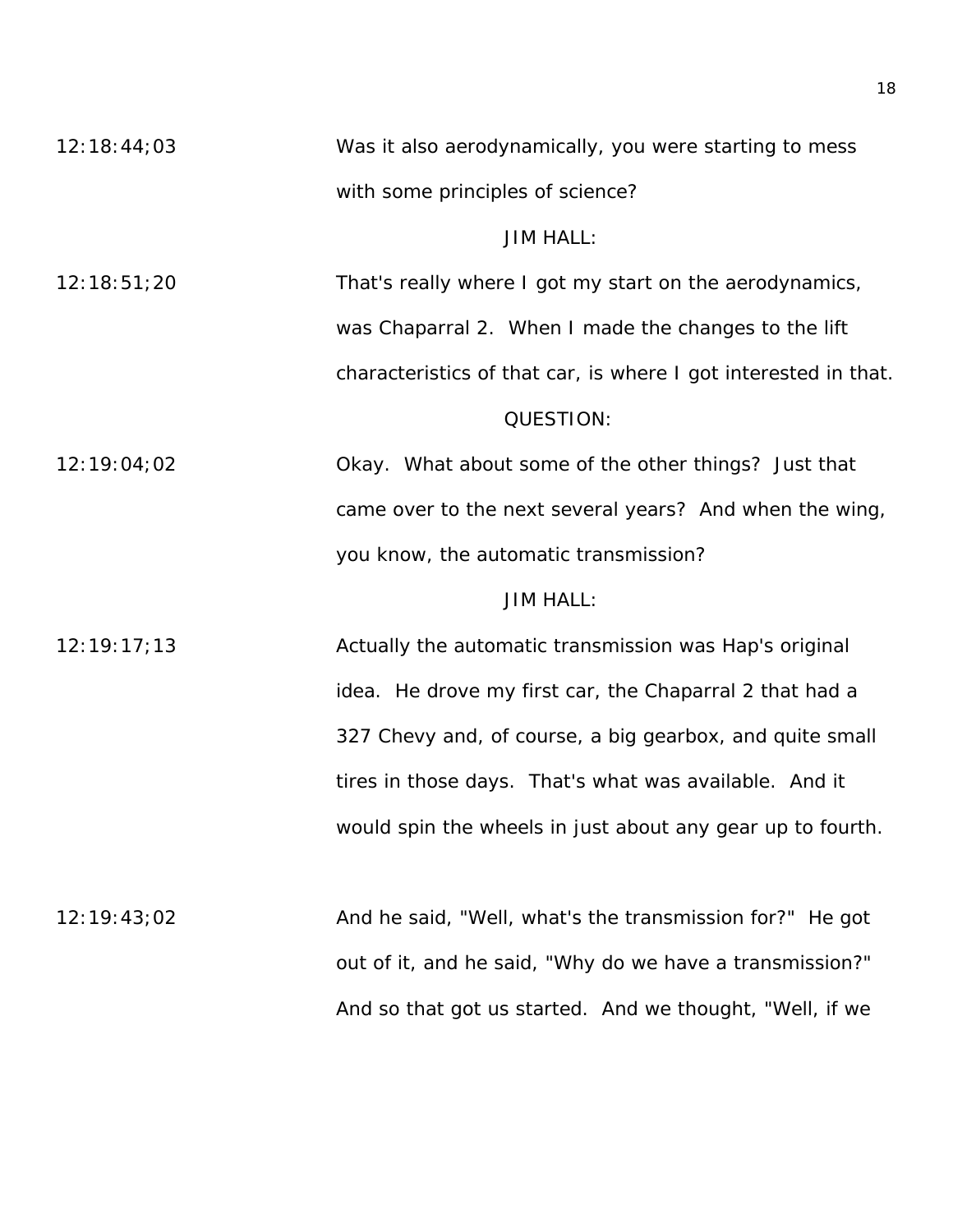use a torque converter to multiply torque for starting and we started with just a single-speed design. And we were working on that pretty hard when I got associated with a fellow at Chevrolet in Detroit, who was in charge of Chevy's R&D department.

12:20:13;18 His name is Frank Winchell. And I want to mention Frank particularly 'cause he was very, very instrumental in my engineering career. I got to know him well and he happened to be a transmission engineer. And he said, "Golly. Let me, I've got some ideas about that." So he started some ideas himself.

12:20:32;23 And he actually came up with that transmission for a prototype car that they built in 1964. And I tested it. I tested the transmission in our car. And it was very, very good, and easy to drive. And we thought it had a lot of potential. So they made a deal with us to let us test that as a piece, you know, best piece of test equipment.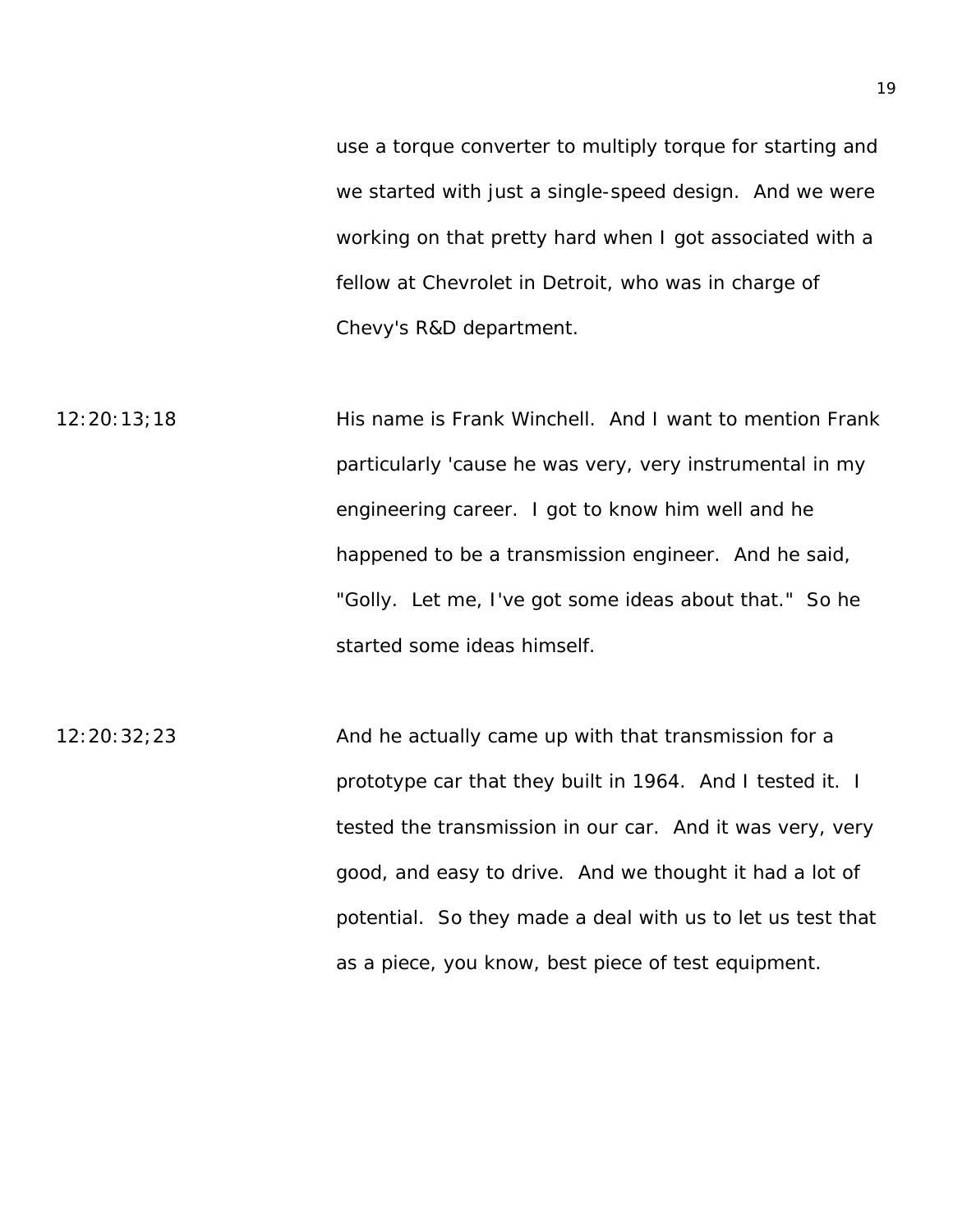12:21:01;14 Frank was in a little tricky position because GM had signed an agreement that they were not gonna get involved in racing. And so this was an engineering program they didn't race, and they didn't provide us with race cars. What they did is they struck up a testing agreement with us.

12:21:22;14 And it turned out to be a really good thing for me. Because they'd send equipment to Midland during the winter when they couldn't test in Detroit. And an engineer or two and some mechanics, and we'd run it, and run it, and run it. And learn an awful lot about it. So that gave me an opportunity to hone my skills, both as a development person and as a driver. It was a wonderful thing for me.

#### QUESTION:

12:21:48;01 And some of the things you did they wind up back in the passenger cars for GM?

## JIM HALL:

12:21:51;09 Well, I think they did. Particularly some of the aero stuff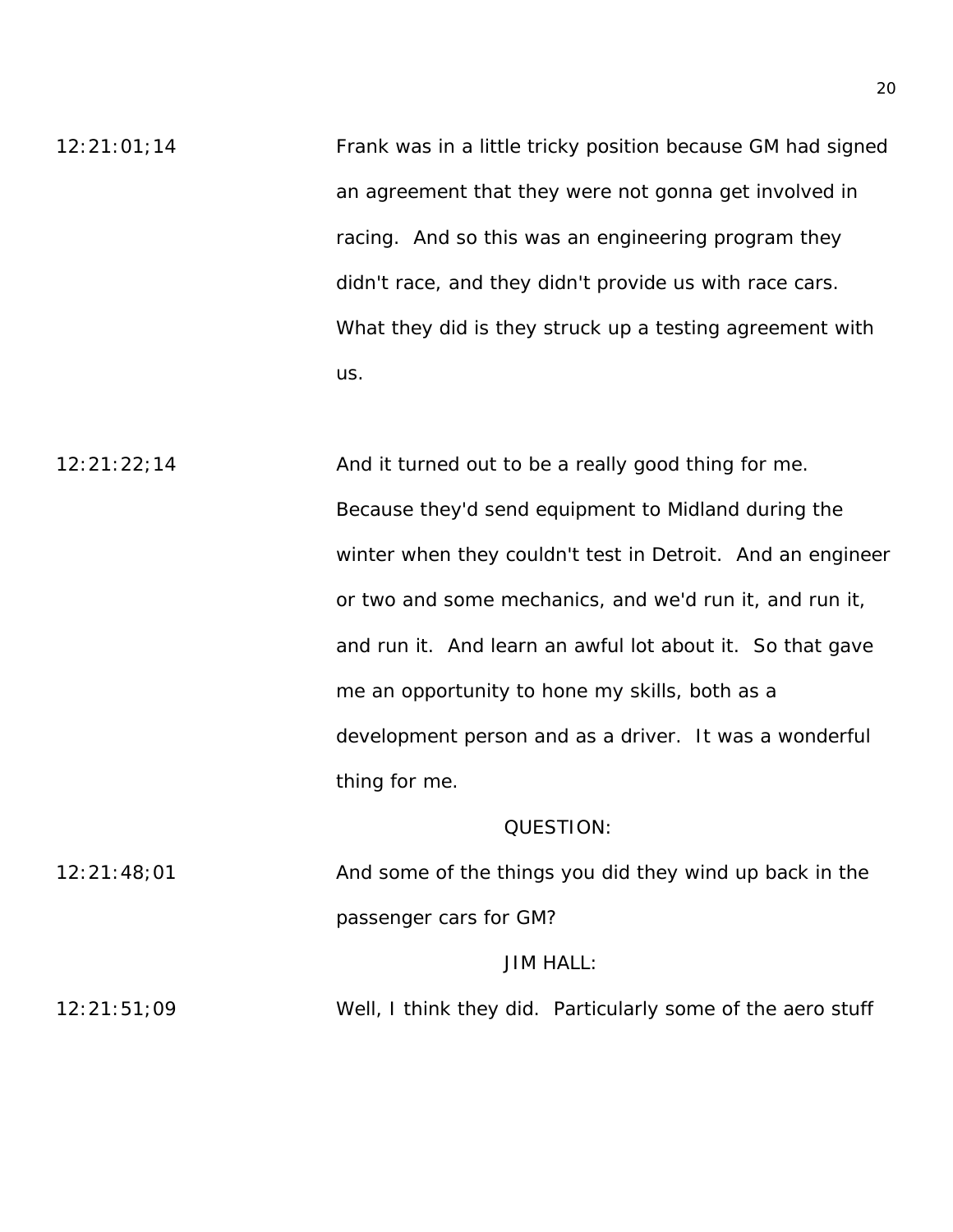later. And we developed that transmission a long time, and we ended up putting a lock-up converter, and sort of, to make it more efficient at speed. And that's one of the things that was added to all passenger cars later on when the economy feature became important. So I don't know whether we were the first ones to do it or not. But we may very well have done it.

## 13 - CARS AS WINGS

#### QUESTION:

12:22:22;16 And what did, tell me a little bit about the wing.

#### JIM HALL:

12:22:31;08 The wings, of course, not anything new. Wings had been run on race cars before. But I don't think when they were put on cars that the person that did it made an analysis of what he was doing, and thought about the total effect. I think they put wings on cars for a particular reason, I know a guy put one on a car to run it [at] a very high speed oval track in Germany way early.

12:23:00;24 And it worked. But you know, that was the end of it.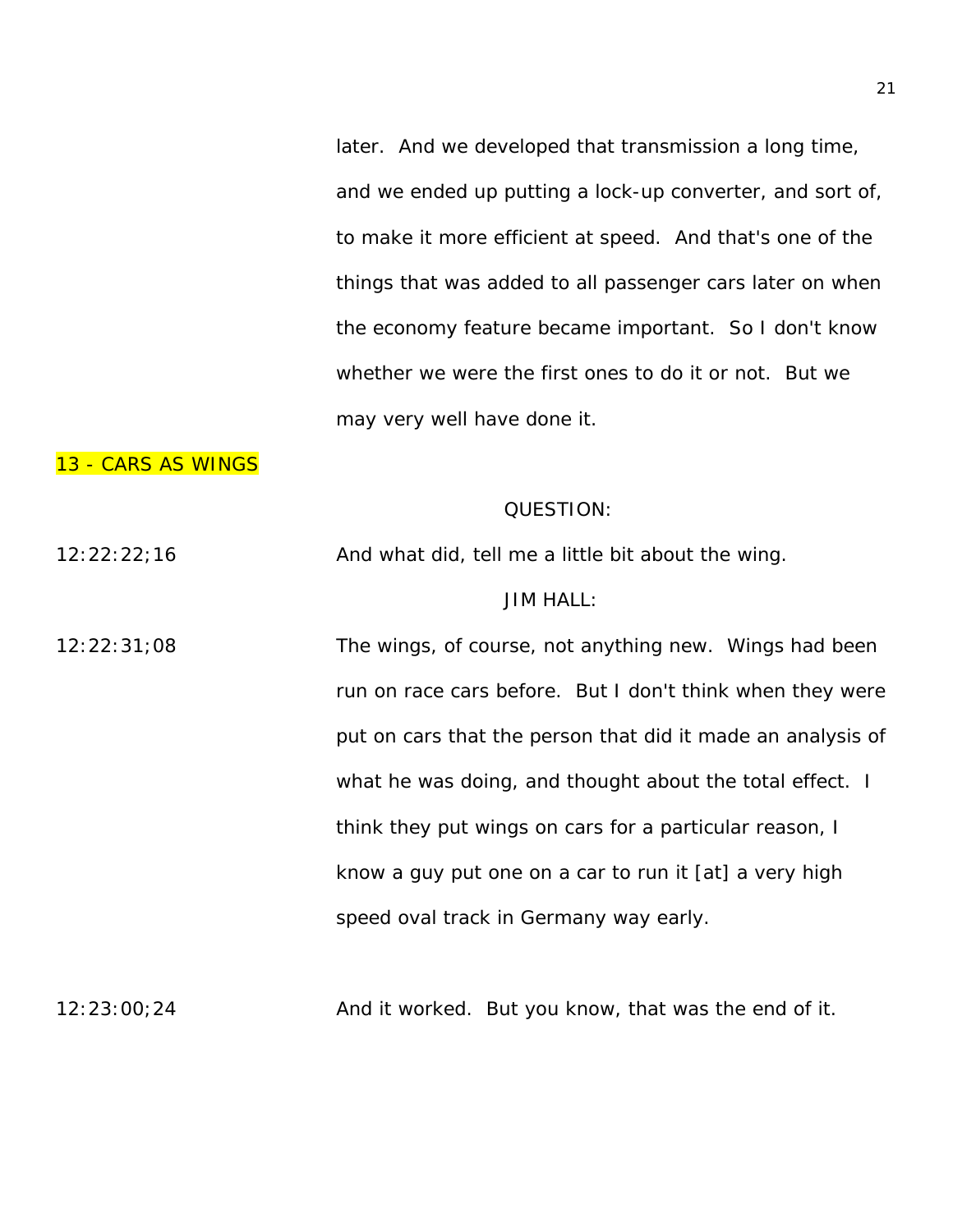Nobody paid any attention particularly, the wing came off when they went away from there. And so there wasn't a real understanding of what happens when you apply a vertical aerodynamic force to a car.

12:23:17;27 When you do that you completely change its characteristics. And up until the time we started putting aerodynamic downforce on cars I think most engineers thought of cars as lifting bodies. They said, "You know? They're flat on the bottom. They're round on the top like a wing so they're gonna lift.

12:23:36;19 "And we'll try to minimize that lift. And we'll try to reduce the drag and do all the things we can to make the car more efficient." But they never really said, "Well, what happens when you push down?" And that's what happened to me. I realized what happened when you push down. And what happens is you increase the traction capabilities substantially so the car corners faster.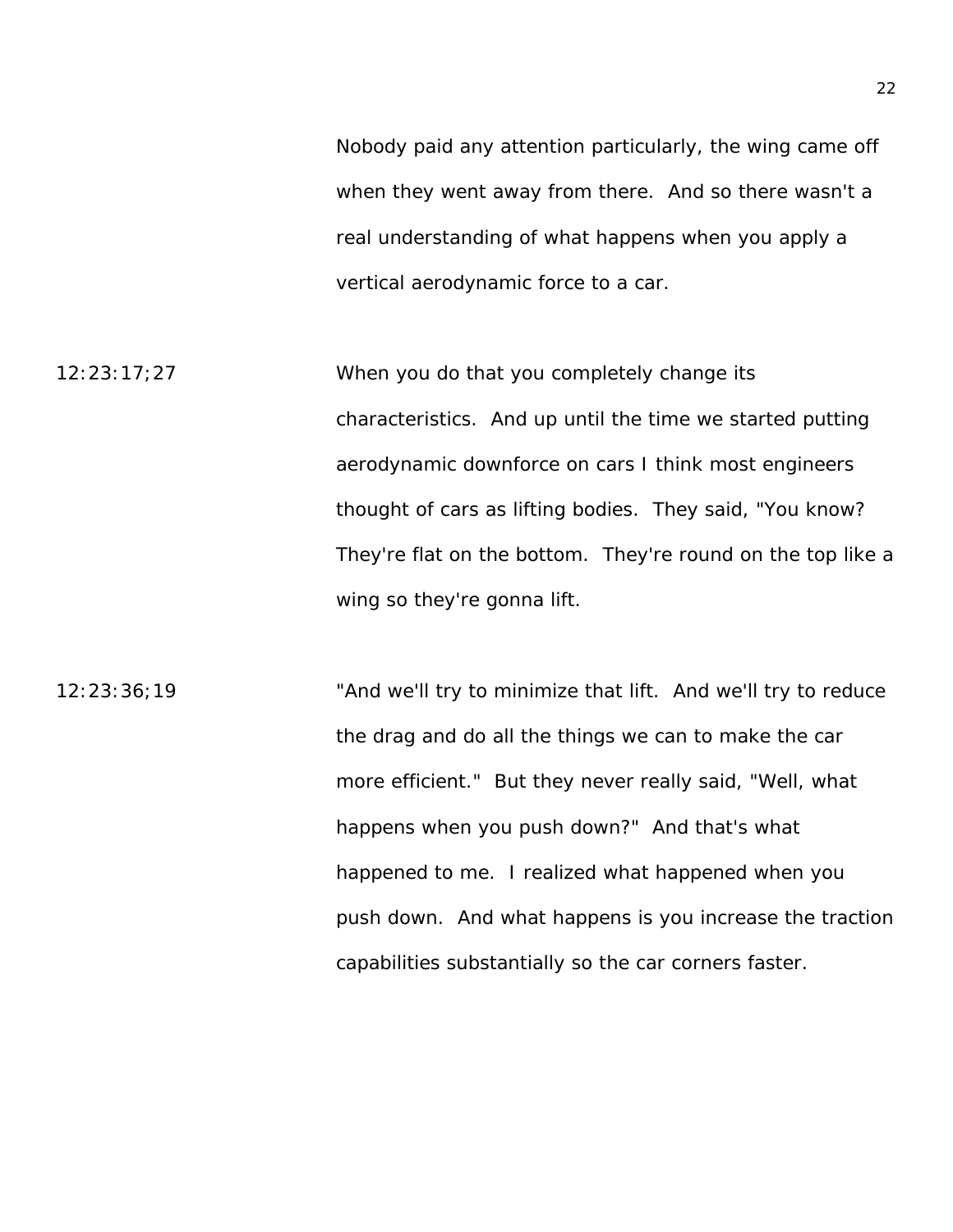12:23:58;03 It breaks faster, and accelerates faster. And you can change the stability so that I know, I saw a lot of aerodynamic studies. Again, GM, where they looked at yaw stability of their cars. And they were interested in what happens in a side gust and how is the car controllable on the highway, the right things. But they really weren't thinking about the vertical forces.

12:24:23;24 They were thinking about the lateral forces. And so it's really amazing what you can do once you change the vertical forces a little bit, that lateral forces become almost second order. So it's amazing what it did to both race cars, and I think, passenger car technology eventually.

## 14 - COLLABORATING WITH GENERAL MOTORS

#### JIM HALL:

13:00:09;19 The whole reason I got involved with Chevrolet is they were interested in their Corvair handling. Because they had some lawsuits in 1962 and '63. And that's when I got to know Frank Winchell and he wanted to hire some expert drivers and in particular he wanted to talk to me because I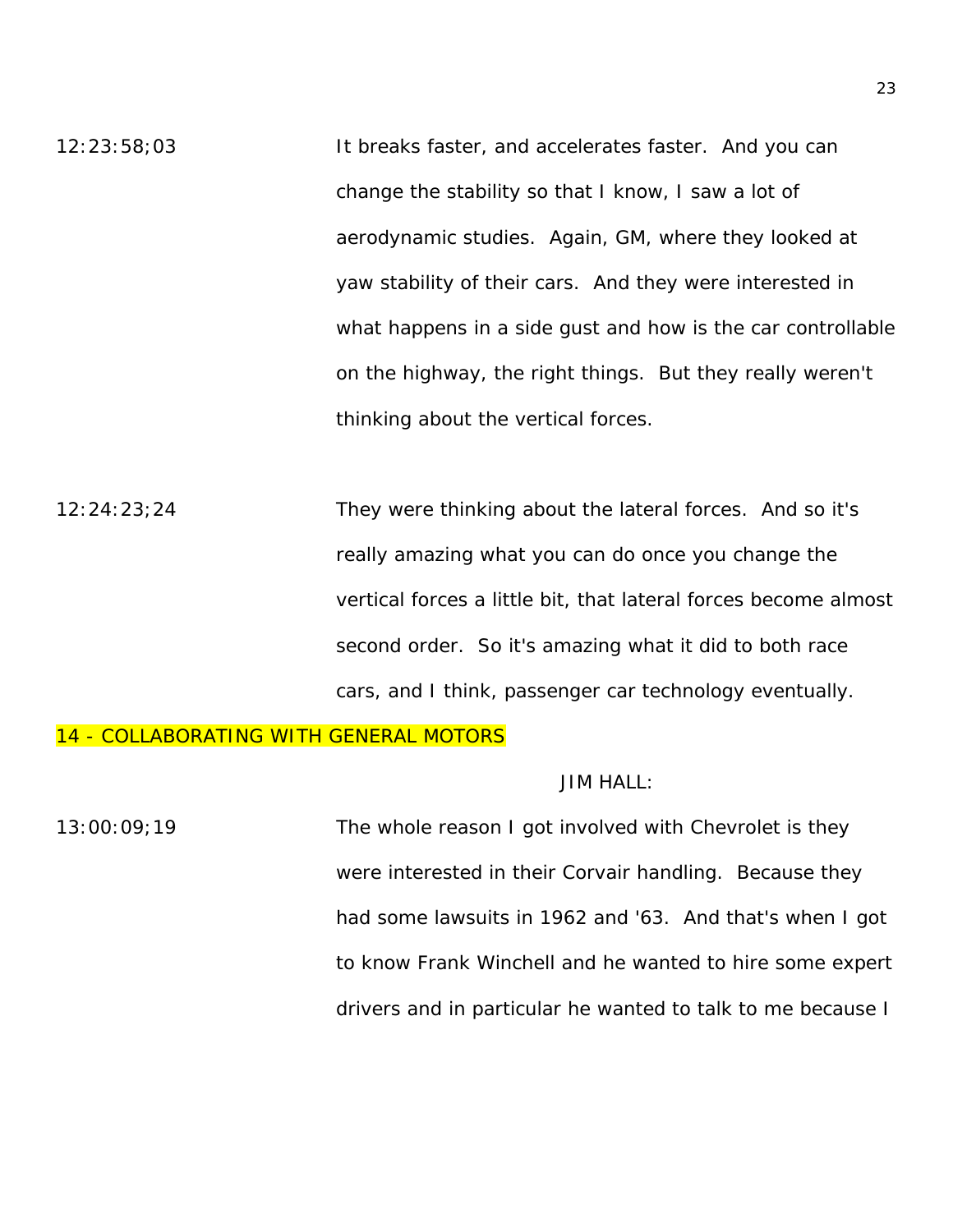had an engineering education.

13:00:29;21 So I did a lot of work for him, driving Corvairs to understand what they did at the limits of a control. And that's where my education started in this, actually. There's another guy involved that was really important, a fellow named Bill Milliken, who is a vehicle dynamics expert, Cornell Labs and then Cornell University, then Cornell Labs. Top, top guy. And that's where I started learning about cars and what makes them do what they do.

#### QUESTION:

13:00:59;05 Okay. Who...

#### JIM HALL:

13:01:02;20 People always ask us, "Well, why was Chevrolet doing this when they weren't supposed to be in racing?" Well, they didn't get in it to do that. They got in it because they wanted to understand Corvair, exactly what it does at the limit. And they wanted somebody to drive it.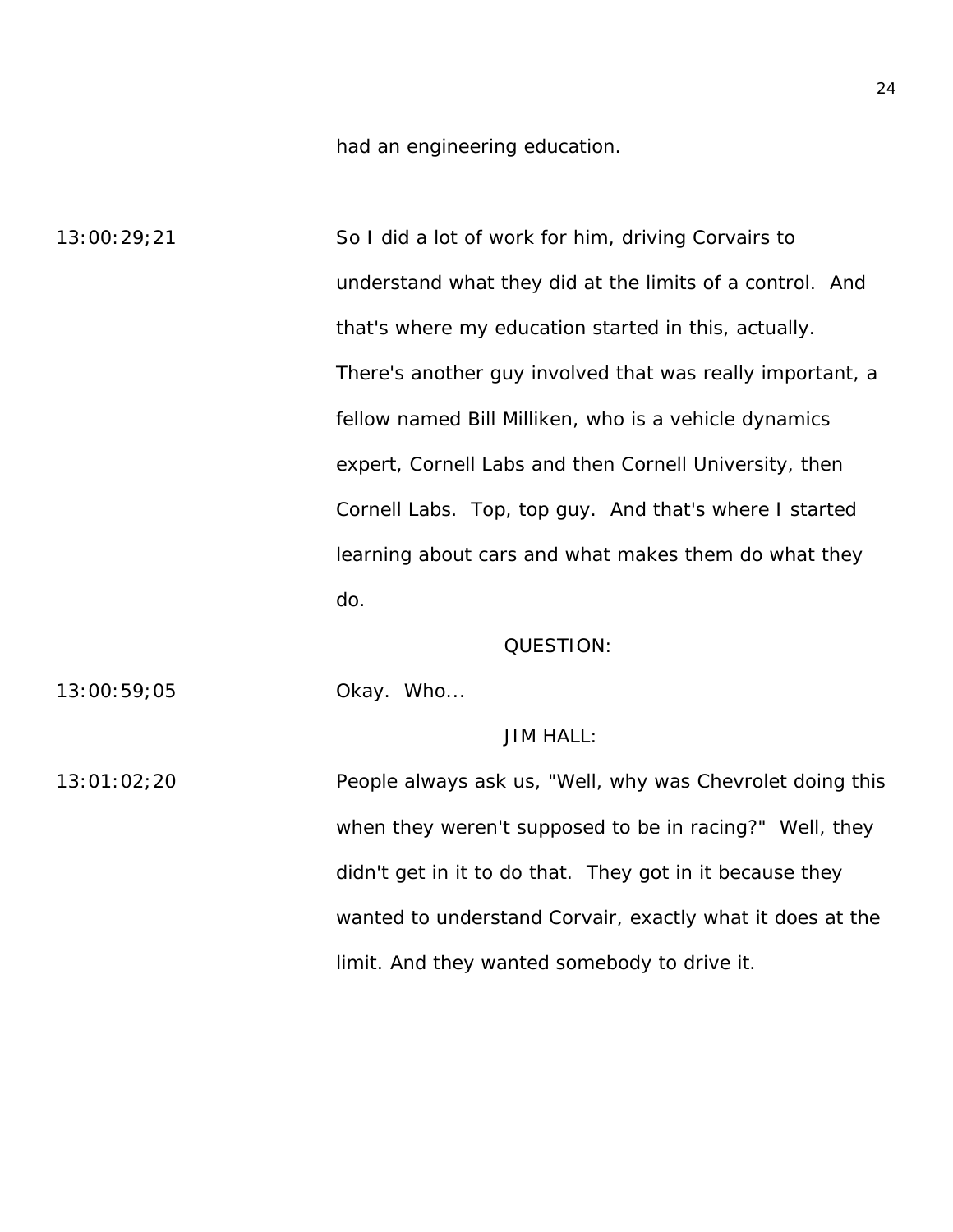13:01:18:07 I drove a lot of Corvairs right out to the limit of adhesion. And well, then we let the tire pressure down and I'd drive them around the skid pad with the wheel touching the ground. You know? And then we were preparing expert witnesses for their trials. We took a lot of top engineers from around the country with reputations out and demonstrated it all. And that's how I got involved with Chevrolet.

#### QUESTION:

13:01:42;08 And a lot of those lessons you translated into racing, didn't you?

## JIM HALL:

13:01:44;09 I did. Yeah. And I'd go back to Frank 'cause I knew he knew a lot. And I'd say, "Well, Frank, when I do that, this is what happens. You got any ideas about that?" We had long discussions. We became very close friends. And he was really my mentor and helped me a lot to understand the engineering that goes on in a car.

## JIM HALL:

13:02:08;16 I think that's a good point, you know, people always ask,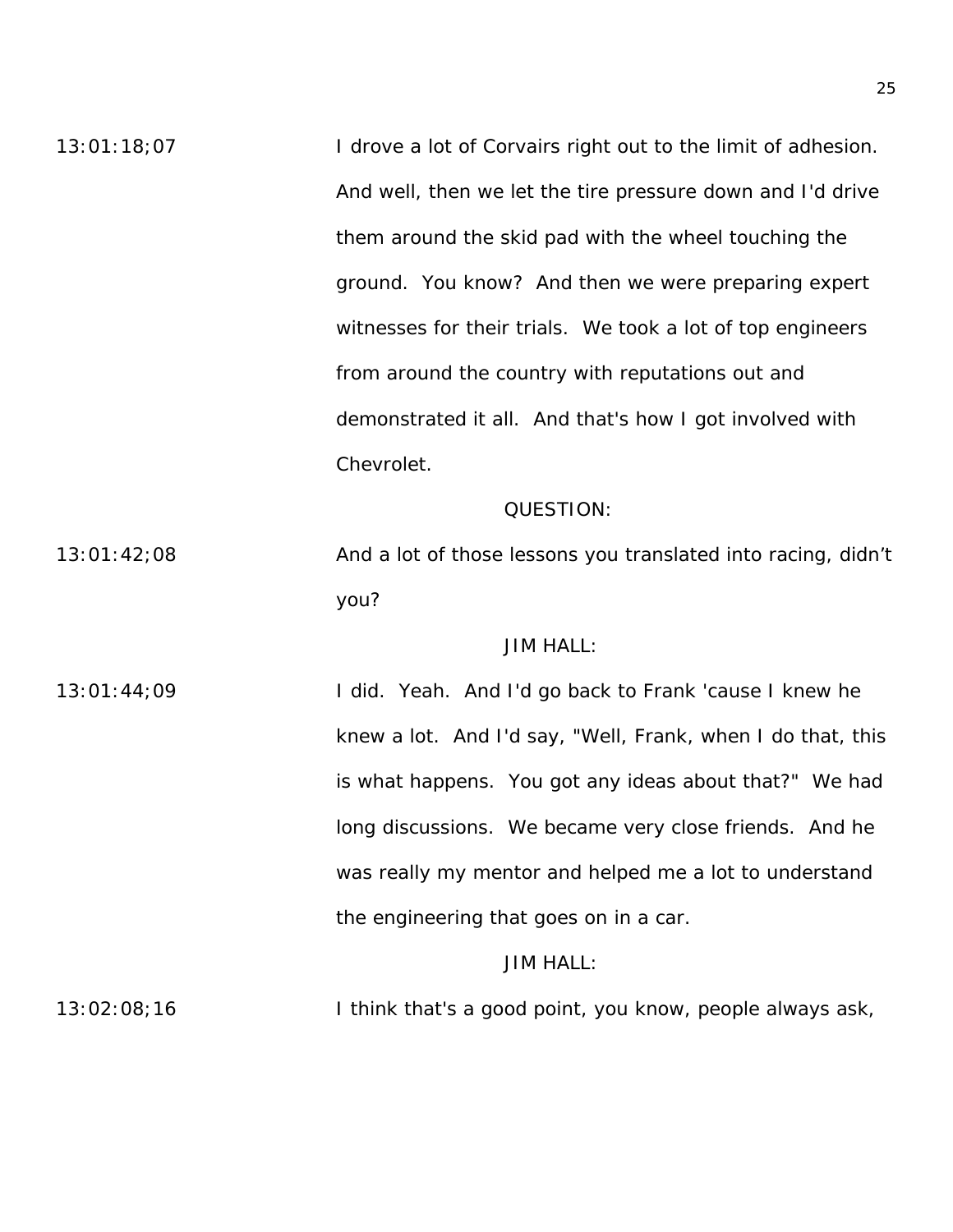"Well, why did you have this relationship with Chevrolet? And they weren't supposed to be in racing." Well, it was really a test and a relationship. And it grew into a little more, I have to say. But, you know, we both got interested...

## JIM HALL:

13:02:24;11 ...in what each other was doing. And that's how it worked. QUESTION: 13:02:29;02 They weren't in racing, why are they sending things to Midland? Is it top secret? What is going on? So that's the

story here. Right?

## JIM HALL:

13:02:36;06 Yeah.

QUESTION:

13:02:36;08 It started with the Corvair?

JIM HALL:

- 13:02:38;05 It started with the Corvair.
- 15 RESPECT FOR DAN GURNEY (PART 2)

QUESTION:

13:02:39;19 Okay. Another name?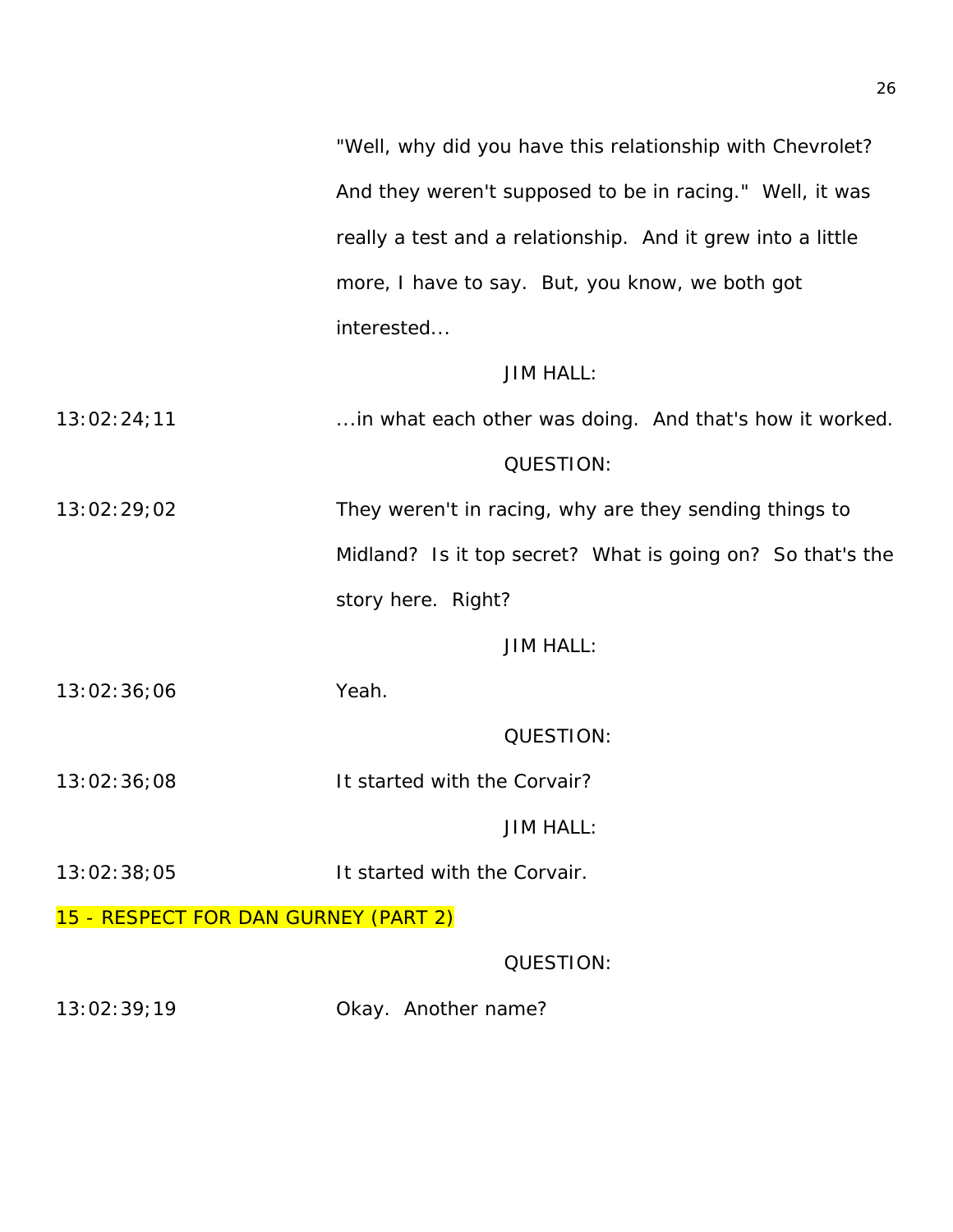#### QUESTION:

13:03:05;24 When we were talking about Dan Gurney, you said he was innovative but in a different way. So we'd like to know specifically how your innovative style and his innovative style were different.

#### JIM HALL:

13:03:12;24 You know? I don't know an awful lot about what he did. But I do know a little bit.

## JIM HALL:

13:03:27;09 Well, Dan Gurney was an innovator in his own right. One of the things that he did that I thought was important is he was interested in the engine development for an Indy car, and for Formula One. And he just took the bull by the horns, and he went to England, where he knew the work could be done a little more reasonably.

13:03:48;29 There's a kind of a cottage industry in racing in England. And he hired a fellow named Weslake to design the first cylinder heads for the Ford engine. And then I think they built a complete Formula One engine, of which Dan was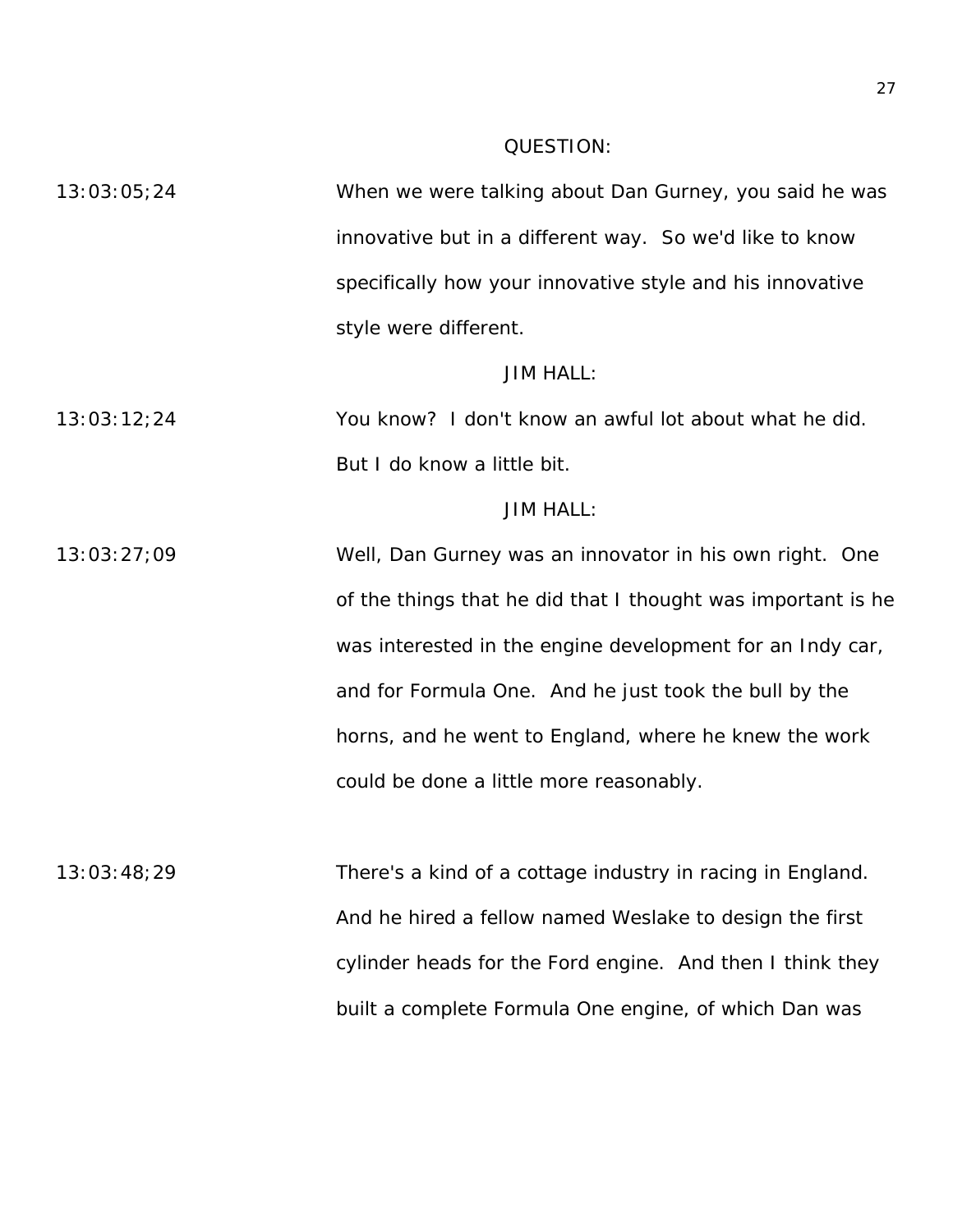totally successful with. I think he did a great job. He certainly had a lot on the ball.

#### QUESTION:

13:04:12;05 And how does that compare to what you did? I mean, the method sounds like he was scientific in engineering about it, or applied engineering principles. I mean, you were doing the same thing with your style. Do you see the styles maybe being similar or different?

#### JIM HALL:

13:04:34;19 **I don't have anything really, any way to answer that, I** don't know enough about it.

#### QUESTION:

13:04:40;22 Okay. That's fair. That's fair. All right.

16 - DESIGNING CHAPARRAL 2

#### QUESTION:

13:05:09;16 All right. Tell us a little bit about this. This was the car you said that all the basic principles and everything here. And also tell us about how you were kind of the chief cook and bottle washer for all this rather than delegate, you like to do it yourself.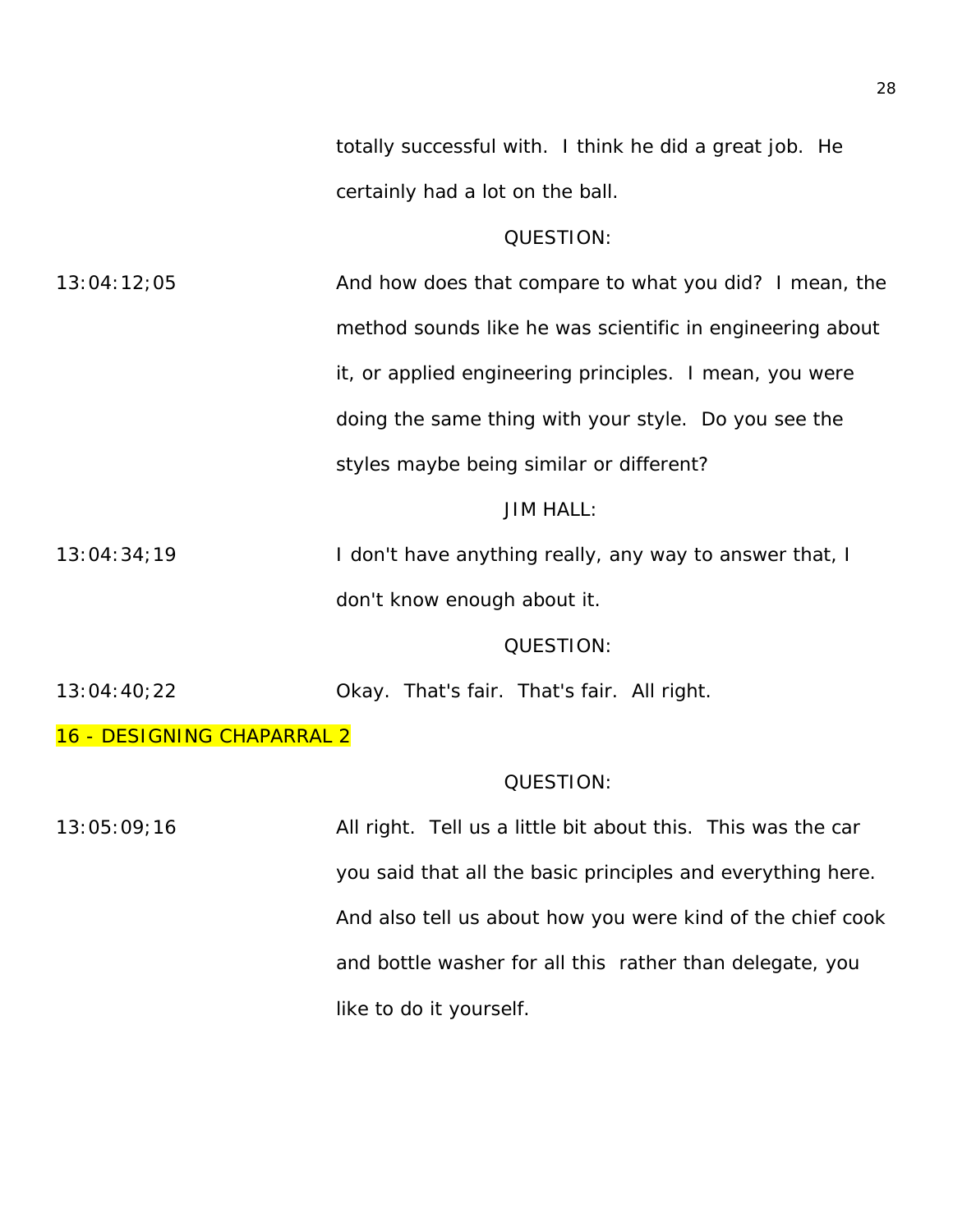JIM HALL:

13:05:21;29 This is a 1965 Chaparral 2. And it's been derived from the car that we built in 1963. When I changed the shape of the nose to decrease the lift I lowered the peak line from up here to down here. And I used a dam on the front to split the air and make it go around the car rather than under it. The other thing I did was I took the air in for radiator underneath and exited it out the top.

13:05:54;02 All those things produced negative force on the front of the car, and got it down to where he lift was gone and we were actually pushing down on it. Once I did that I realized that I had to balance that in the back. It didn't work out just to be a zero-lift car. So we started changing the back of it.

 $13:06:15;13$  And the first thing we did, which is we kind of copied somebody else, we put a little kick-up on the back of it. And it's in reality, it turns out it's a flap. It's like an airplane flap. It turns the air up. And it causes a high-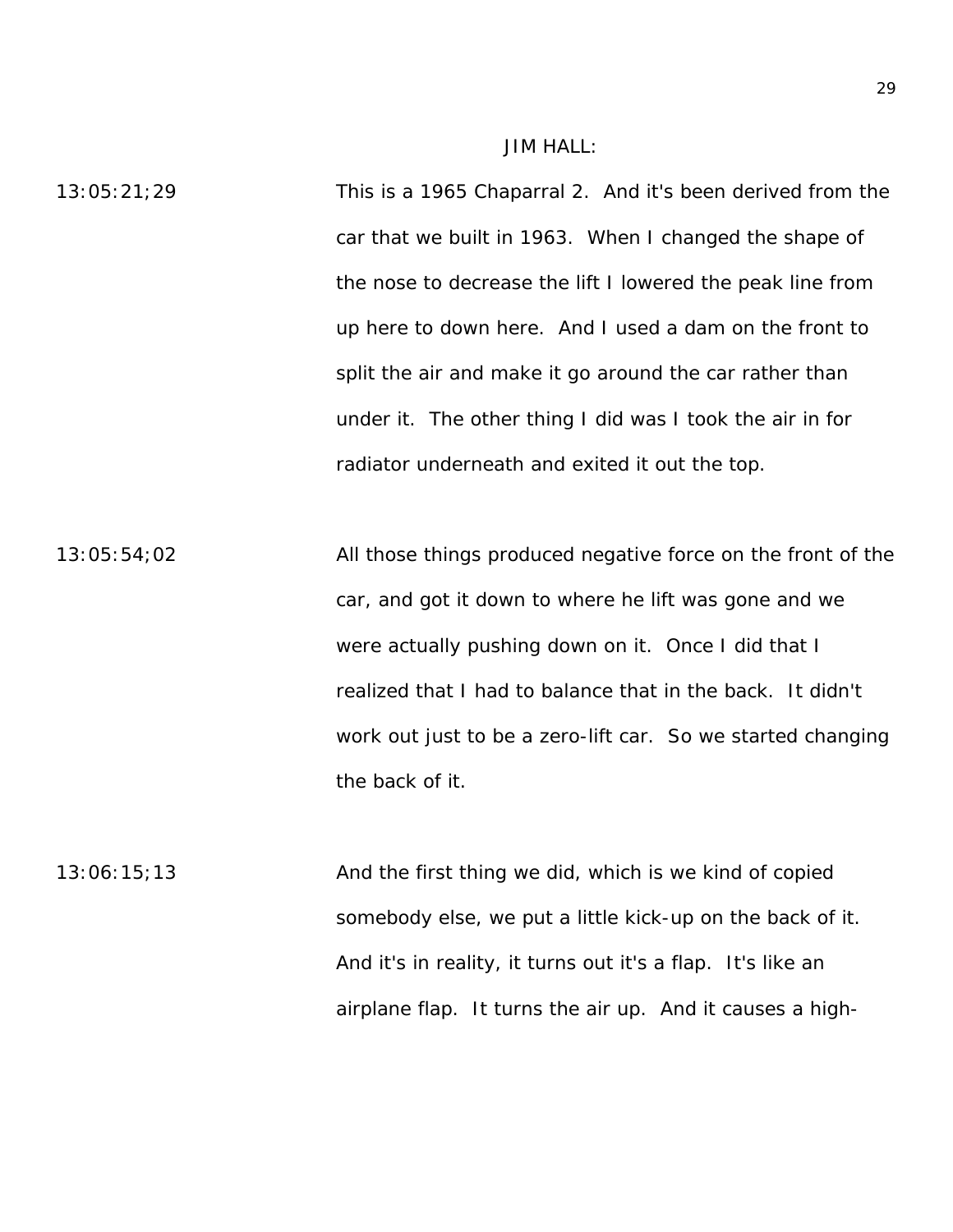pressure area right in here, and pushes down on the car. The rest of what you see on here is kind of development for 1965. We added bigger surfaces. We vented the lowpressure areas on the car.

13:06:46;06 These louvers, we measured the pressure on the underside of the fender, and then on the top. And then we vented from the high pressure to the low pressure. All that produced a negative-down, a negative force on the car, which allowed it to grip the road better. And the car went faster and faster, and faster.

13:07:11;19 Now, when I say faster, I mean faster around the racetrack. We put a lot of drag on this car. It got slower on the straight away. And so our next step was to build a car that had a lot of downforce on it, but didn't have the drag on the straight away. And that's where we went from here.

17 - FUN

QUESTION: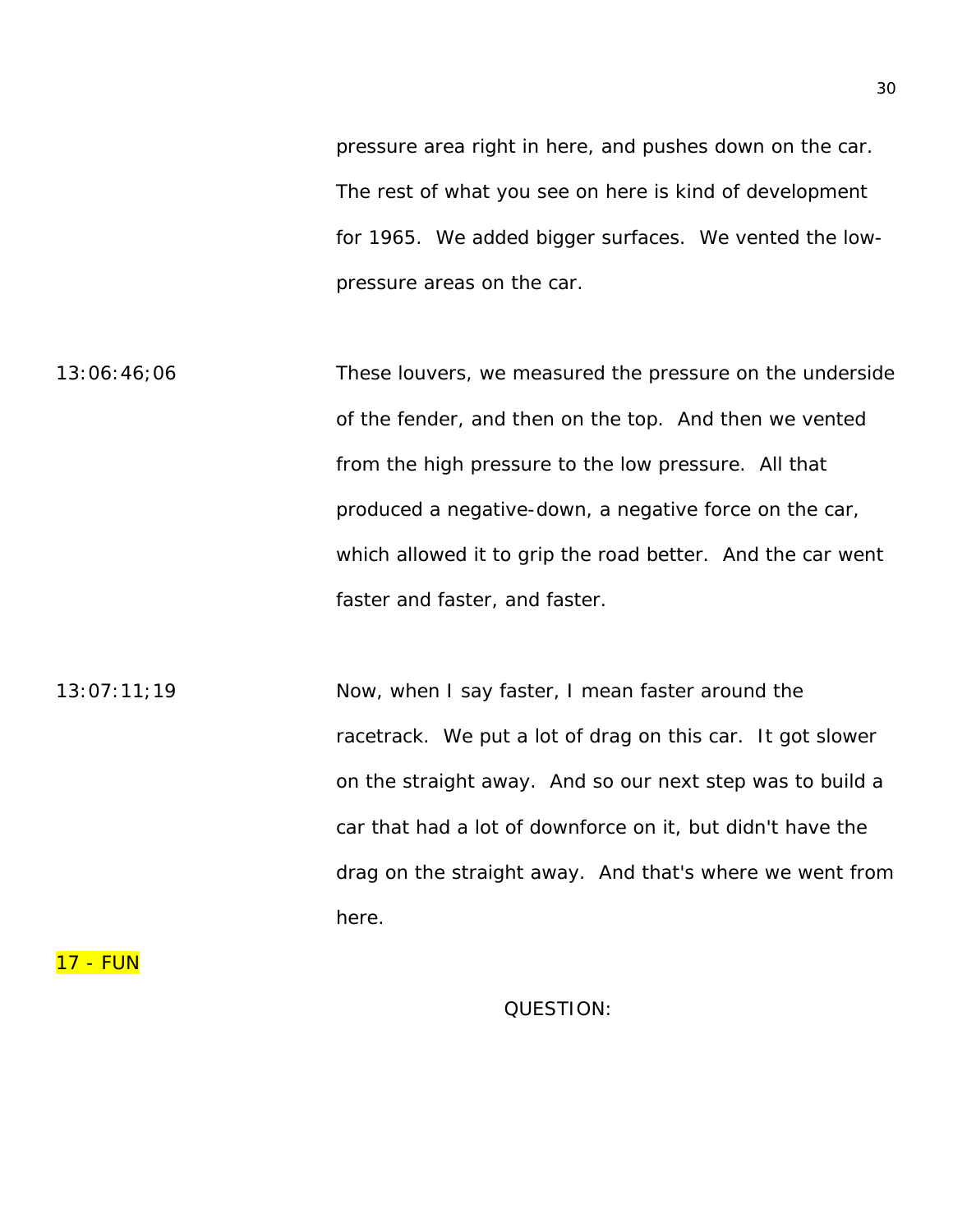13:07:30;06 Okay. But tell me about this process. You were delegating all of this? You had a team of 100? I mean, you were doing it all yourself? How did that work?

JIM HALL:

- 13:07:35;28 Chaparral was a small, small team in those days. One of the things that I think was an advantage for me was I was a designer. I was a test driver, and I was a fabricator, in a lot of it, I shaped the bodies actually. I'm the guy that went out there and shaped 'em. I had some help. Usually, actually my wife and I'd come back after dinner and I'd go to work on the clay or whatever medium we were working on.
- 13:08:04;03 And I'd make the changes that I thought were necessary. I'd rough 'em in. And then the guys would come back in the morning and they'd go through it the next day and smooth it all out, and make it look okay. And then I'd critique it and do it again. So, yeah, I did have help. But most of the shapes that are done on Chaparrals were my sculpture.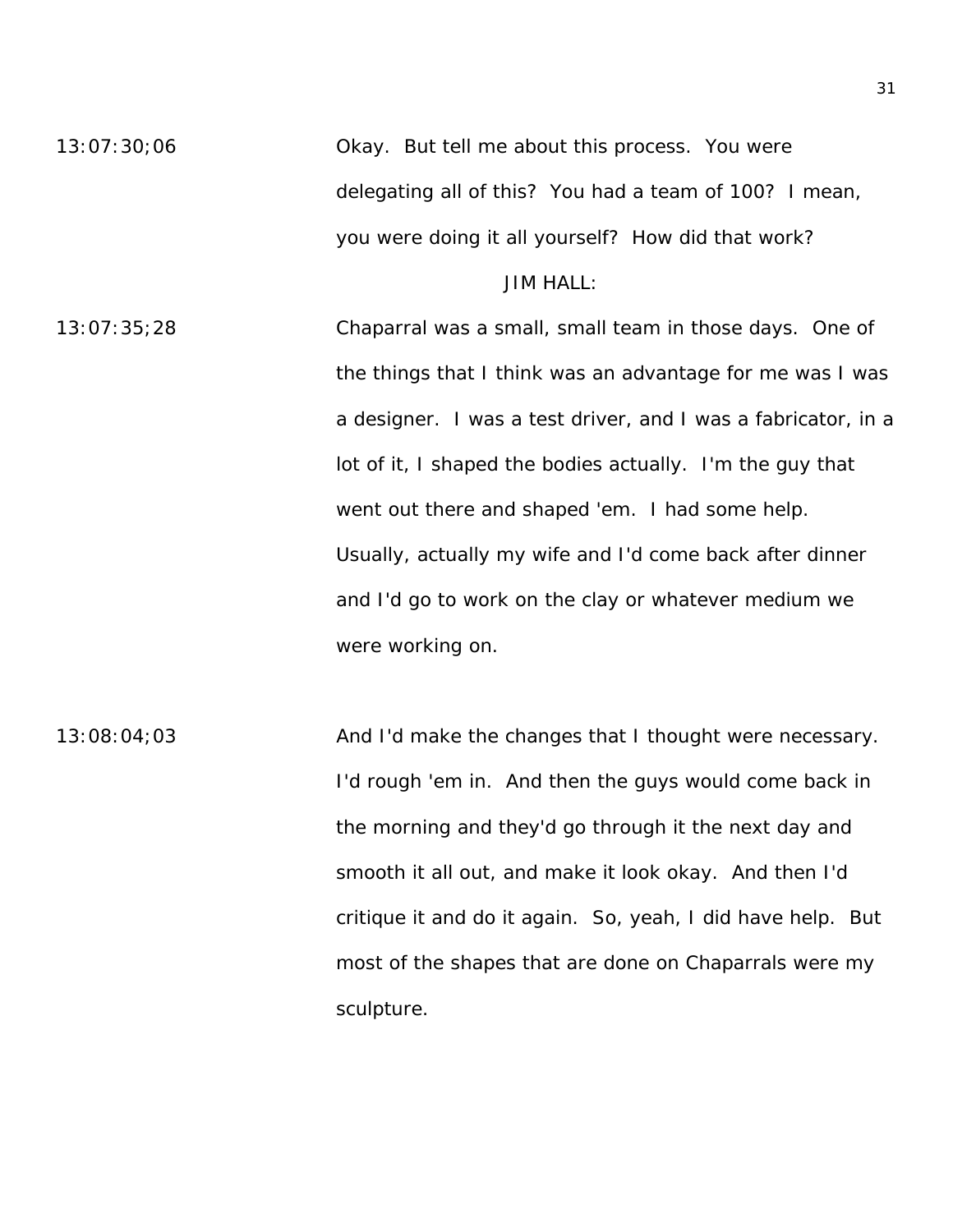- 13:08:23;02 I'm a good fabricator. I can make parts. I get out with the guys and do it. And I see why they can't make something a certain way. So that when I design it I think I design something that can be built. And then I go test it. So, you know, I think that
- 13:08:39;27 ...gives me immediate feedback as to what happens. And I think it was a real advantage for me to be able to do that. And it was a way I ran Chaparral. I was the leader in the sense that I said, "Come on guys, we're gonna do this." And if we stayed till midnight, I'd stay to midnight.
- 13:08:54;06 I didn't say, "Okay, you guys finish it up. I'm going home." That was just, my wife, Sandy, always said, "Well, I don't see how you did it. You could work, you know, on four or five hours [of] sleep." And I could. I could work 15 hours a day, all the time. It was so much fun. And I was learning so much that it didn't seem like work to me. And I just stayed with it.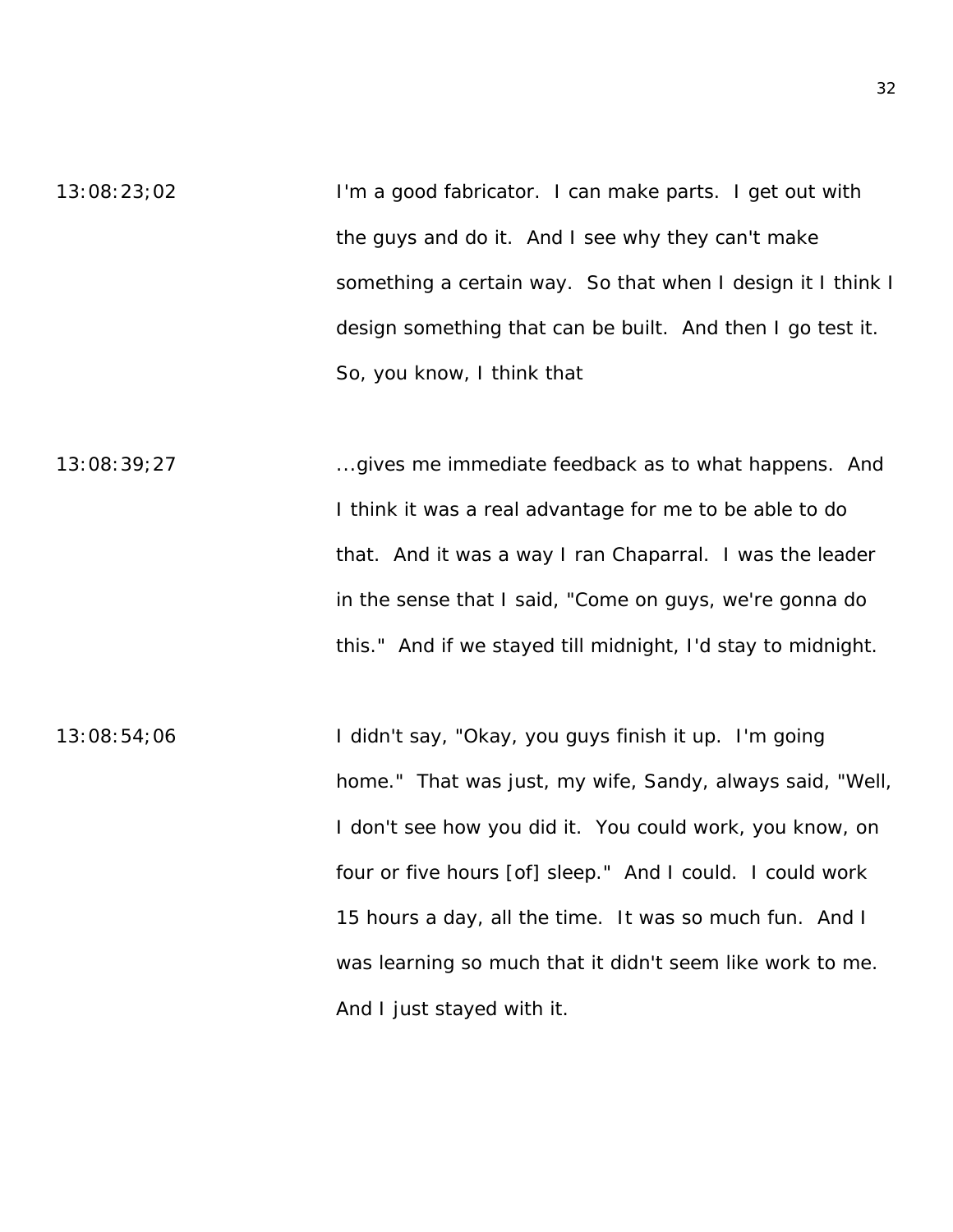## QUESTION:

13:09:16;13 Did you have to motivate the others to share this desire you had?

JIM HALL:

13:09:19;06 I think the guys I had working for me were doing it with me. And they were as motivated as I, well, they, you know, they wanted to beat the other guys out there. And we were the small team from Texas that rolled in, with a pickup and a trailer and ran our races and left. And it was fun.

#### 18 - LOOKING AT CHAPARRAL 2E

## JIM HALL:

13:10:07;02 Now, we're looking at Chaparral 2E, which is our 1966 Can-Am car. In 1966 we decided to build a car that embodied everything we'd learned about aerodynamics up to that point, and maybe a little bit about vehicle dynamics, too. So we did a lot of things with 2E that are different from the earlier cars.

13:10:29;21 It was very successful in the sense that it was fast and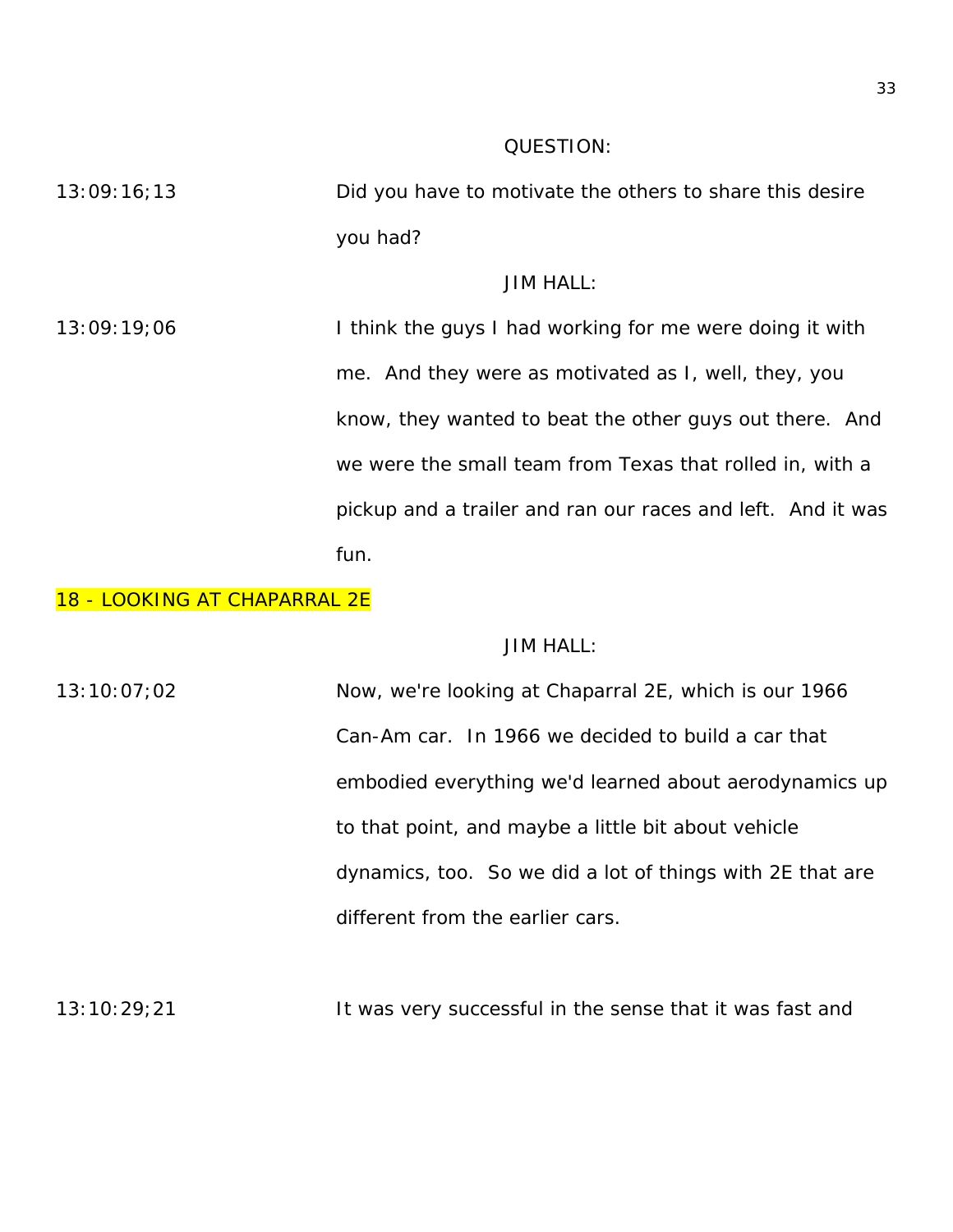easy to set up when we went to the racetrack. I think it was a really versatile good race car. It was not very reliable. And we didn't win many races. So from that standpoint it wasn't as good. And we probably introduced it a little too early. Should've had more testing on it before we took it.

13:10:50;26 But that's the way we did things. We were a small team. We built the cars in the winter and took 'em racing in the summer. And that was it. 2E, of course had the major feature, the wing. And you see that it's a major feature of the car. In order to balance that wing it's got a similar system in the front.

13:11:13;18 It's got a duct like our radiator duct, that comes in underneath, and exits the top. But there's no radiator in there. So we can control the air flow in there with a flap that modulates the amount of air flow through there and changes the aerodynamic character of the car. That matches what happens in the back when we go to a low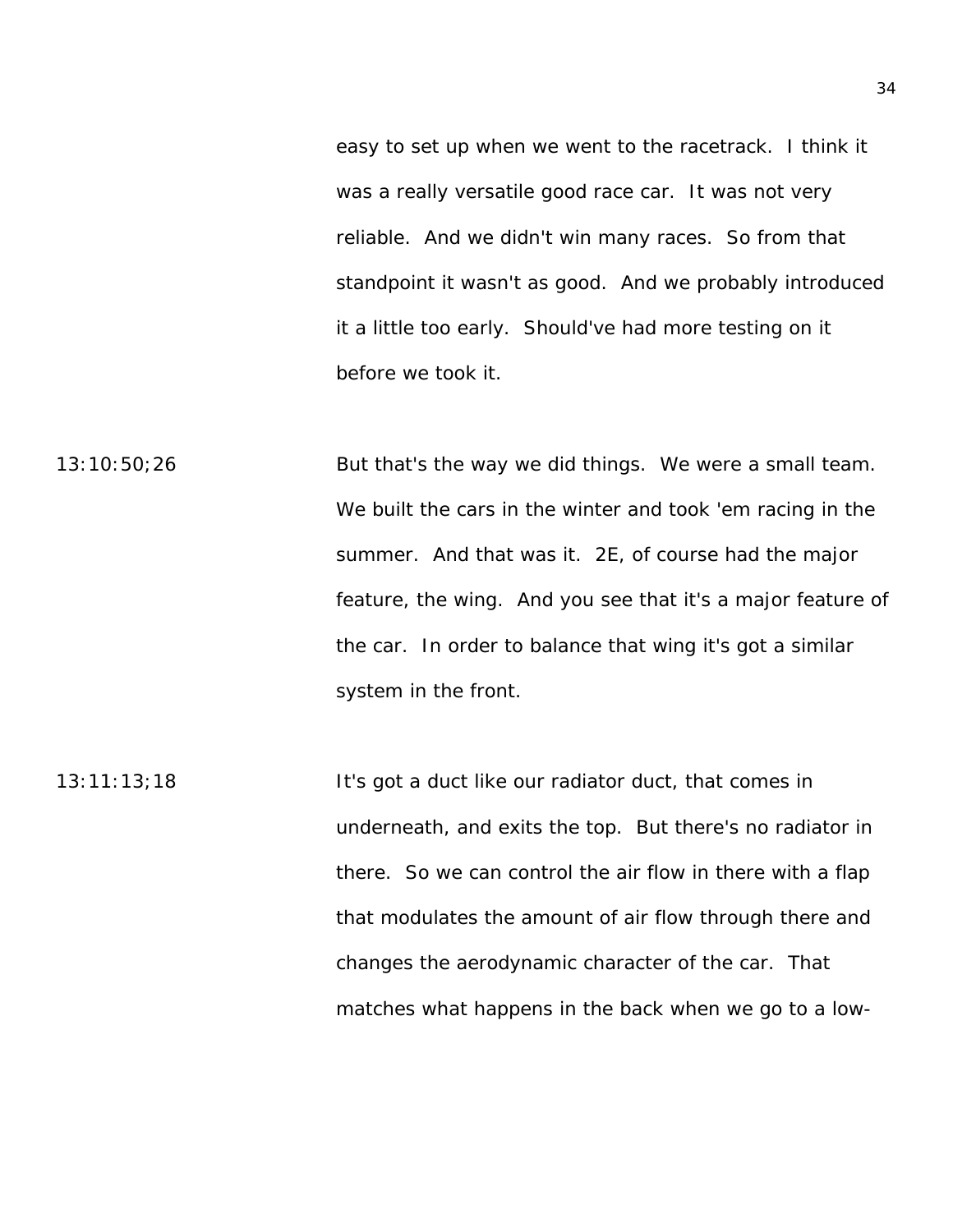drag position for the straight away.

13:11:38;06 And we go with a more or less trim airfoil. We reduce the downforce in the front, the car is fast on the straight away. And yet when we come to the corner it goes to a high drag position, a high downforce position, where it has very good braking. It corners at a very high speed.

13:12:00;09 And that system worked well. The other thing we did on it, we wanted to move the radiators there for several reasons. So we put 'em in the side pods. And that gives us more rearward weight distribution. Car gets off the corner a little faster because it's got more weight on the drive wheels. I think, from my standpoint, it was a really good design. There again, the major reason for a race car is to win races. And since we didn't prove it too much that people argue with me about it.

19 - SELF-CONFIDENCE

## QUESTION:

 $13:12:41;01$  And what did the other guys think when you showed up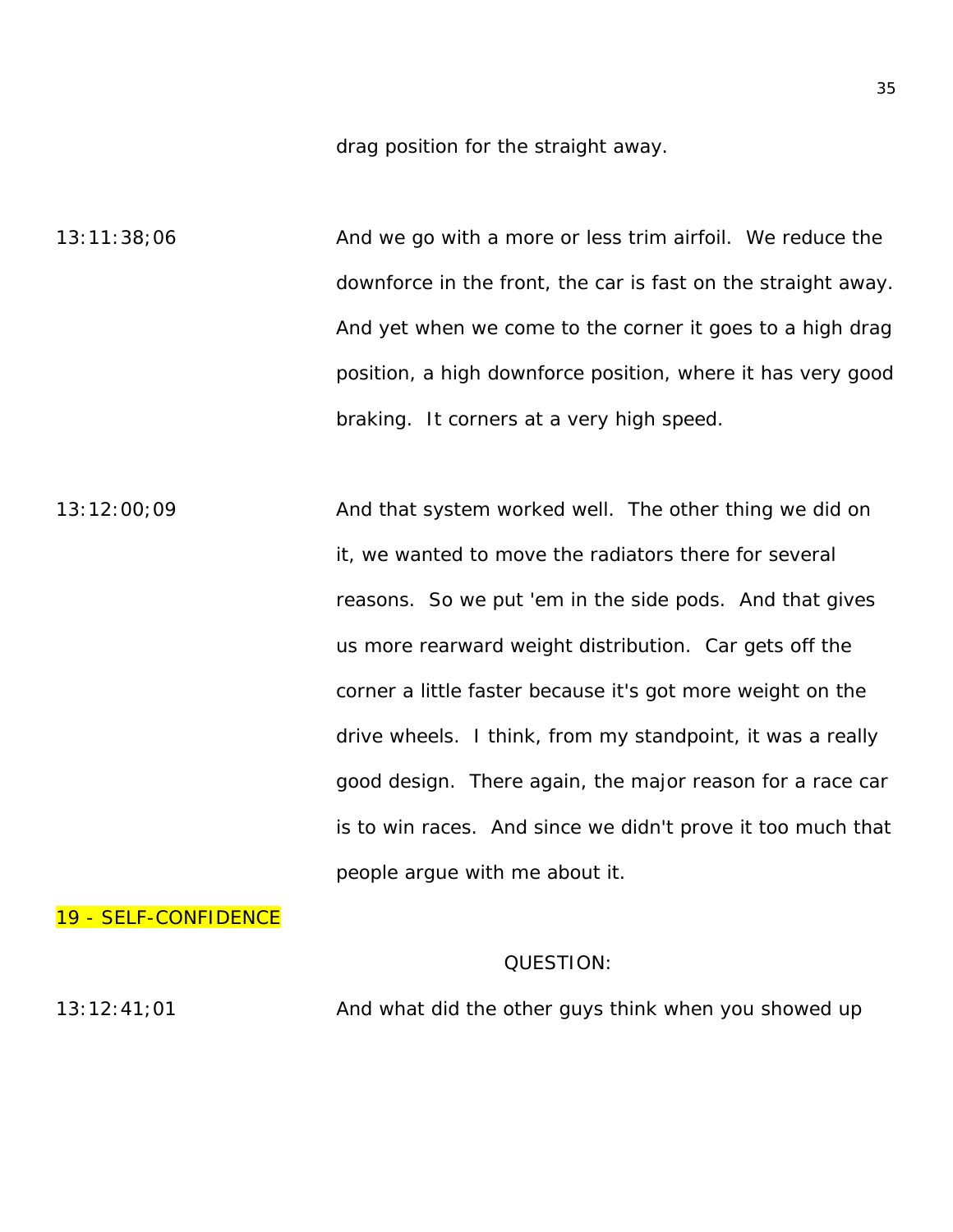with this, at the time, probably a funny looking contraption? Right?

## JIM HALL:

13:12:46;26 Yeah. Well, they laughed first. When we first showed up at the racetrack a lot of guys laughed at the wing. But I noticed that the knowledgeable people didn't. Bruce McLaren was down laying underneath looking back up in there, to see where those struts went.

13:13:10;01 And Dan Gurney was standing there, too. So the guys that really knew, they weren't laughing. But a lot of people did. And then there were a lot of complaints. They said, "Oh, we can't see. It's blocking our vision. And it's gonna fall off and hit us." And so, you know, there was a lot of complaining about it originally. But after about the second race all that stopped when everybody realized how fast it was, and that it didn't fall apart.

#### QUESTION:

13:13:41;05 You think sometimes when you're inventing or being innovative you have to go against the conventional wisdom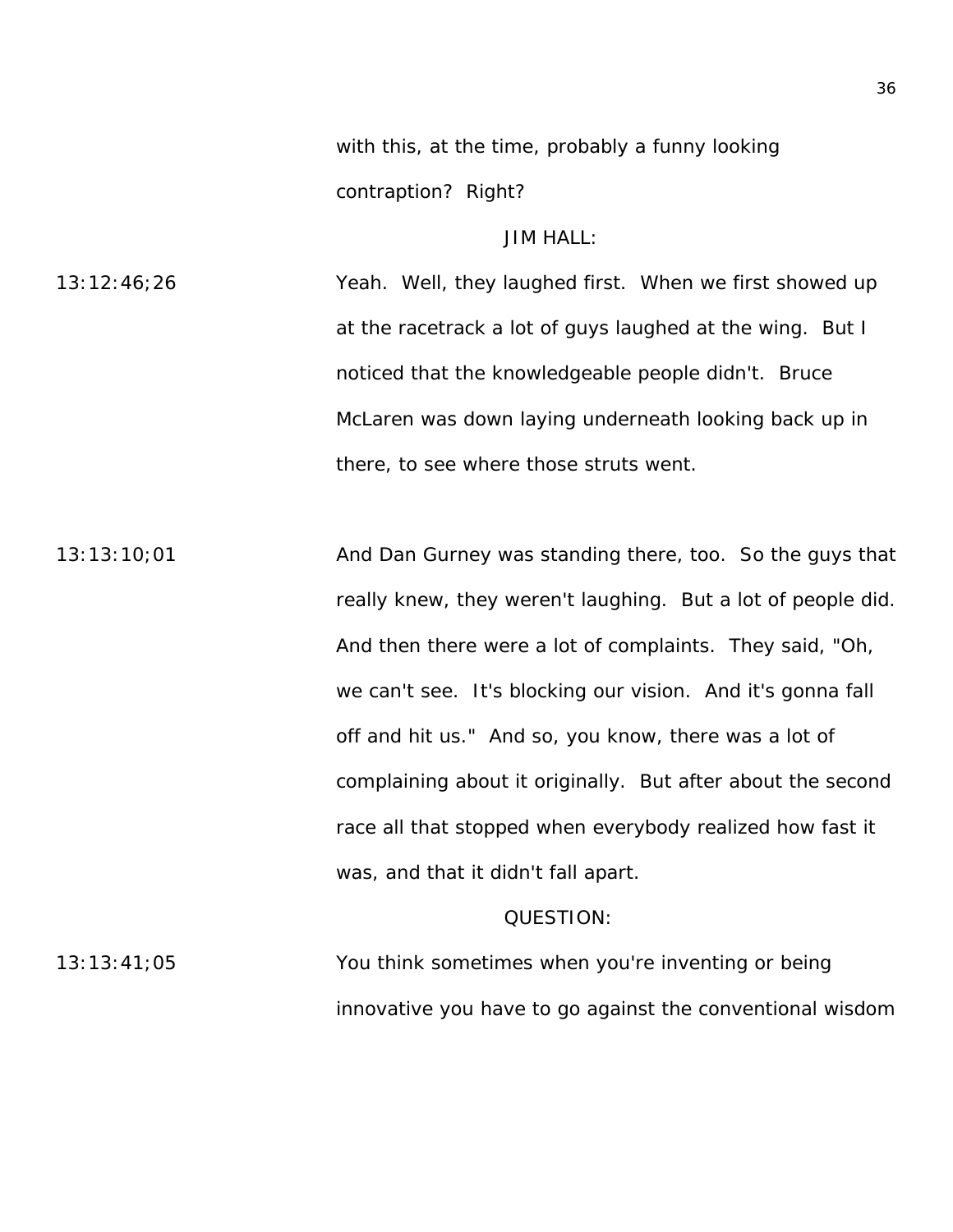and stick your neck out there?

JIM HALL:

13:13:51;02 You know, I didn't think about it in terms of going against what was going on. What I thought about it, is how are we gonna do it better next time. And so it didn't look to me like it was a major change for us. It was a natural progression of what we were doing.

13:14:10;28 And then when you show up with it, you realize, "Well, boy, it is different. And there are gonna be some explanations and people wonder about a lot of things." But from the standpoint of where we did it and how we did it, it was a very natural progression of what we were doing.

# 20 - LOYALTY

#### QUESTION:

13:14:30;20 What about internally? The people on your own team. Did they ever? QUESTION:

13:14:46;11 When you bring an idea to the team? Did they ever look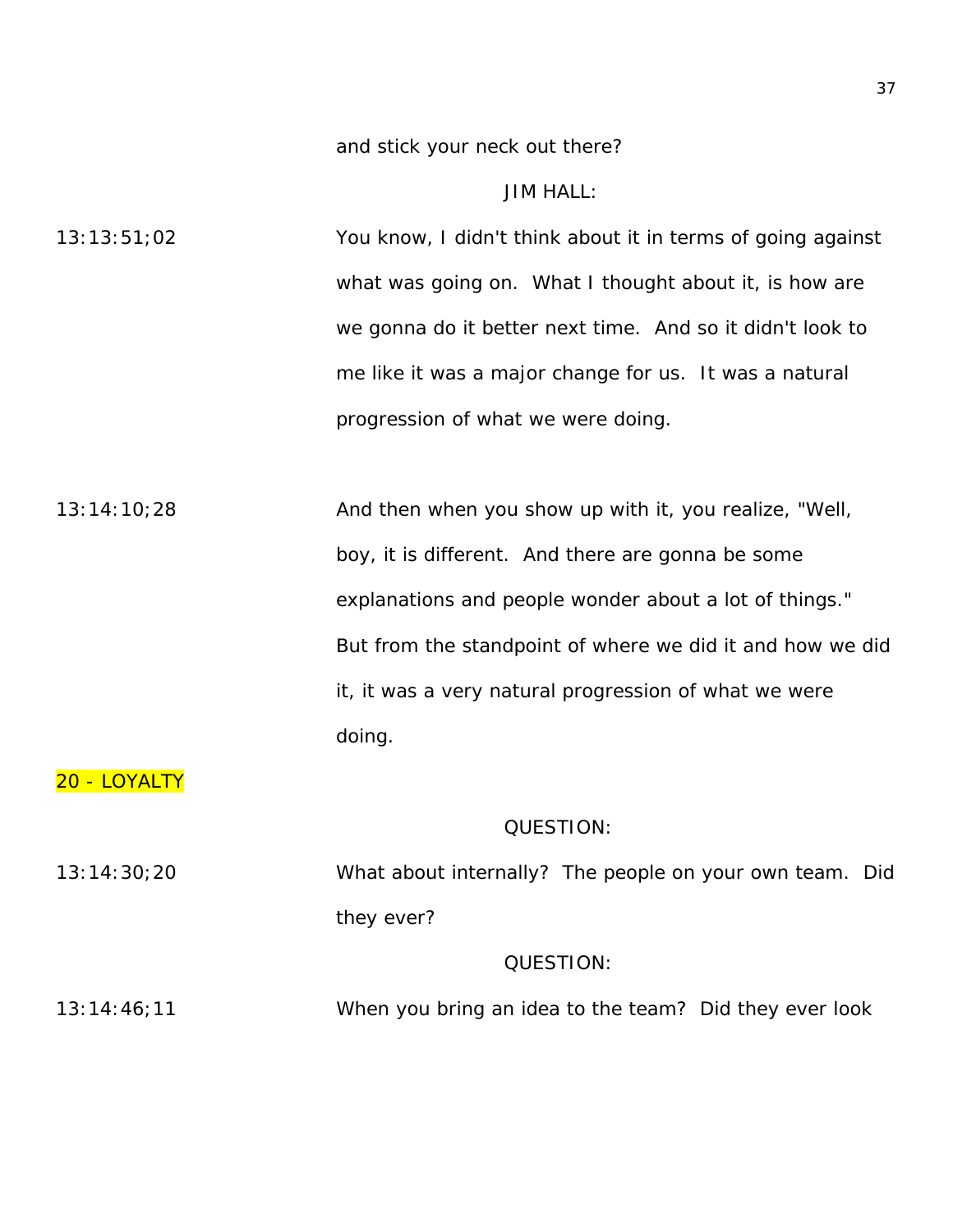and say, "Come on, Jim, this is a waste of time"?

#### JIM HALL:

13:14:52;01 Yeah. I got a little of that. Some of the guys particularly when they're tired. They've been working long hours. And I'd say, "Gee, I'd really like to get this done before we go to the race next week." "Is it worth it?" But, you know usually I could convince 'em. I found that if you can convince somebody that what you want to do is the right thing it usually is. If you can't, then maybe you'd better rethink it. So that happened some for sure.

### QUESTION:

13:15:19;29 And what about the...

#### QUESTION:

13:15:32;00 What about this guy, Justin, this team of people, did you add to the team? Did you keep the same close-knit team? How did that work to keep this sort of innovative process working?

### JIM HALL:

13:15:40;28 We had a lot of real loyal people in those days. They came to Midland and worked for us, and stayed. And I think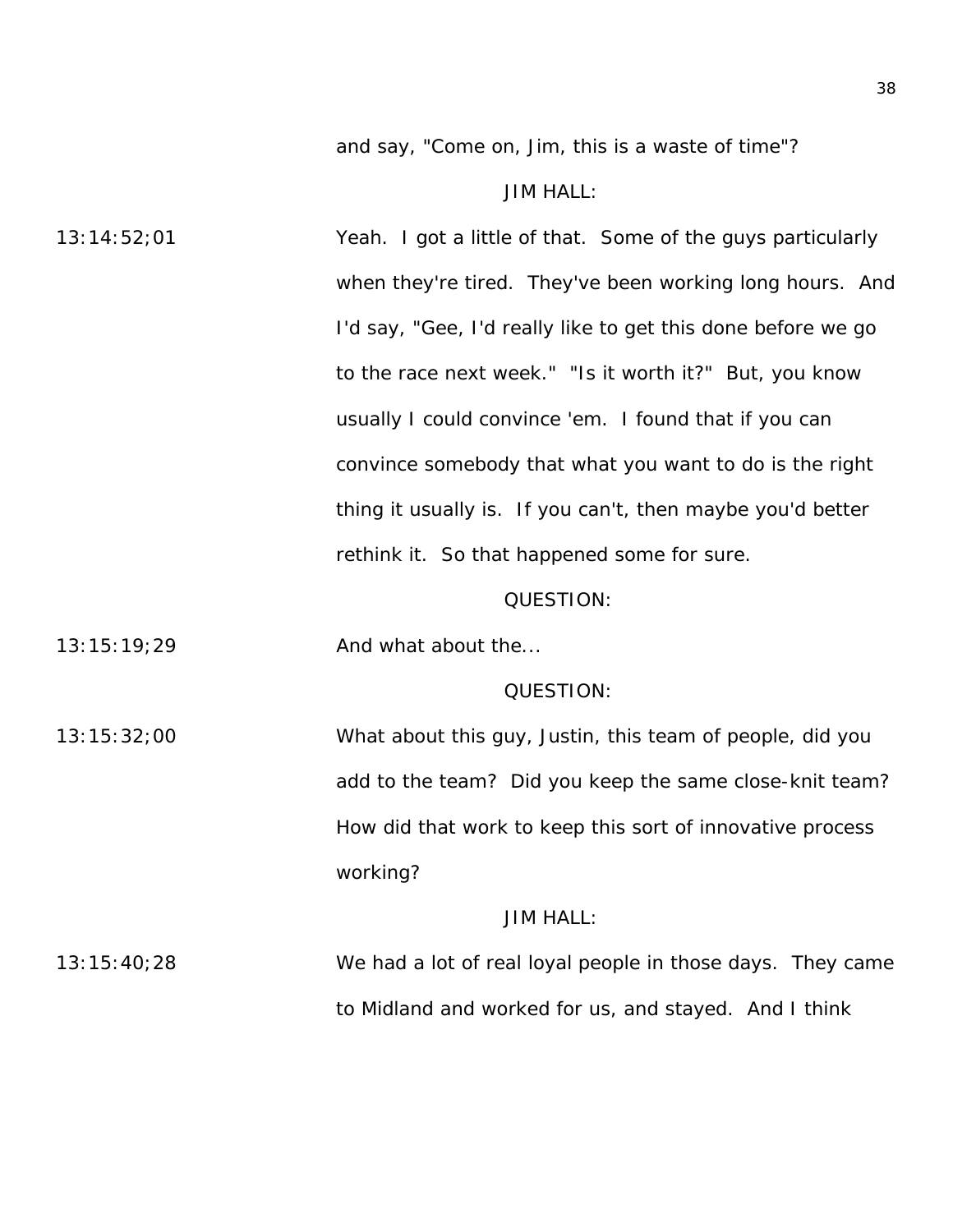they enjoyed where they worked, even though we worked awful hard. You'd talk to 'em today, they say, "Boy, we worked hard." And they did. I think harder than most people do.

13:15:59;03 But I think we all enjoyed what we were doing and we had a lot of loyalty. Now, as the team grew bigger, then that changes. You know, originally it was six or seven people. And a lot of those guys stayed with me a long time. But as it grows, then you tend to have some interchange of people.

### QUESTION:

13:16:19;25 And were you trying to manage those, was it harder to manage when you had all the different sizes?

## JIM HALL:

13:16:26;02 Yeah. I think it's quite a bit [harder], management becomes a people-managing business. And our Indy teams, for instance, were probably twice the size of our road-racing team. And you do a lot of races in a short period of time. So it takes a lot of other things, such as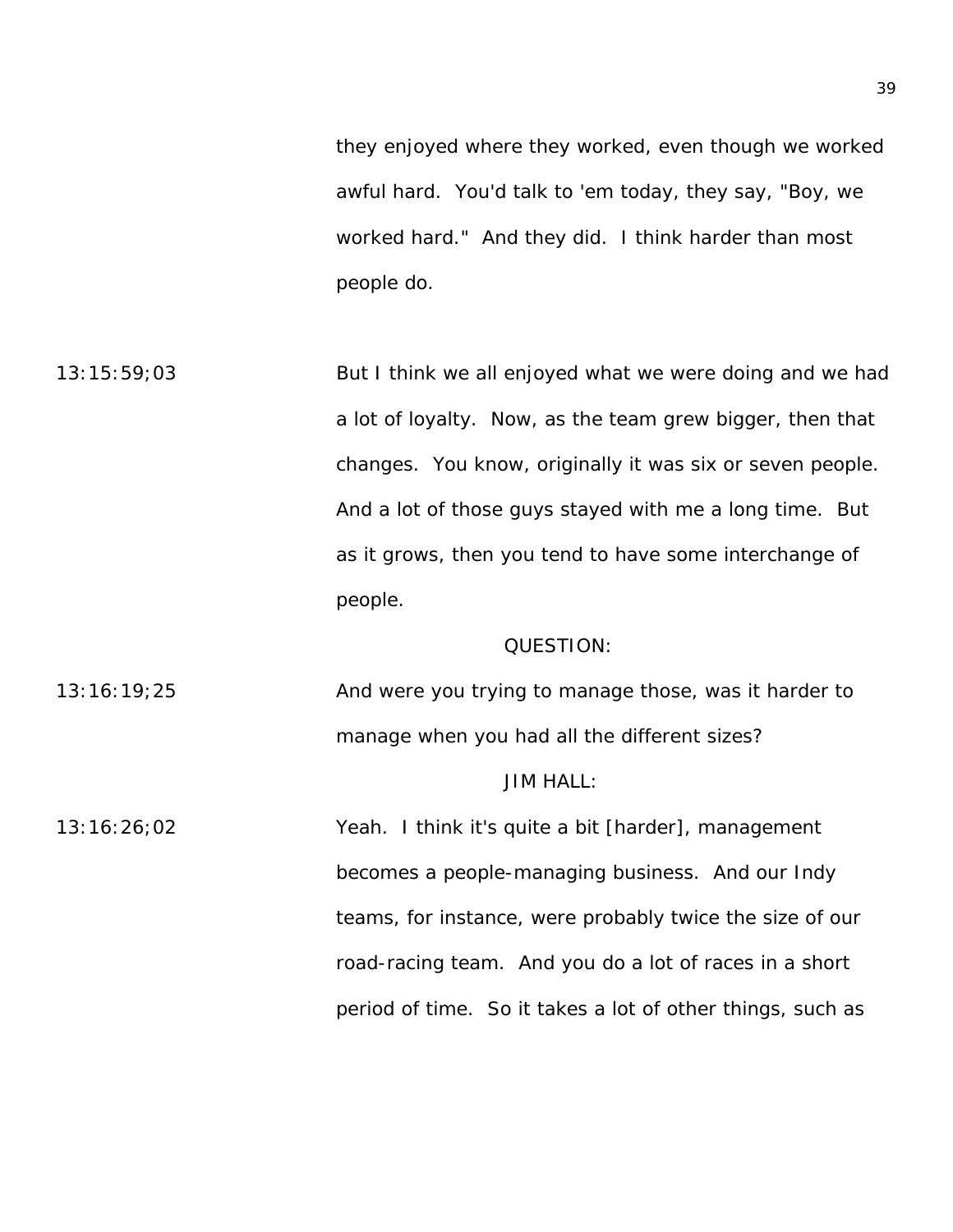the travel and just to organize and to get it done.

13:16:44;26 And you need people to do that, which I did. I didn't do that part. But it was more difficult and you can't keep those people, or maybe the psychology changed a bit over that period of time, where the guys were in racing to maybe get the best job or the best pay, and they moved around a little bit.

## 21 - BAD IDEAS CAN LEAD TO GOOD IDEAS

#### QUESTION:

13:17:06;02 Now, is it, correct this, but this car, the next version you learned something from this that you started to fertilize in your mind? What's it like? "Oh, now, I've got an even better idea." Is that how it happens?

## JIM HALL:

13:17:16;11 Yeah. That's how it happens. Still building on downforce all the time. We used this in 1966, '67, '68. And had a different idea for '68 originally. That's my worst idea, I think. And you know, we can look at that, if you'd like to, or we can just go right by it.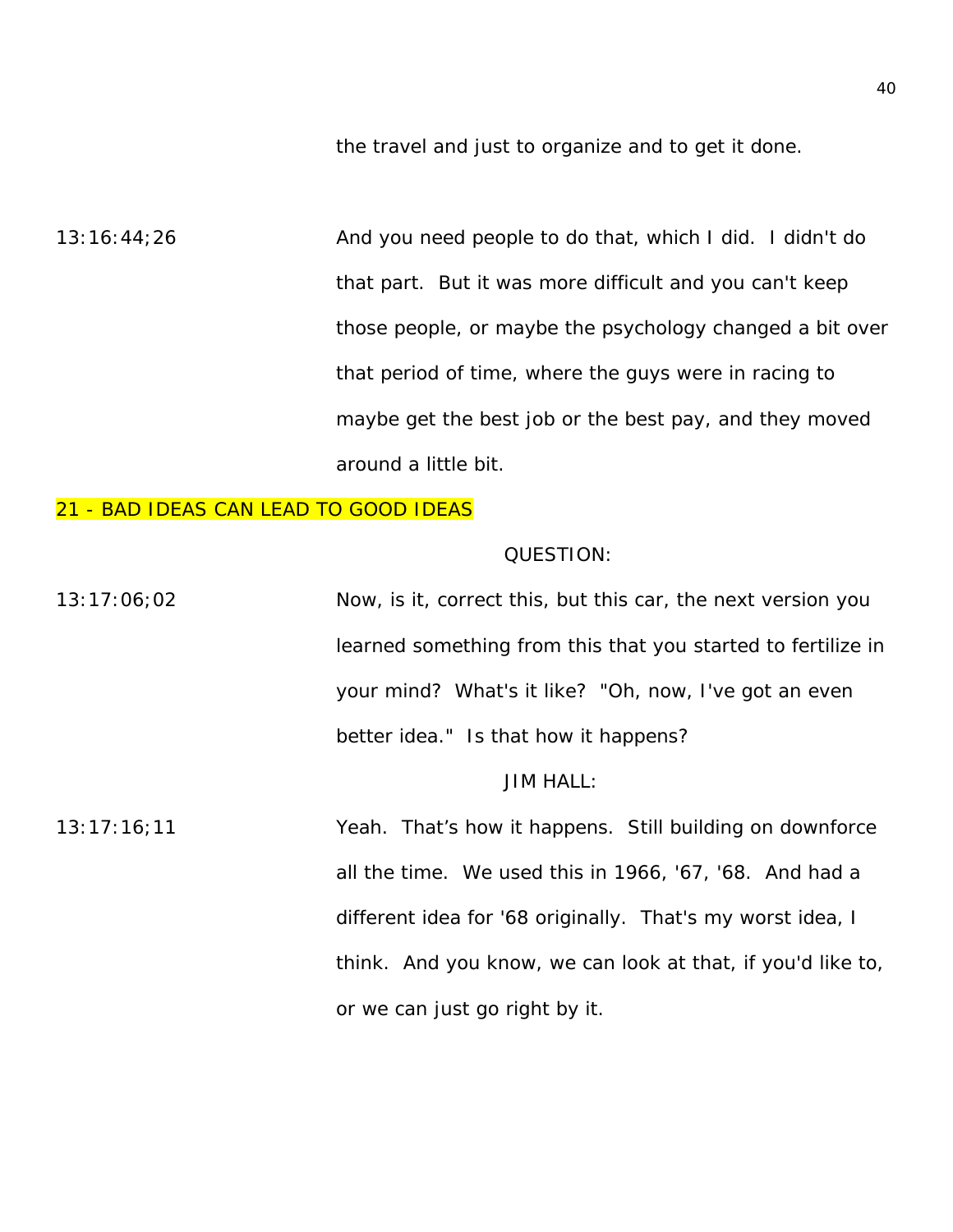#### QUESTION:

13:17:42;17 All right. Jim, let's go look at it. Well, let me see your worst.

## QUESTION:

13:17:47;00 So you were telling us about the struts and how the drivers were controlling the pedal.

JIM HALL:

- 13:17:52;12 An important feature of the wing is that the load that comes out of the wing is loaded onto these struts, which go down and hook onto the rear suspension. So that it's not transmitted through the body and the spring system of the car. It actually goes directly to the rear wheels.
- 13:18:08;05 So that now you can control the pitch angle of the car very much better because you don't have to worry about this big force going into the body work. The other feature of it is this is controllable by the driver in the cockpit. And it's kind of a neat system, in my opinion.

JIM HALL:

13:18:39;08 The center pressure of the wing is forward of the pivot. So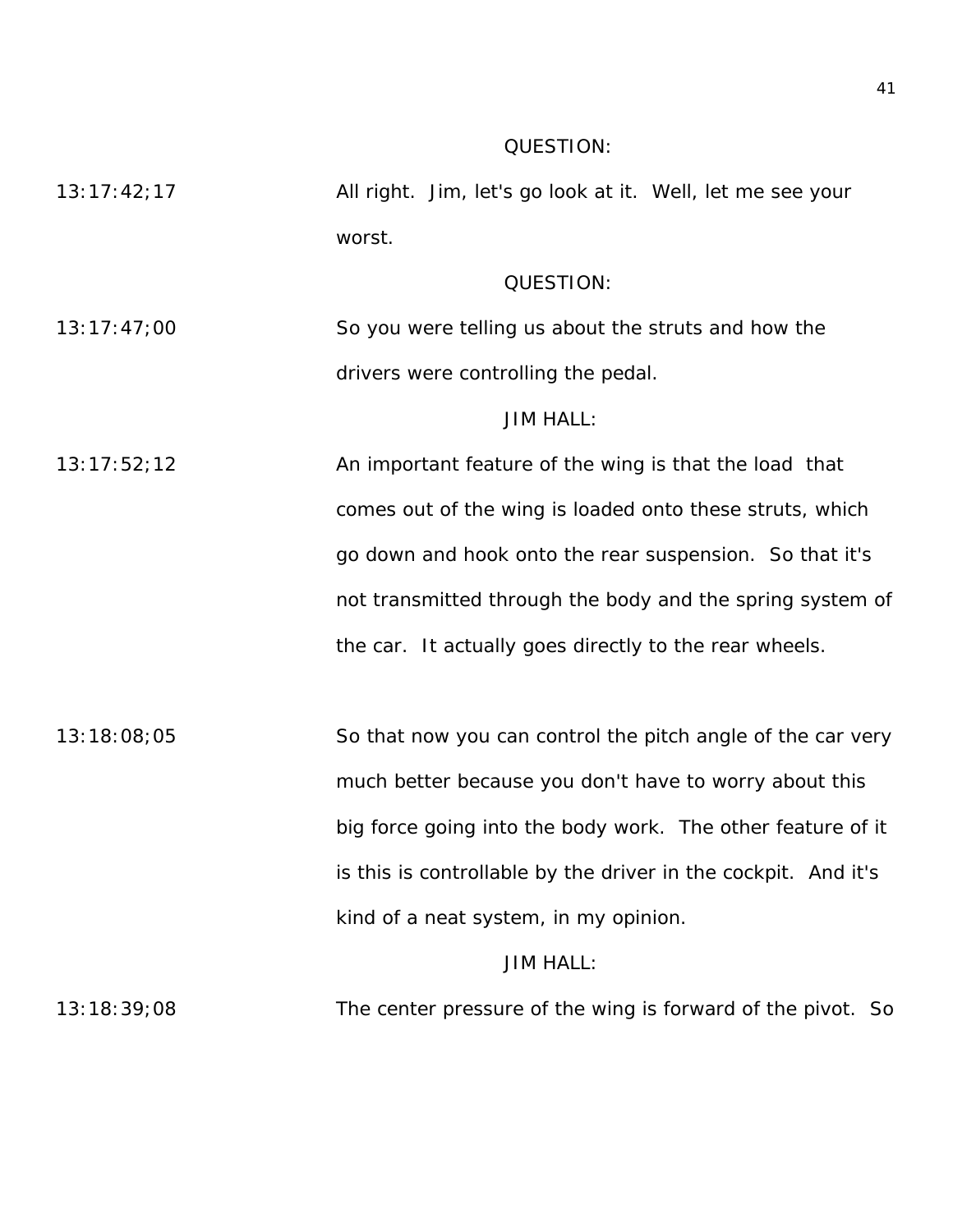that it always wants to turn away from where it's hinged. So if it's in this position it wants to stay there. The driver has a pedal next to the brake pedal. And when he gets out on the straight away and he realizes that he's not accelerating as fast as he'd like to, he just takes his foot over and pushes on the pedal.

13:19:02;06 That trims the wing out and adjusts the front downforce. When he gets to the end of the straight away and realizes that he's gonna stop, he takes his foot off that pedal and puts it on the brake. So it's automatic. It's a fail-safe, you can't go into the corner with the wing in the wrong position. Now, we did left-foot brake. We didn't have a clutch, with the auto transmission. So we left-foot braked and right-foot accelerator.

## 22 - UNDERSTANDING AERODYNAMICS

## QUESTION:

13:20:36;06 Tell us, how does the wing actually affect the air that causes the downforce that makes the car stick better?

JIM HALL: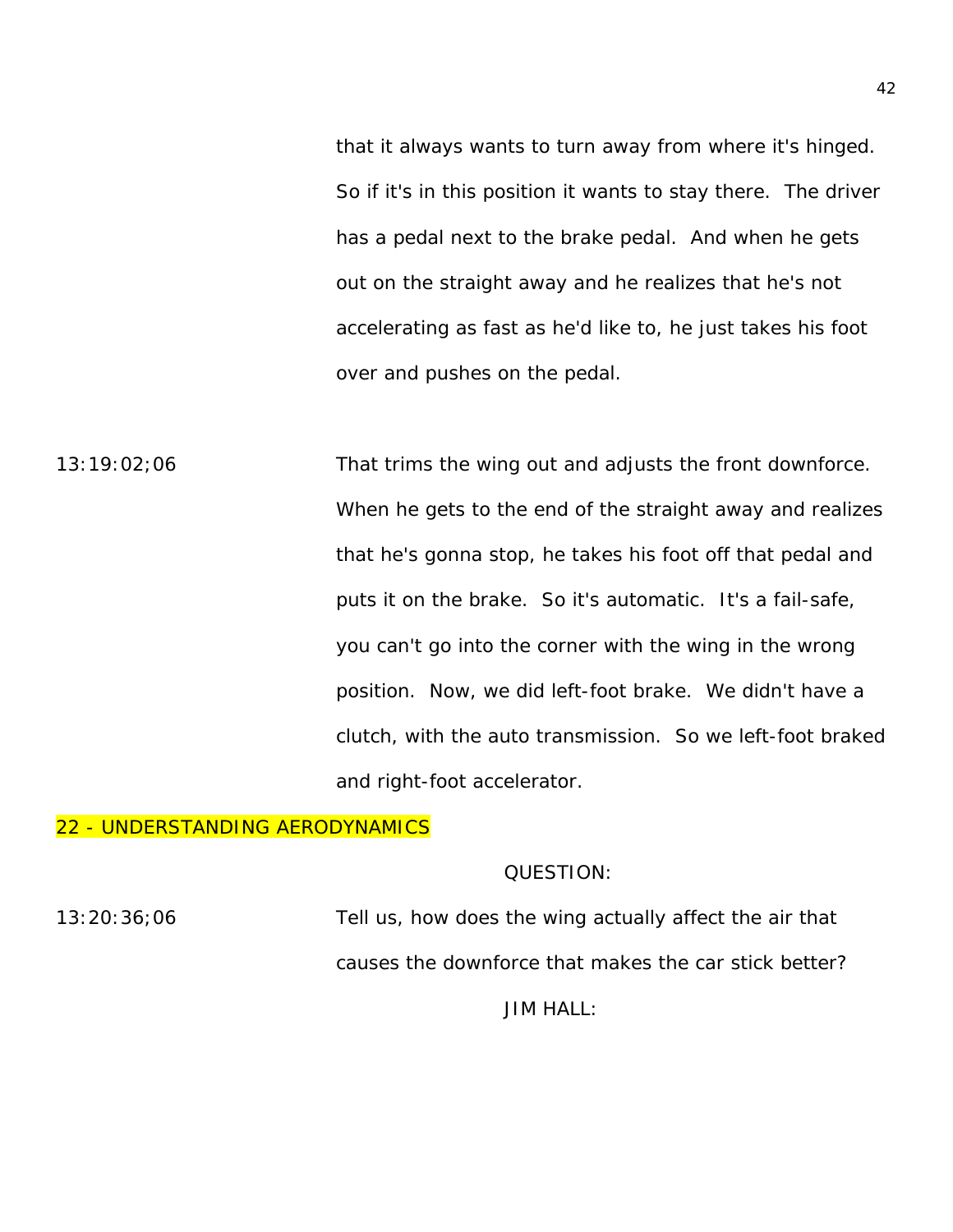13:20:43;25 Well, the way a wing works is the air flow takes a longer path on the low-pressure side than the high-pressure side. The air comes into the wing and goes up like this on the high-pressure side. On the bottom it comes in and goes around on a longer path like that. So it spreads the molecules of air and makes lower pressure on the bottom side. If it's an airplane that's the top side. But in this case it's the bottom side. So when that happens you create a big force between the pressure on top and on the bottom of the wing.

#### QUESTION:

13:21:22;06 So this is like science? It's math, it's reading, it's school, you've got to learn how this all works? Principle of physics?

### QUESTION:

13:21:36;15 I mean, where did you learn all, where did you learn how this all worked? Tell us about that.

### JIM HALL:

13:21:39;29 Well, I studied aerodynamics and thermodynamics in college. And I learned to fly as a teenager. So I had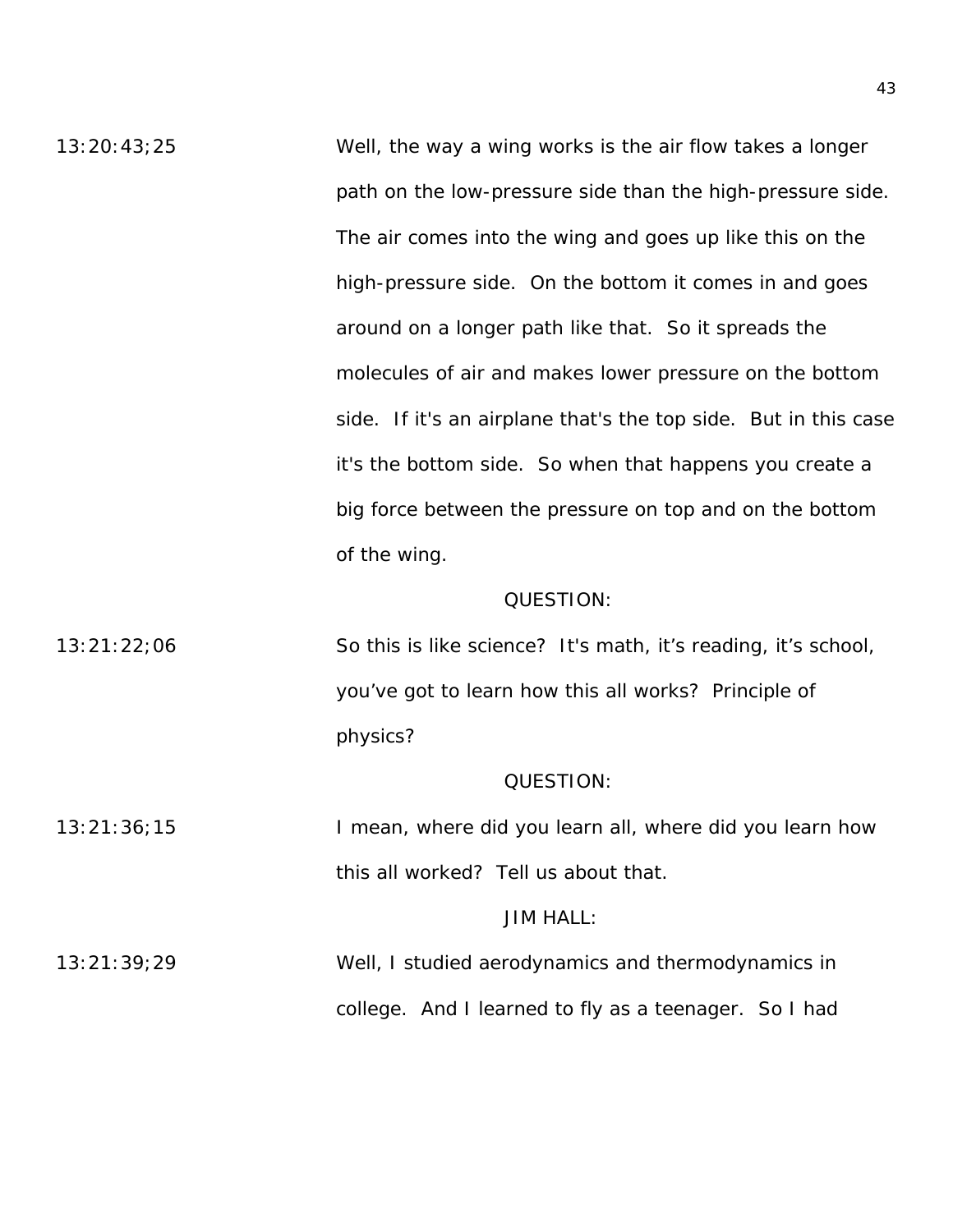experience with airplanes. And so all of that went together for me. I can look at an airfoil or go get an airfoil book and calculate the amount of force we're gonna get out of this size wing, which is the way Chaparrals were built, as opposed to just trying one and seeing how it worked. We actually knew approximately what kind of force this wing was gonna produce before we actually built it.

## 23 - OVERCOMING OBSTACLES (PART 1)

#### QUESTION:

13:22:33;01 Tell us, though, even though this maybe didn't work out the way you want, did you learn a lot from it? But also your management style you said didn't work very well with this car 'cause of what happened. Tell us that story.

## JIM HALL:

13:22:42;01 This car was designed and built for the '68 Can-Am season. It's our most unsuccessful car. I was injured in …, we didn't actually get to run it in 1968 'cause we didn't finish it in time. And then I was injured towards the end of 1968, and laid in the hospital for quite a while that winter while this car was being finished.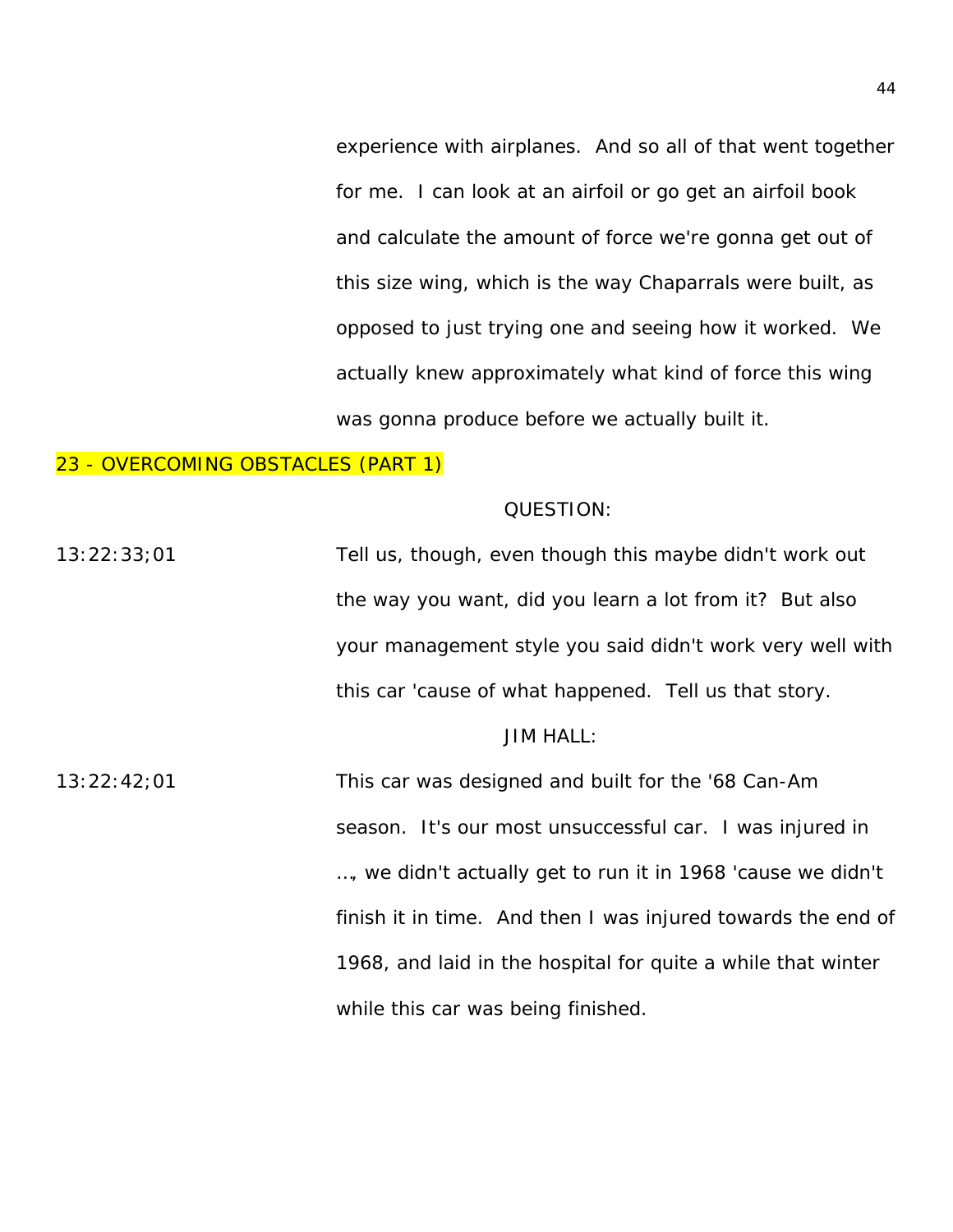- 13:23:05;25 And I didn't get to do the test work initially. So I wasn't as hands-on involved. And when we got ready to run it, it wasn't as ready as our cars typically were. We hired a good driver to drive it. But he didn't like it. And we didn't seem to be able to get it set up for him so that he could drive it very well.
- 13:23:27;04 **And I couldn't drive it to see what I thought was wrong** with it. So we had a period that just didn't work for us very well. It's got some unusual features that are interesting. This, the whole front end of the car is a monocoque structure. In other words, the fenders, the seats, everything up here is structure back to the engine bulkhead.
- 13:23:53;02 So that this car is considerably lighter than any other car up till this time that we built because we used all this material, thinner and better qualities to produce the strength that we needed in the front part of the car. The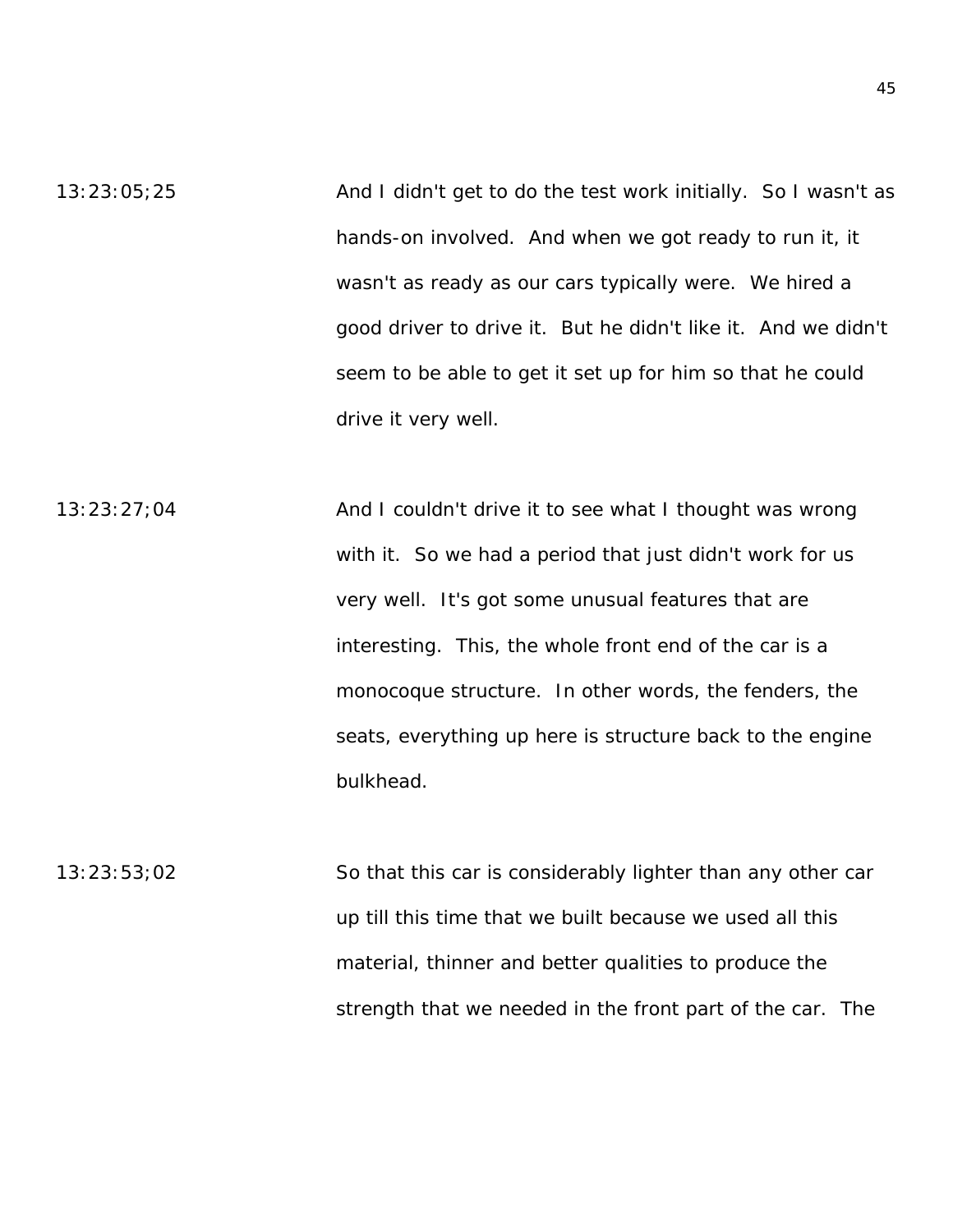wing you'll notice, is actually, it goes on struts. But those struts go into the body. And the reason that is, is in 1969, they made a rule that said we could no longer do what I did in 1966.

13:24:24;20 The reason for that is not a particularly good one, in my opinion. The Formula One guys adopted high-mounted wings for the 1968 season. It took 'em two years, which surprised me. And they had some catastrophic failures on the racetrack, and some spectators injured and killed. And so the FIA, the sanctioning body, made a rule that they wouldn't run those anymore.

### 24 - OVERCOMING OBSTACLES (PART 2)

13:24:54;08 And it's for safety reasons. And I mean, that's okay, but you can build it safe. So anyway, they changed the rules for all the cars. So we couldn't run the wing-mounted onto the strut. This car actually has load levelers on it, so that we took the pitch out of it again.

13:25:15;24 It's got dynamic load leveling. It's done with hydraulics.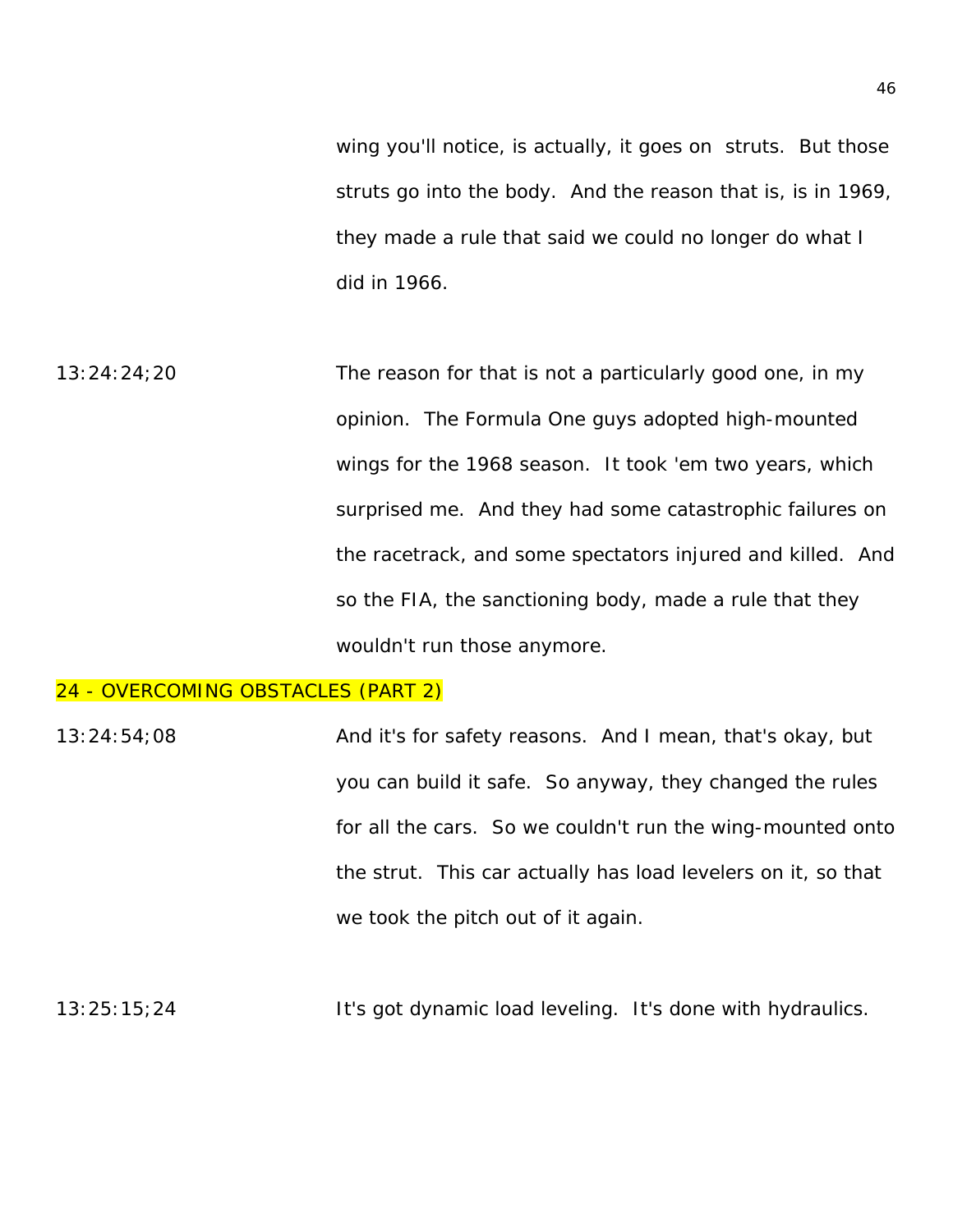So when it goes to its high downforce position, it also turns on a hydraulic system that puts the car right back where it belongs. So there were a lot of interesting features on this car. It's got even more rear-weight distribution.

13:25:35;21 It's got the radiator clear in the back. The air flow has to come all the way over the car, and into the radiator. That worked okay. People commented about the little vortex generators. Vortex generators are used to cause a swirl to mix the air flow, because as the air flow travels along surfaces it loses some energy. So that the first part of the energy going in that hole, first part of the air going in that hole that lacks energy. So if you mix it up, you get better air flow into the radiator. It's just some incidentals about it. John Surtees drove it for us in 1969, very, very unsuccessfully.

## 25 - DOWNFORCE

#### QUESTION:

13:26:22;18 Just tell me, for most people who have never driven a race car, which is, you know, a few of us, the downforce, it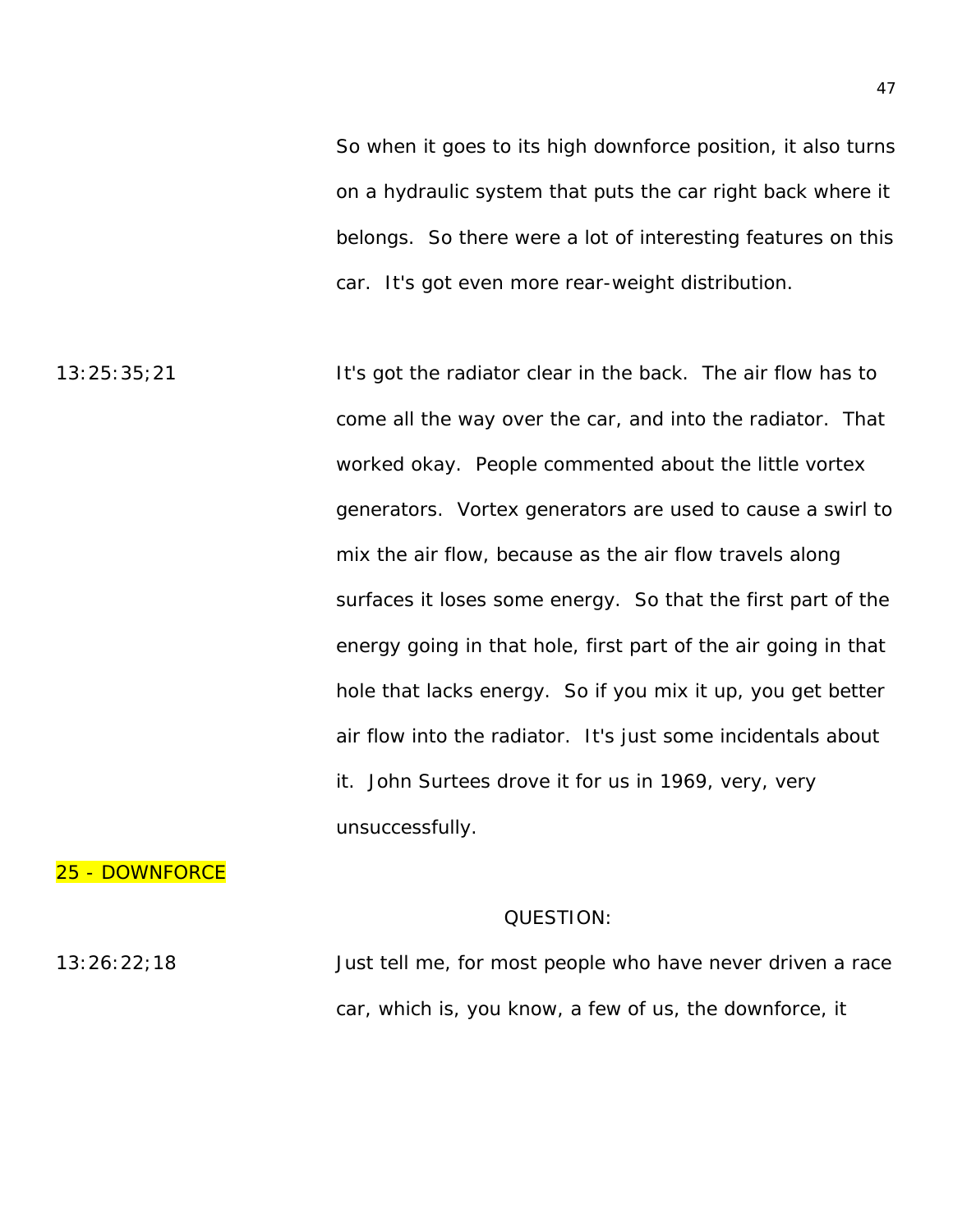makes the tires stick to the track better, so that you go faster? Or how does that help you win? Pretend I'm a seventh grader asking you the question. Tell us how that works.

### JIM HALL:

13:26:37;05 Okay. Well, the way downforce makes a car perform better is it increases the traction between the tire and the road. In other words, if you push down on the tire, it increases the traction, but it doesn't increase the mass of the car. And what you balance in the corner is the mass that you're trying to get around the corner versus the traction that you have. So without increasing the mass substantially you increase the tractive capabilities so the car just corners faster. Well, if you can go around the corner faster substantially than the other cars, you're gonna win.

## QUESTION:

13:27:11;21 Now, how much faster would a car like this be at the time have gone?

JIM HALL: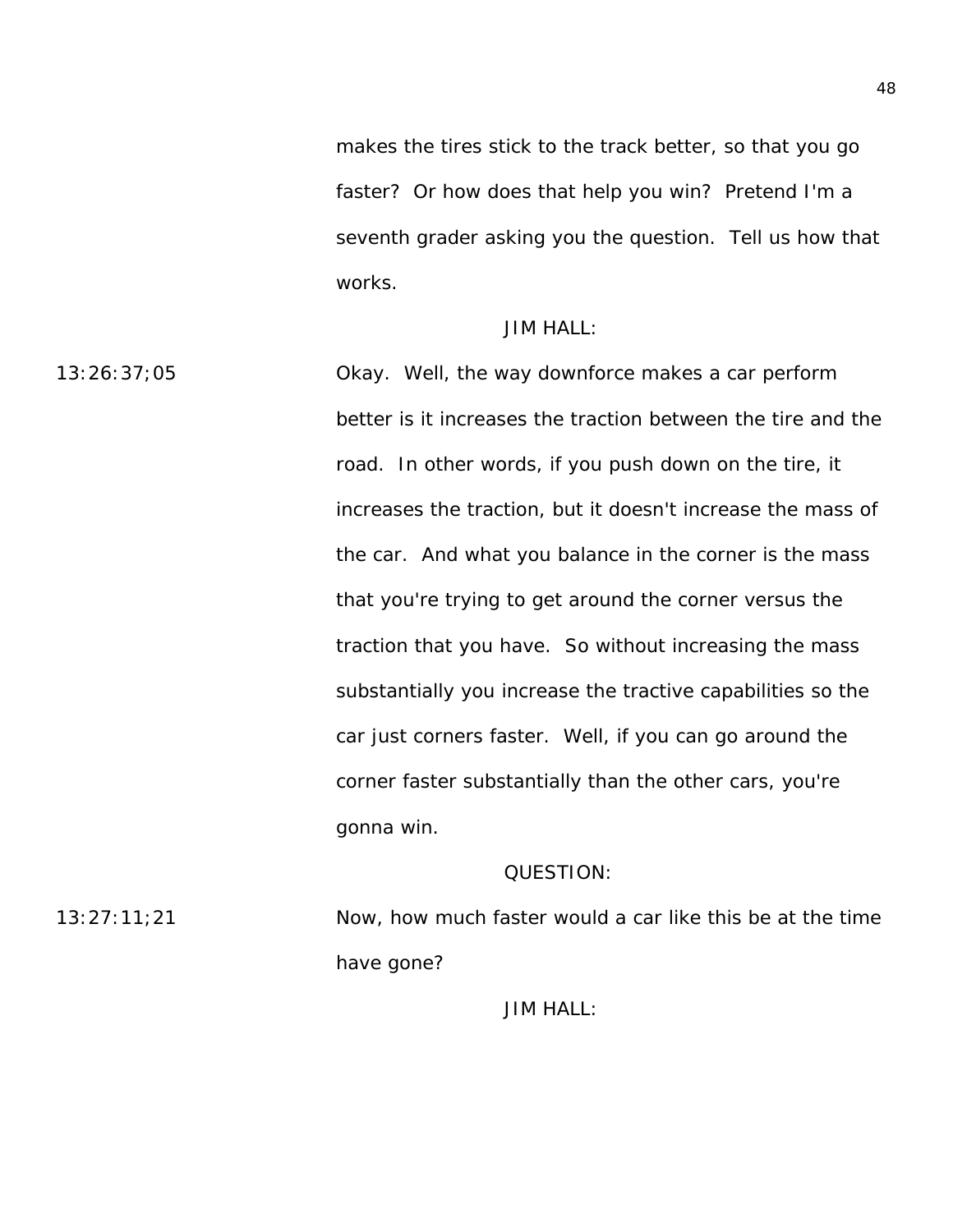| 13:27:16;15 | Than a car without downforce?                               |
|-------------|-------------------------------------------------------------|
|             | <b>QUESTION:</b>                                            |
| 13:27:17;18 | Yeah.                                                       |
|             | <b>JIM HALL:</b>                                            |
| 13:27:18;00 | Oh, it would surprise you. It would be of the order of      |
|             | several percent faster in the corner. It might go as much   |
|             | as ten or 15 miles an hour faster in some corners, in the   |
|             | higher speed corners, it's a big number.                    |
|             | QUESTION:                                                   |
| 13:27:35;23 | And was anybody else onto this? Or did you a                |
|             | <b>JIM HALL:</b>                                            |
| 13:27:37;13 | Oh, yeah. It happens quick in racing. As soon as it's       |
|             | recognized what's going on, people go their own way and     |
|             | try to do what they think will help 'em. And so by this     |
|             | time there were other people that were using quite a bit of |
|             | downforce. And so we kept continuing to try to increase it  |
|             | because we knew that was a way to increase the              |
|             | performance of the car.                                     |

26 - SAFETY RULES

QUESTION: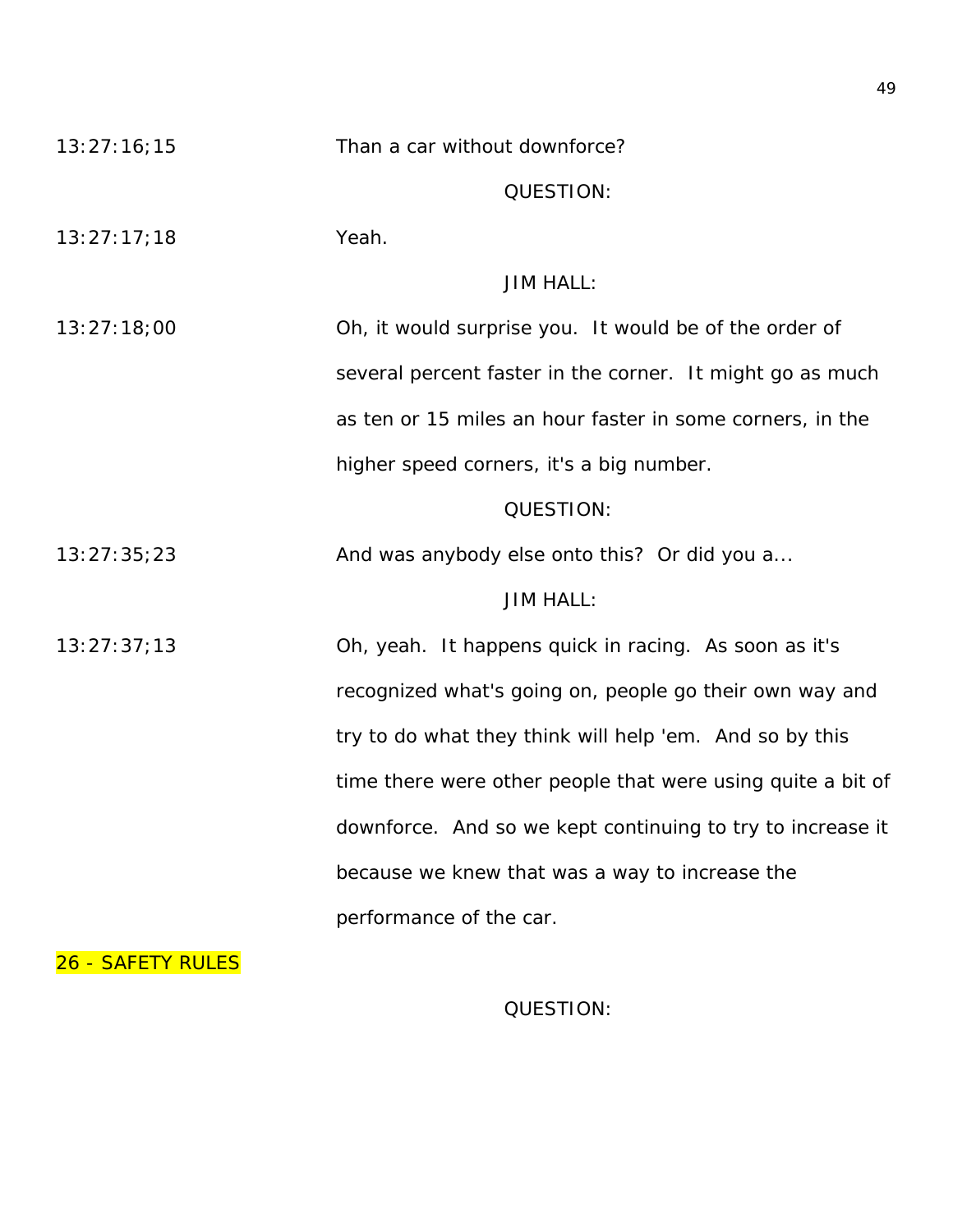13:28:03;04 And when you were trying to be innovative, you mentioned the rules and sometimes it's for safety. Is there always this battle between trying to push the envelope of innovation and going faster with these people making rules to stop ya?

### JIM HALL:

13:28:14;20 Well, that's what happens. You look at the rule book and you say, "Is this within the rules?" And if you decide it is, then you go ahead and build it. Sometimes you're not sure enough, so you ask, and I've done that a time or two. But, and then when the rules makers---and you don't talk to everybody obviously---come along and they see that

 $13:28:37;01$  the car they think has an advantage or a disadvantage of some kind, maybe a safety problem, well, then they're gonna make a rule to change that. And of course the tracks are pretty much fixed so if you make a car go too much faster then it becomes a safety problem in itself, because the energy and impact is gonna be higher.  $13:29:02;06$  And people, the drivers are possibly [going to] be hurt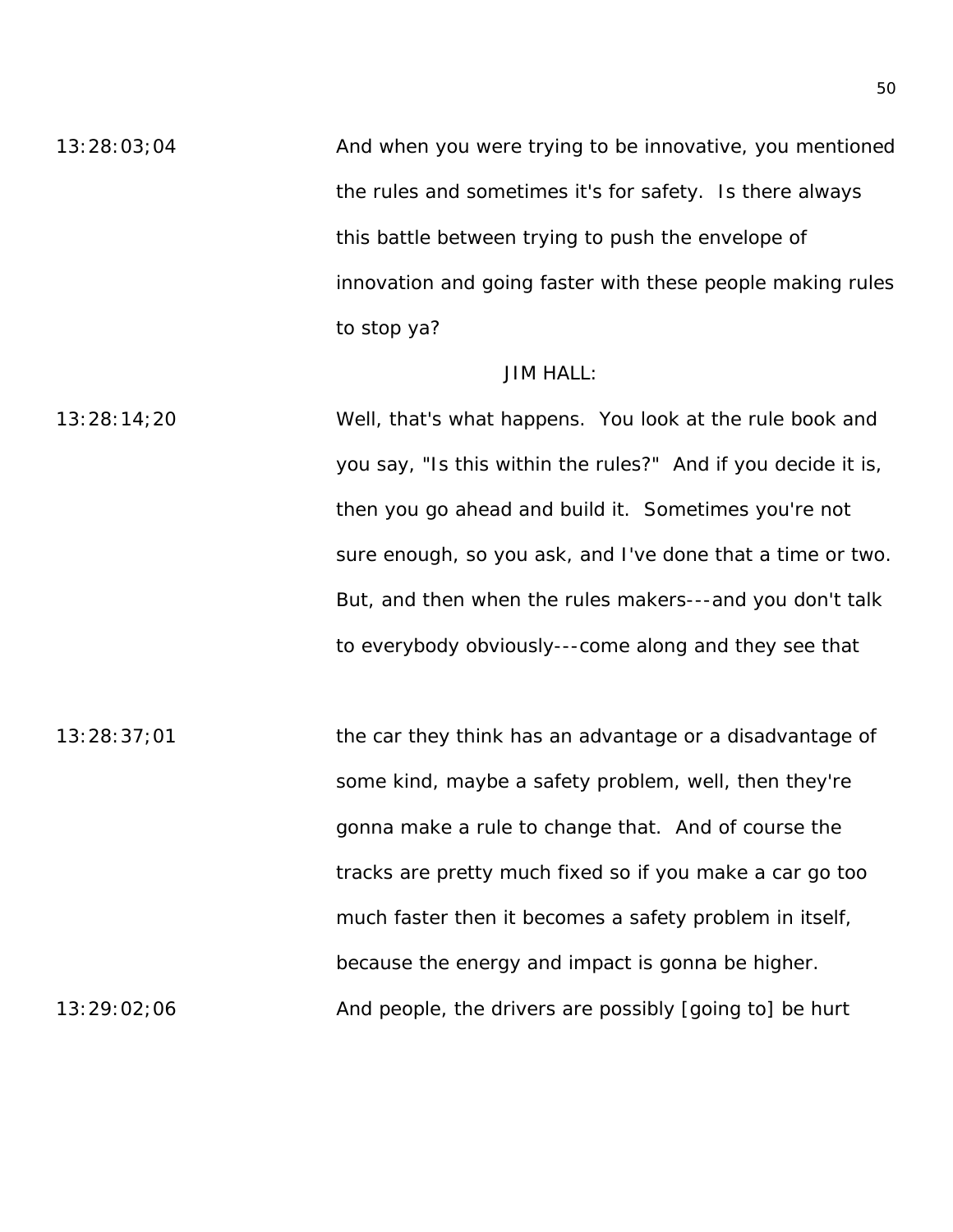more because you're just going faster. So that's the job that the rules makers are always torn about, "Is this fast enough? And what do we do to slow these guys down?" And then there's guys like us that are saying, "Well, what do we do to make 'em go faster it's just a natural progression of things."

## 27 - GROUND EFFECTS CAR (PART 1)

### QUESTION:

 $14:00:05;14$  All right, tell us about the legendary sucker car. Is it known as the sucker car?

### JIM HALL:

14:00:10;19 Well, we called it the ground effects car, vacuum ground effects. But people called it the sucker car. So, it's been named that. We brought this car to the 1970 Cam Am series. And first time it had been shown in public it was impressive, I'll say that. But it didn't win the race. This car has a tremendous amount of downforce. It's a follow on to our other ideas. Wings got chopped off in a certain way.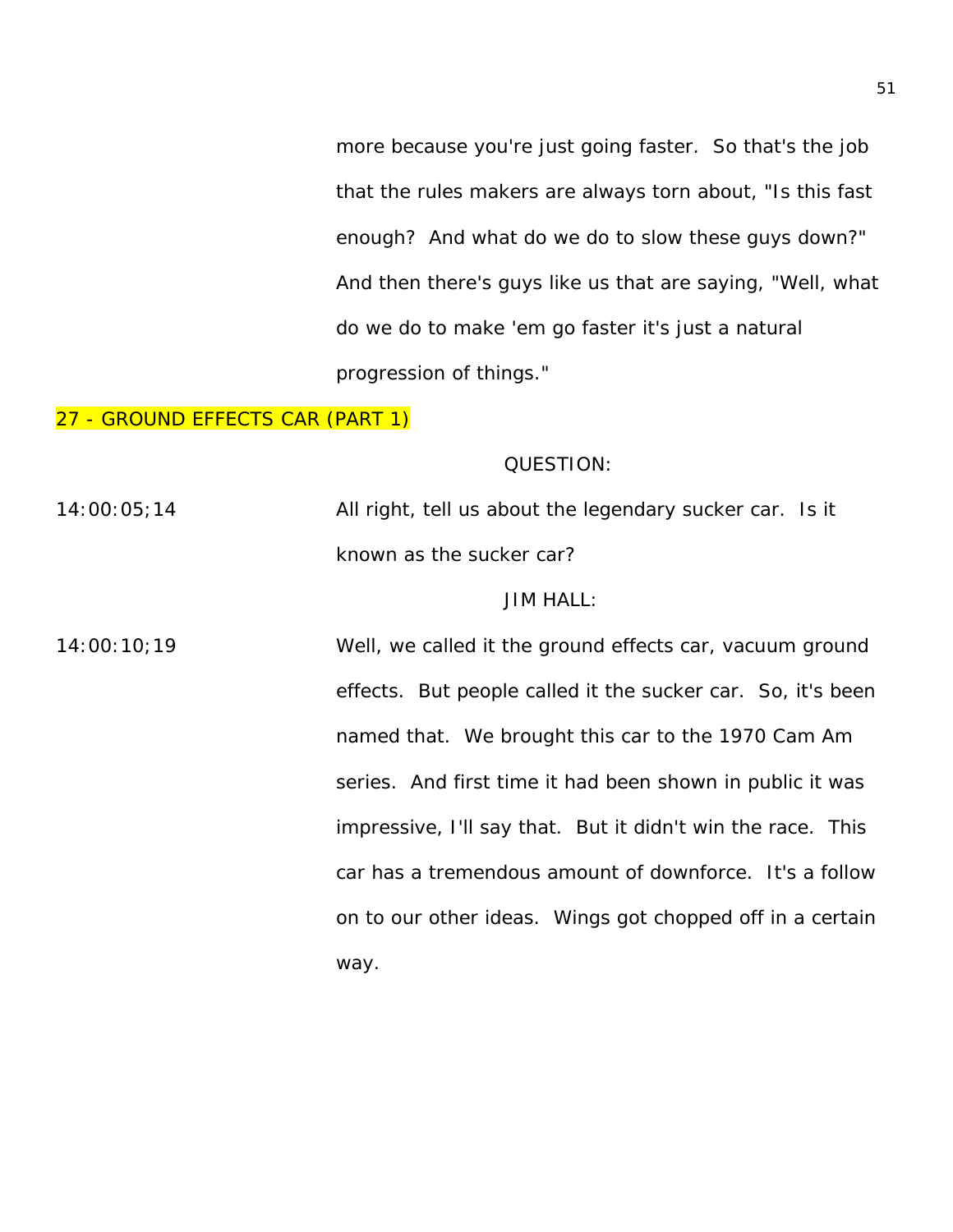$14:00:44:10$  And so, we decided maybe there was another way to go at it. And it is, in effect, an upside down hovercraft. Hovercraft principle is that you pump air into a space below it, and you pick it up just off the ground, and it glides around at low friction, almost none. This car, we've got a chamber where we suck the air out of it, and pull it down.

 $14:01:09;28$  The way we seal it is with skirts that run close to the ground. They're actually articulated. They go up and down with the wheels, so that they don't wear particularly. But they keep that small gap. There's one that runs across, right behind the front wheels. And there's one that runs across the back of the car, so that this whole area is sealed off. We then extract the air from that chamber with an auxiliary engine in here, and a couple of big fans.

14:01:47;16 And we could pull in a racing trim about four to five inches of water underneath the vacuum. And that translates to 2,000 pounds of downforce. The car weighs about 2,000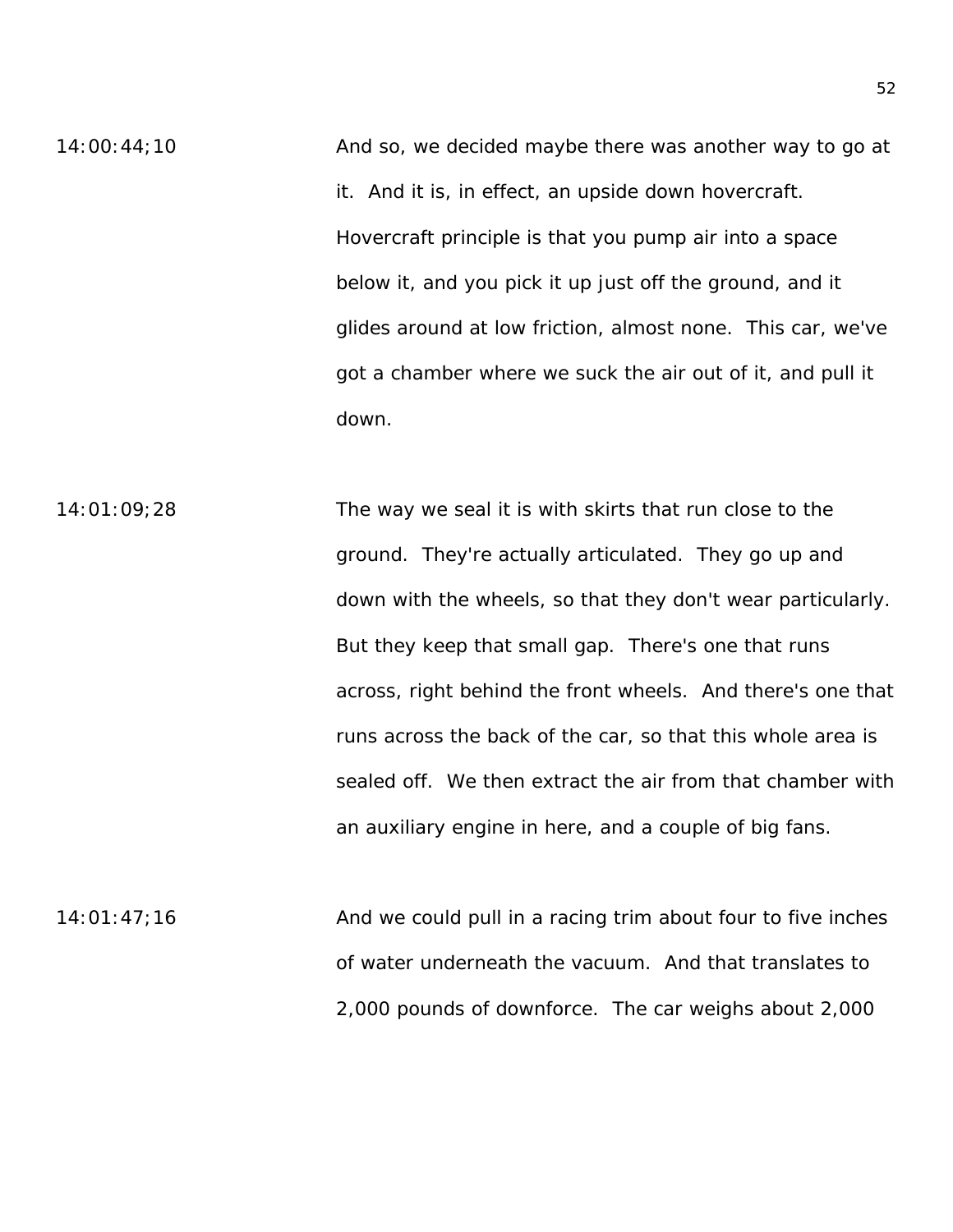pounds. So, by just tweaking it a little, we could've driven it on the ceiling or on the wall. And as a matter of fact, those skirts are made out of a polycarbonate named Lexan. And we propositioned GE about making a commercial and driving it on the ceiling.

14:02:23;26 We said, "You know, we could make a helix shaped road, and we could just drive it up on the ceiling. And a guy could get out and shinny down a rope, and leave it there." But when we quoted the price they said they didn't want to do that. So we didn't do it. And of course, it probably would've been tricky 'cause you'd have to have done a lot of safety devices to make sure you didn't break it, or hurt somebody. Anyway, it would've been capable of that.

## 28 - GROUND EFFECTS CAR (PART 2)

14:02:48;13 The car was extremely fast. It qualified on the pole, or ran the fastest lap at every track it went to. It never finished a race with all systems working. It finished a couple of races, but up in the top three or four. It didn't win any races. It was outlawed at the end of the 1970 season by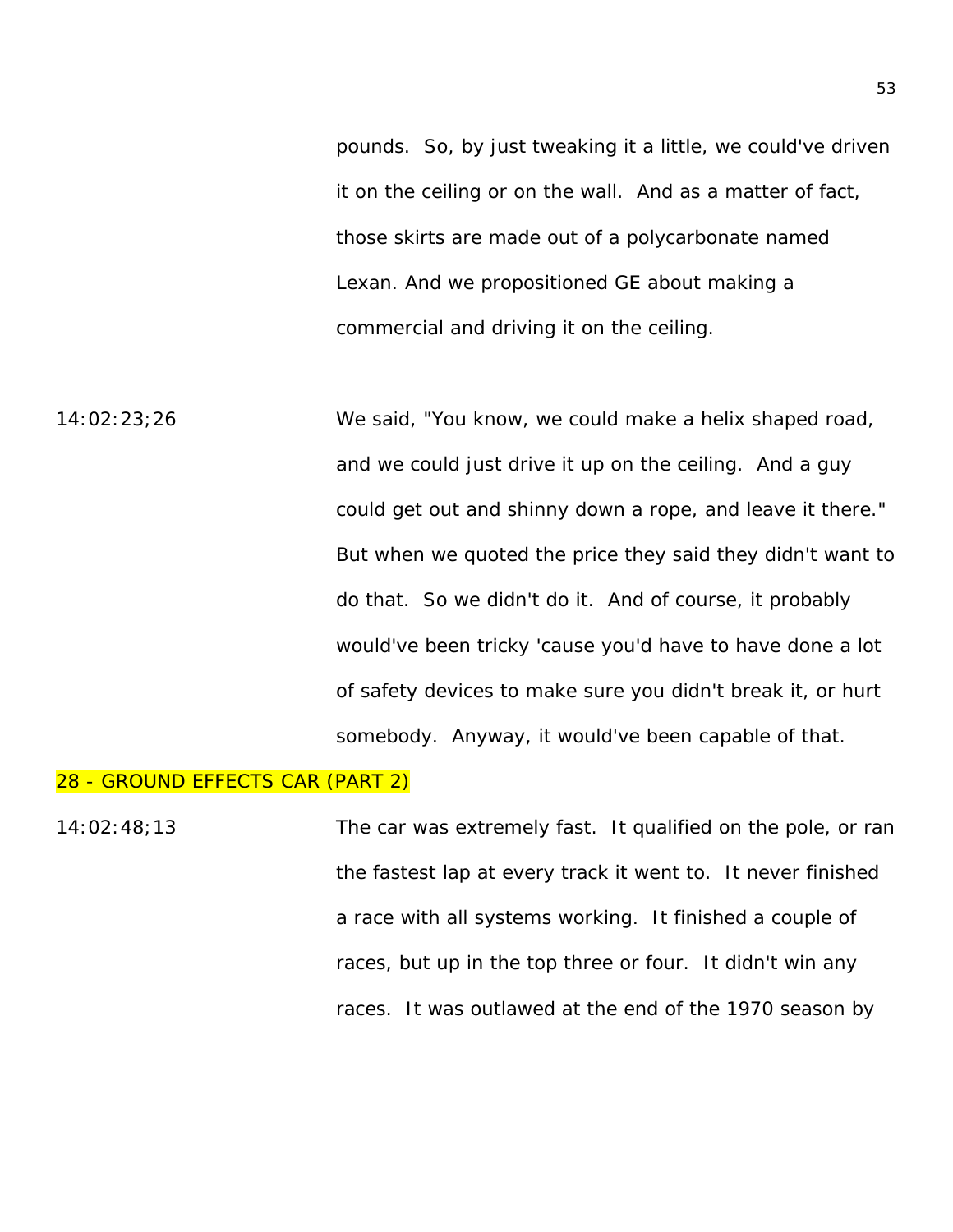the international racing sanctioning body in France, the FIA. And so suction vacuum, car suction, ground effects car, could no longer be run. So, it only had a one year life.

## QUESTION:

14:03:36;12 Why did they outlaw it? What was wrong with it? JIM HALL:

14:03:40;04 I think it scared them. I think it would go so fast around the corners that it had everybody afraid of what it might do. It's the capabilities of this car, given development, are almost as fast as a driver could stand. You could pull enough G's on him that he'd black out, you know, in every turn. So, there were some reasons.

#### QUESTION:

14:04:04;28 But you used...

### JIM HALL:

14:04:07;23 Well, they did it on a technicality, and that irritated me because we had actually taken this to the American sanctioning body, the idea, and said, "We'd like to do this. What do you think?" They all said, "Well, I think it's within the rules," just like we did. But the FIA found a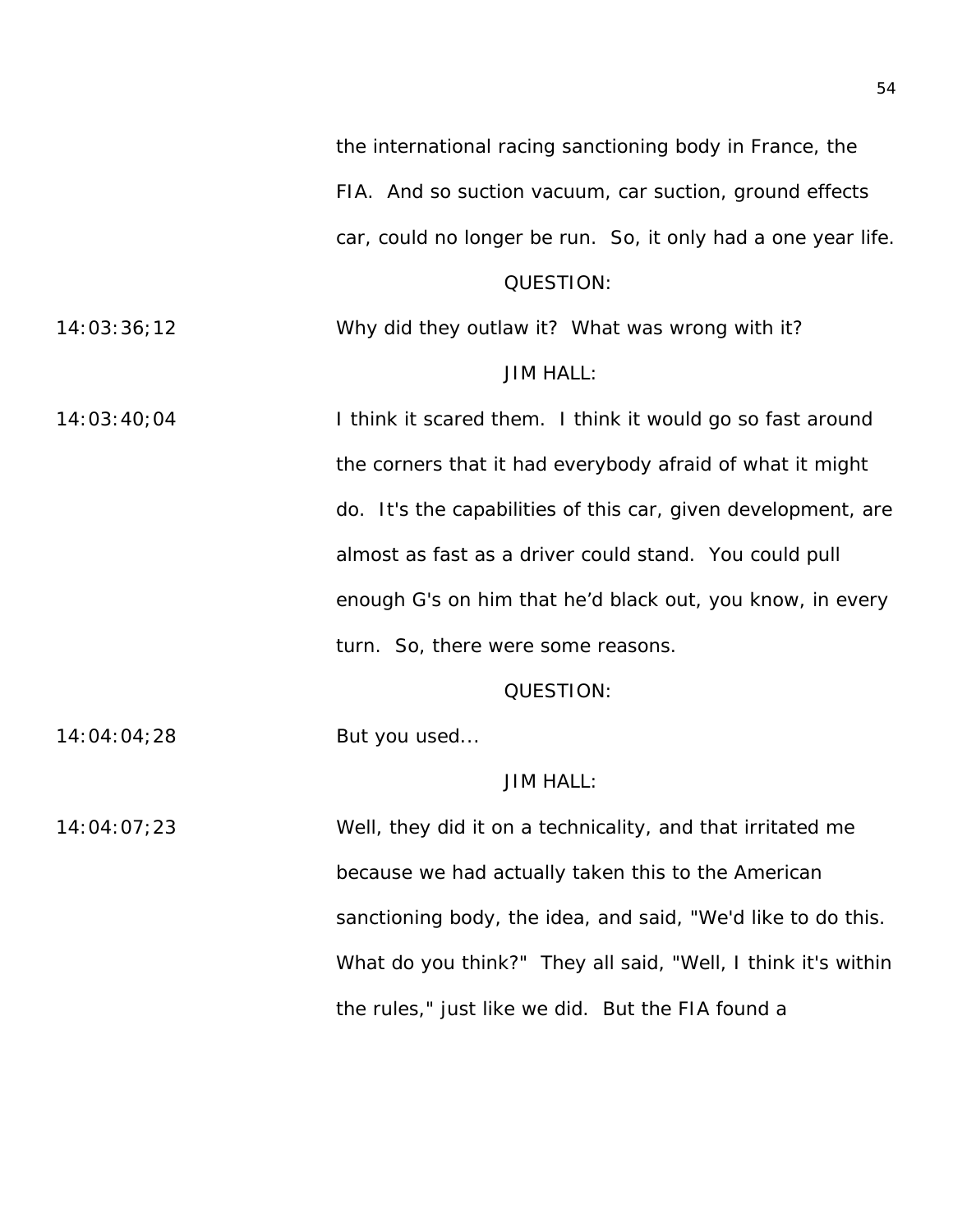technicality. They called the fans or maybe the skirts, I've forgotten which, to be moving aerodynamic devices. And articulated aerodynamic devices.

14:04:39;23 And their description of the chassis prior to that time had been from the wheel center line up. But they then included the skirts in as part of the chassis after that. So it was just a little change in how you read it, and that's the way they did it.

## 29 - GROUND EFFECTS CAR (PART 3)

## QUESTION:

| 14:05:01:13 | But did it discourage you enough that you threw your      |
|-------------|-----------------------------------------------------------|
|             | hands up and said, "I've had it, I'm going to open an ice |
|             | cream"                                                    |

## JIM HALL:

14:05:08;00 I'm sorry, I didn't understand that question.

## QUESTION:

14:05:09;15 Did this sort of make you think, "Well, why even bother

anymore with all these rules? I'm getting out of this?"

JIM HALL: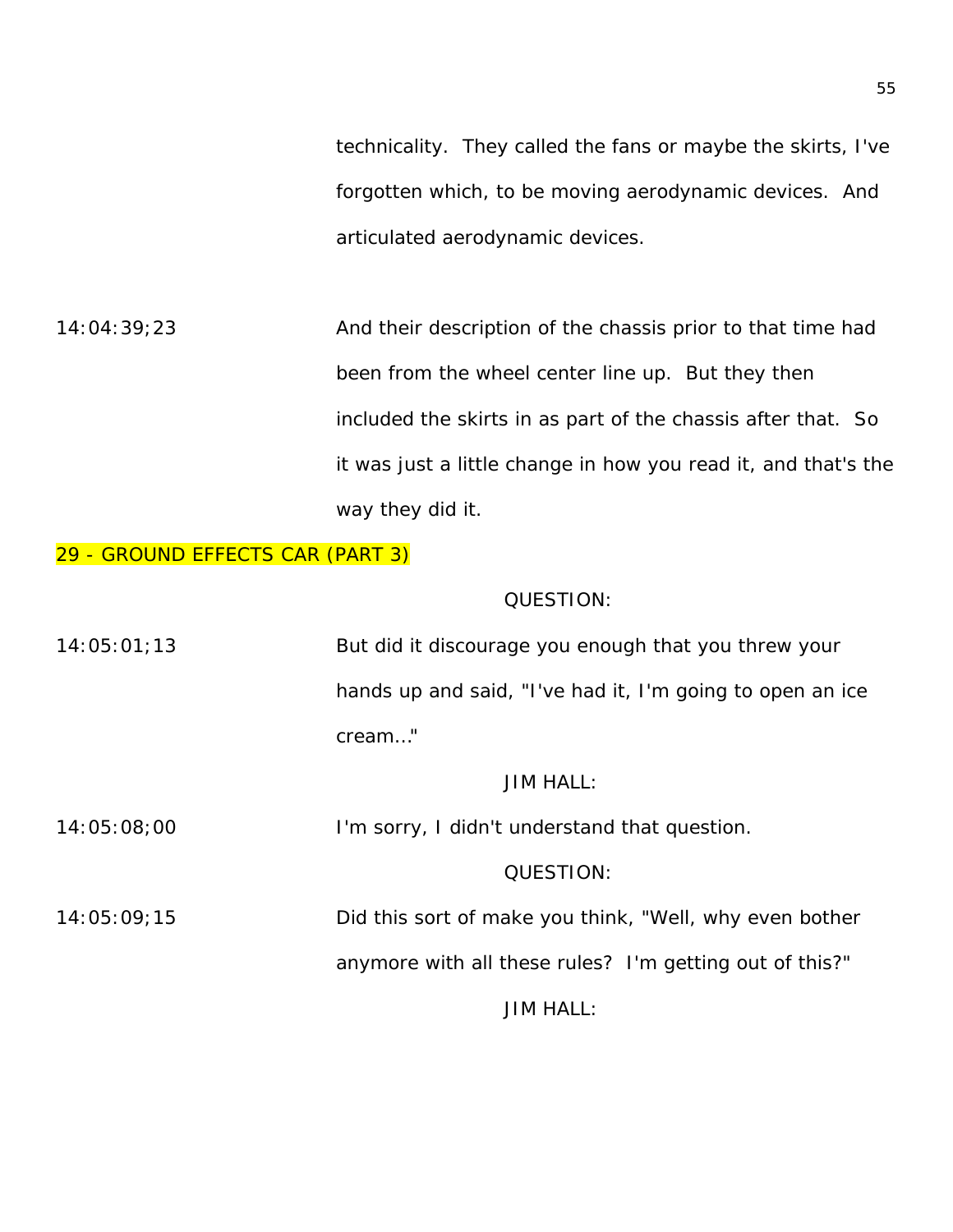14:05:13;07 Well this was a real setback for Chaparral because if you look at the last few years before this, we'd had the high articulated wing banned by the FIA again on safety reasons, because in my opinion, when formula one guys adopted it, they didn't do it very well, and they had some accidents. So, that was the reason they initially banned it. And then, at the end of the year, they just said, "Well, we're not gonna run articulated wings."

14:05:46;26 And I think that created a big problem, because that's when airflow was really under consideration. And all of a sudden you know, I think the racing teams spent just as much on the wind tunnel work as they did on the rest of the car. At least, they do that today. And that's one of the reasons is because you can't run articulated wings.

14:06:05;20 Anyway, we had that disallowed. We took a high wing car to Europe to run the manufacture's Endurance World Championship. Our Chaparral 2F, with articulated wing. And it was quite a thrill for the crowd over there. And it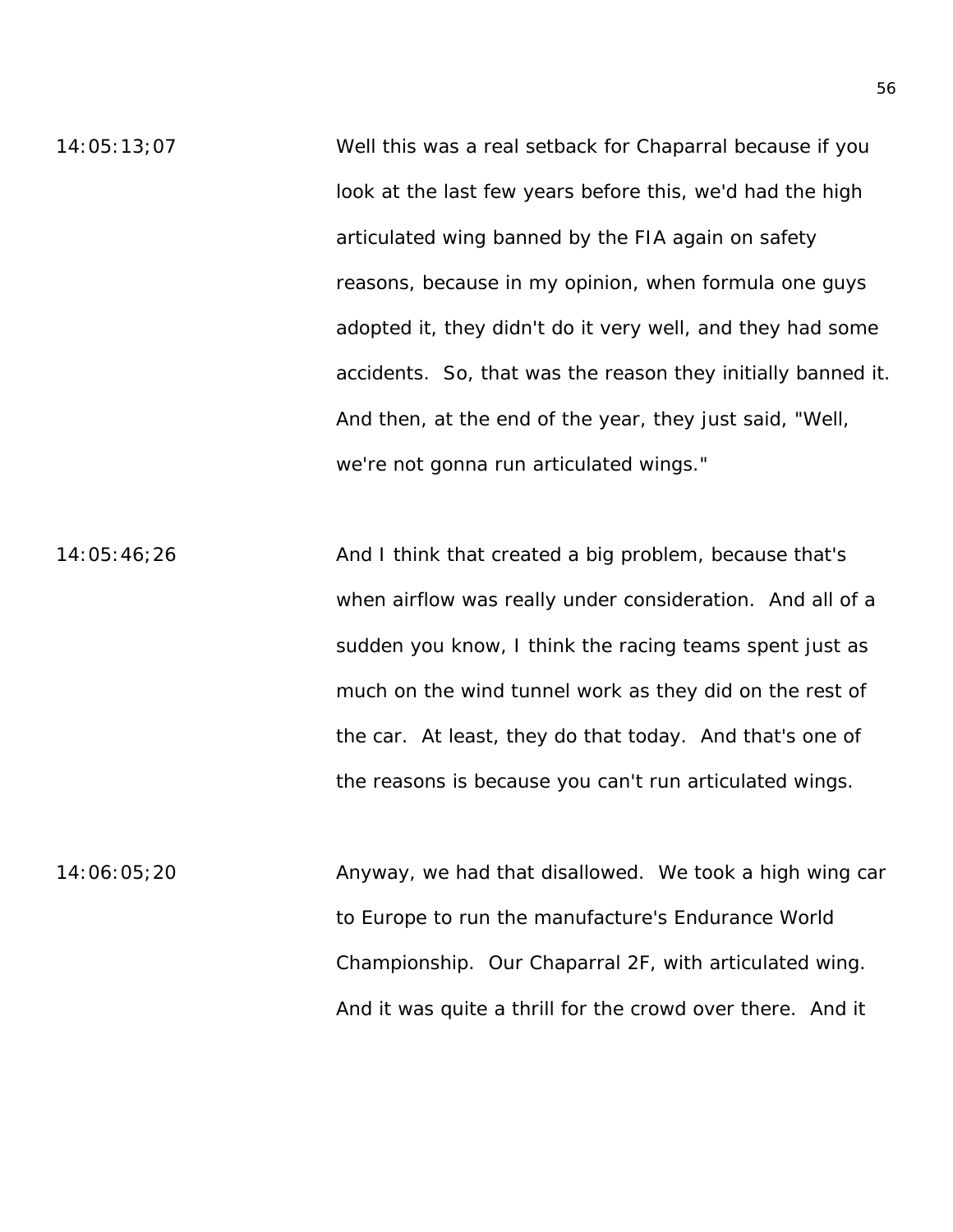was quite a good car. We won the BOAC 500 in England.

14:06:38;10 And at the end of that year, in my opinion, because Ford had such a successful year, and in that class, the Europeans again decided to eliminate the big stock blocks that we Americans ran. So that hurt us. And then, in 1970, they disallowed this car. So, in three years, they just about eliminated everything we'd done for the last period of time. Anyway, it was a discouraging factor for us, and very, very costly.

#### QUESTION:

14:07:15;21 And did you throw your hands up and say, " I'm leaving?" Or what happened?

### JIM HALL:

14:07:19;03 Well actually, I did. I said, "Well, maybe this is not the sport I ought to be in, or the game I ought to be in, because it seems like everything that we've done in the last few years is now illegal." And I didn't have anything on the board that I was really interested in pursuing at the moment, so I just said, "I think I'll just take off for a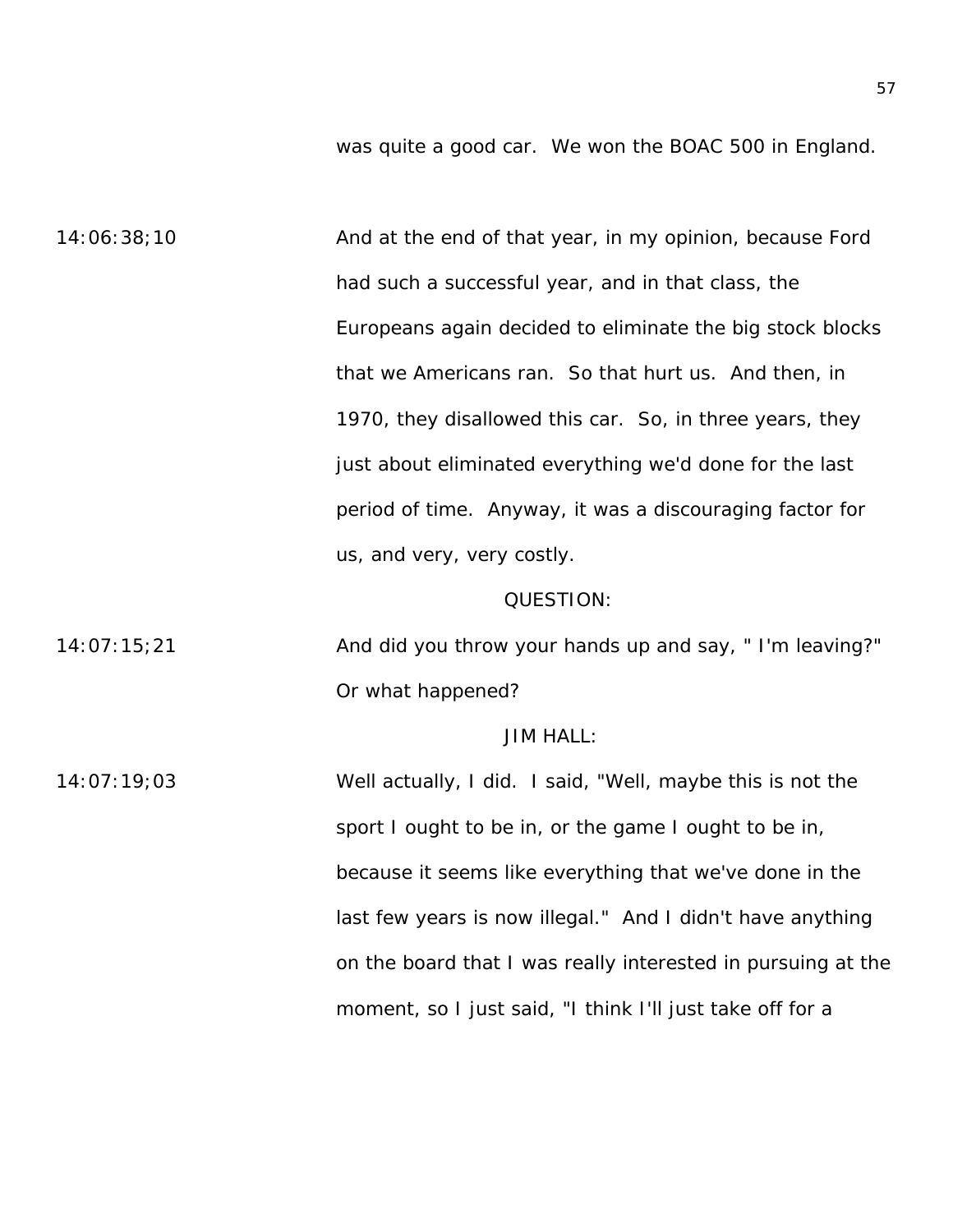couple of years. And get out of this, and take a look at it

from the outside and see if that's what I really want to do."

## QUESTION:

14:07:50;29 But obviously it was. You came back.

JIM HALL:

14:07:55;19 Yeah. Yeah.

30 - JACKIE STEWART AND SAFETY

## QUESTION:

14:08:35;20 Tell me, Jackie was the first driver to pilot this?

## JIM HALL:

14:08:40;01 I got Jackie Stewart to introduce this when we first brought it out. And the reason I could get him is he wanted to know what it was. He was really interested himself. And Jackie commanded too high a price for us. Chaparral couldn't afford Jackie. But he made us a deal for this first race, so he could come over and run it, and see what it was.

14:09:00;21 And he did a great job. I really admired Jackie a lot. He was a good sportsman, and a really good race driver. And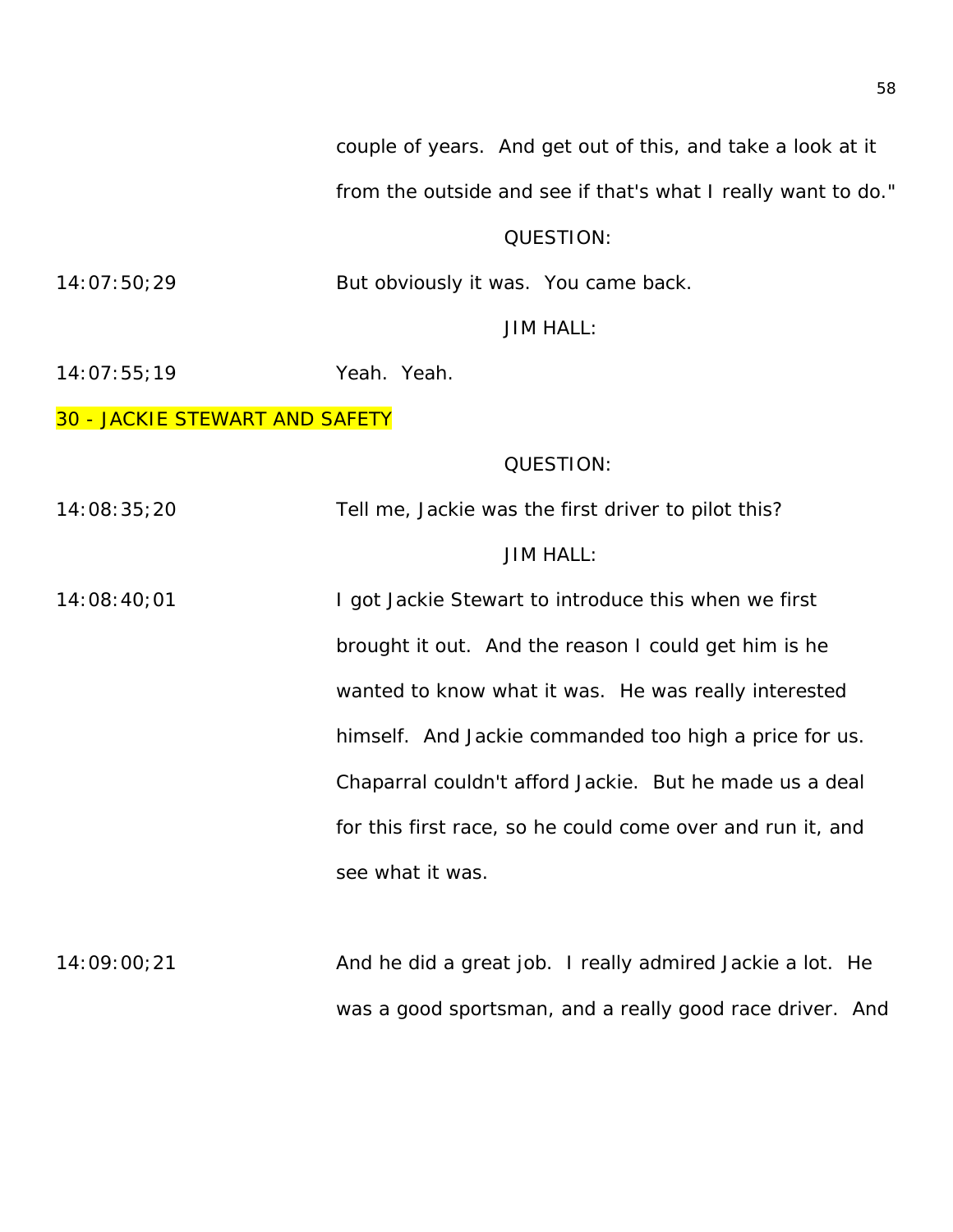I had a little kind of pause with him there, because when we got there, all he talked about was safety. And he went through the car, and he looked at the seatbelts, and the shoulder harness, and the steering wheel.

14:09:19;11 One of the things we had done over the years is we'd come up with a removable steering wheel. And the reason we did that is so the driver could exit the car if he needed to in a hurry. And that's another Chaparral innovation, actually. And it's used by almost everybody now. So, he liked that. And he wanted us to change a few things. And then, he started going around the track, looking at everything. And he would talk to the organizers about the guardrails here, and this and that. And I thought, "Oh, man, this guy is really hung up on this safety. I don't know whether he's gonna get in there and drive it or not."

14:09:57;01 Well, I want to tell you that as soon as he got his work done there, he jumped in there, and strapped on his helmet, and boy, he was on it. And he did a great job of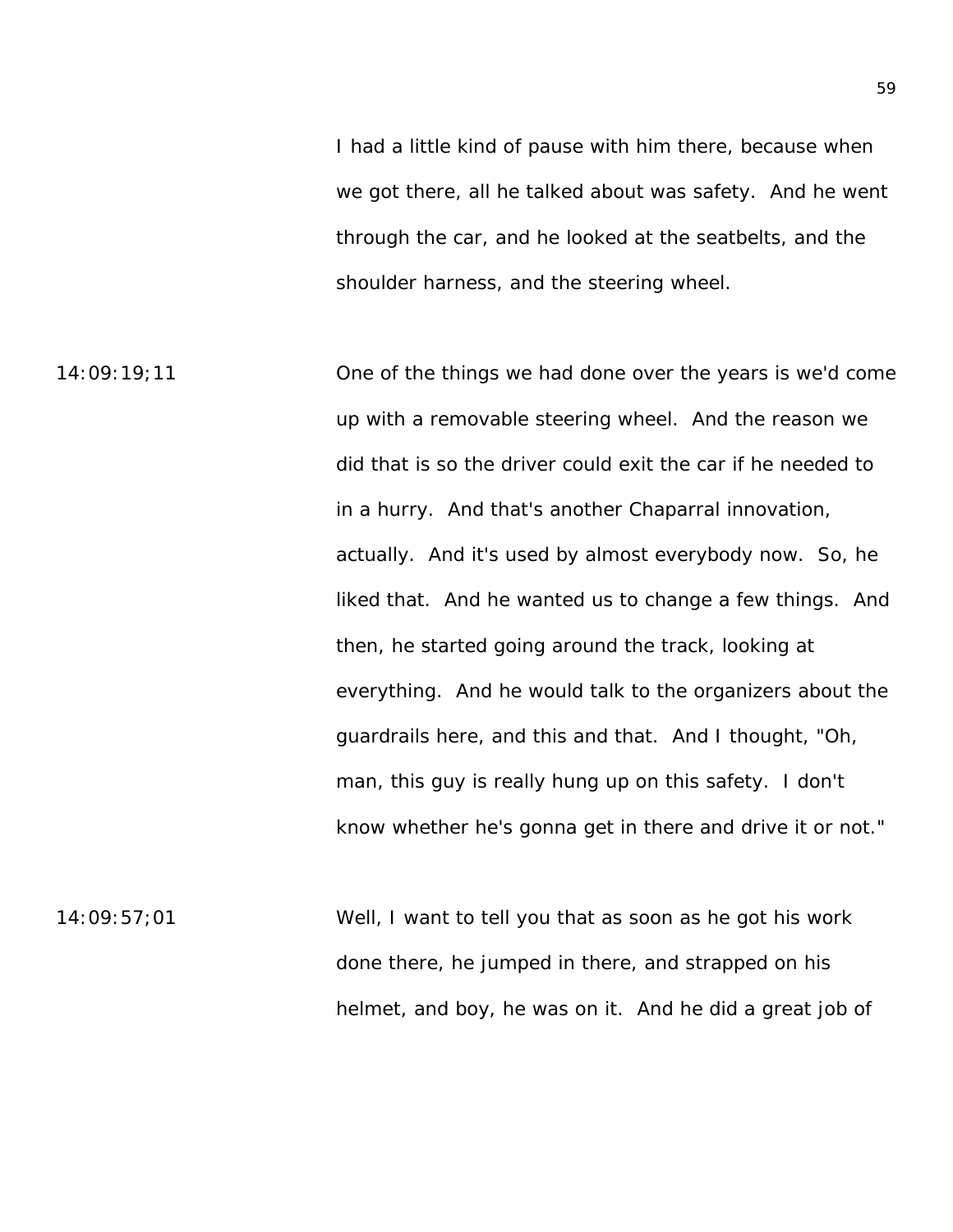driving it. He had some trouble. It ran out of brakes. But he did establish fastest lap in the race. And had a great time. So, it was a good introduction. And I really admired the guy.

31 - GRIP

### QUESTION:

14:10:18;28 Well, what did he actually say about the way the car handled?

## JIM HALL:

14:10:22;19 Well, I think everybody was shocked at the grip. You're not used to having a capability of running almost two G's in the corner. In those days, our tires were only capable of about 1.1 or something like that. In some corners with this, we were up to 1.7 or 1.8 G's, which is, you know, 50 percent. So, you know, I mean, that's a lot.

14:10:47;16 And braking. I tested it a lot. But I could never make myself drive it into the corner far enough. I mean, you see the corner coming at the speed you're going. You say, "Well, it's time to get on the brakes." And you put your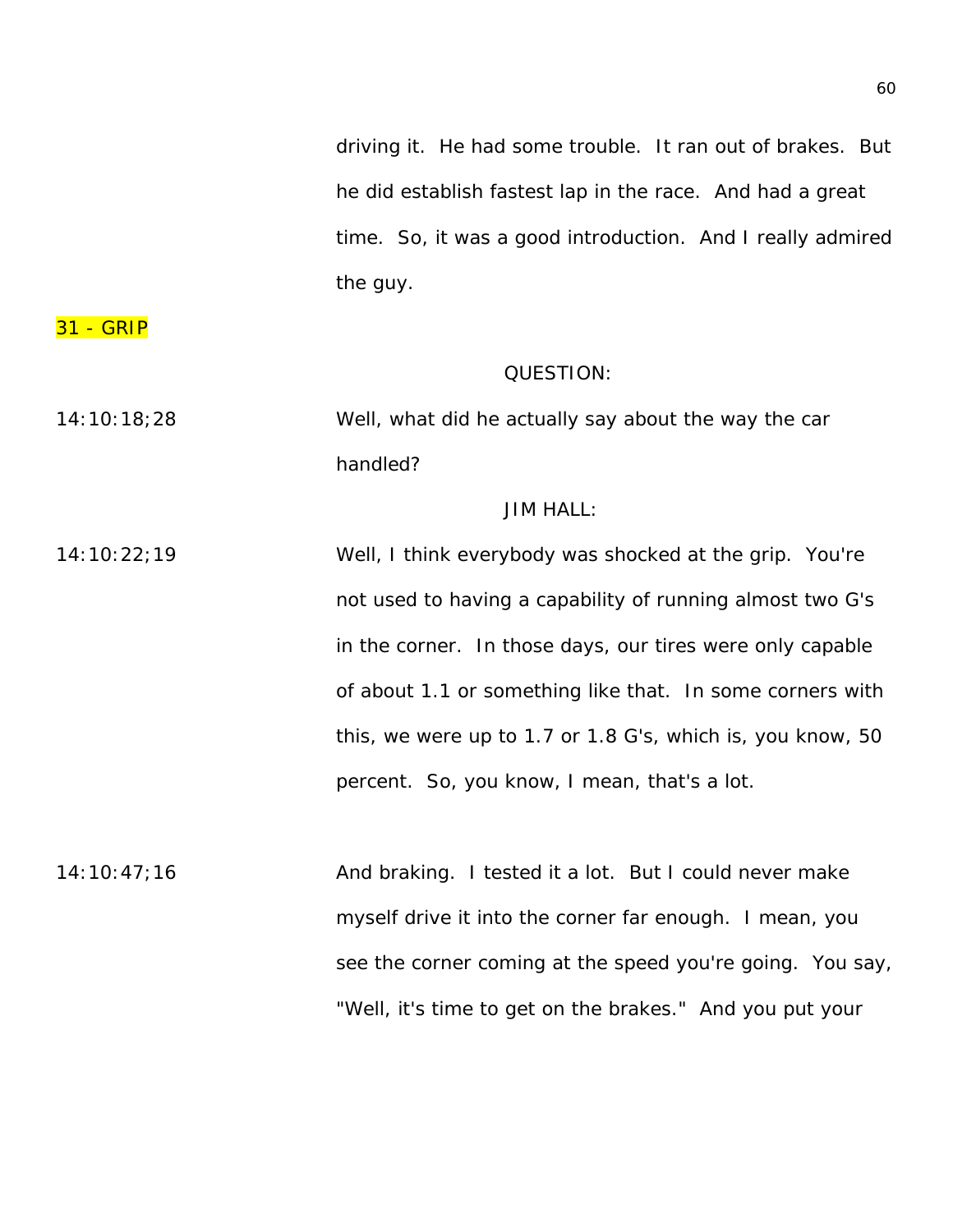foot on the brake, and the car stops, and you say, "Oh, gee, I could've gone a little deeper."

 $14:11:07;18$  And you come around, and you do it the next time, and you have exactly the same reaction. I mean, I didn't drive it enough to get to where I could actually drive it deep enough in braking. Because you're gonna corner faster than you're used to. And it'll stop so much faster. This car was high drag anyway. But it would stop faster. A little interesting sidelight. If the engine quits, and you can't get back to the pits in this car, the little fans will drive it about 30 miles an hour.

#### QUESTION:

 $14:11:40:12$  And nowadays, that might actually be the innovation we need, 'cause we're running out of oil, right? Now, was this tested at Rattlesnake?

## JIM HALL:

14:11:49;14 Yes, it was. We did all the test work at Rattlesnake.

32 - RETURNING TO THE TRACK

## QUESTION: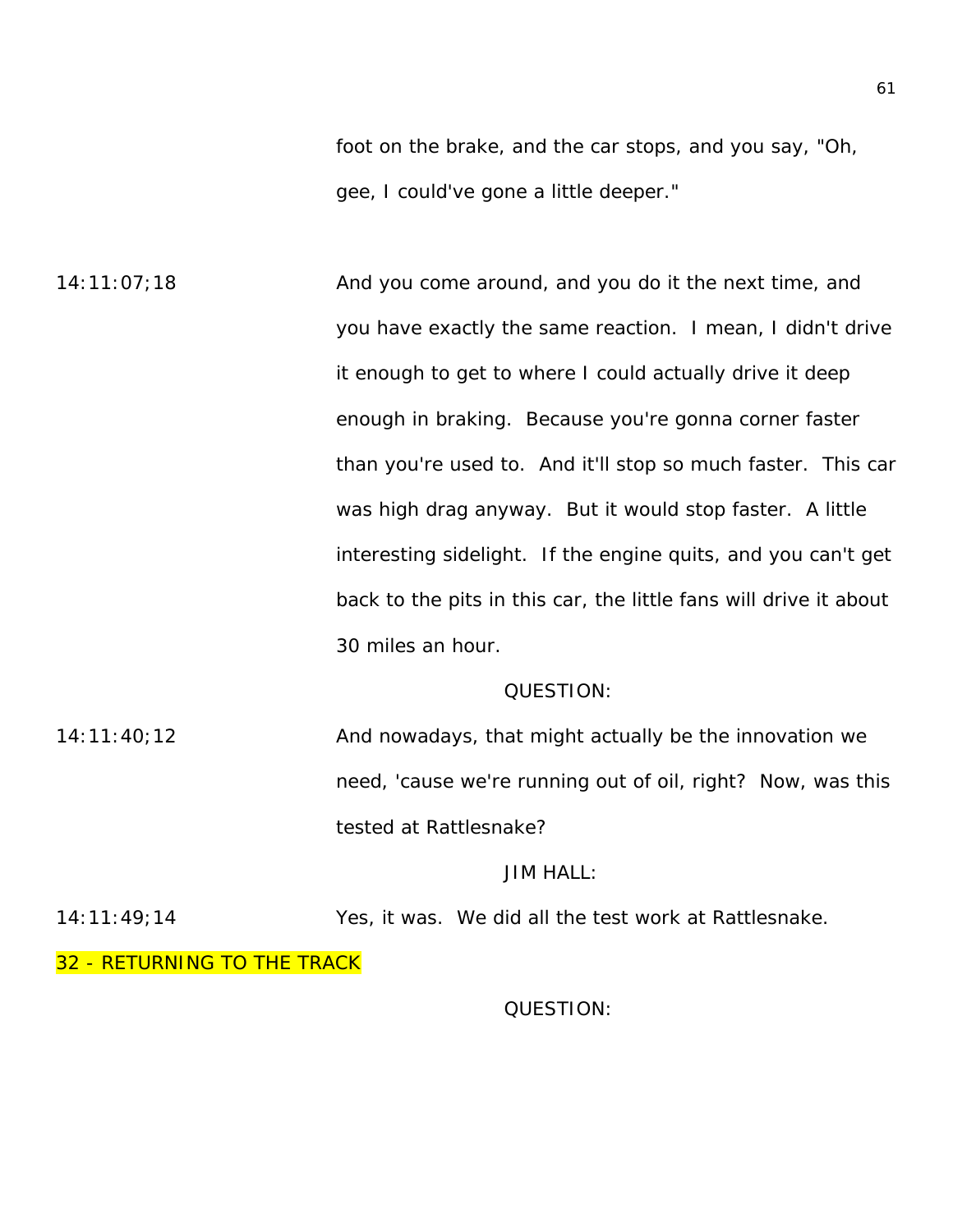$14:12:05;18$  So, you went away for a couple, three year to see if you were really interested. Somehow, you came back. Tell us about that.

## JIM HALL:

14:12:10;25 Well, actually, I had some guys at a cocktail party say, "Why don't we go Indy racing." And I said, "What's this, we." And, they were serious. Local guys. And so, I thought about that a day or two, and I wrote a business proposal. And I took it around to all six or eight of 'em, and I said, "Look, if you guys will put up the money, I'll be the general manager. I'll take your liability out of it. And let's go Indy car racing."

14:12:38;13 And about half of 'em said yes. And we put it together. And we went Indy car racing. We had a really good time and we ended up building Chaparral 2K, our own Indy car. And we did some innovating with it.

#### QUESTION:

14:12:56;10 All right, now, a lot of people think that, you know, the engineering is sort of a boring thing. You're stuck in an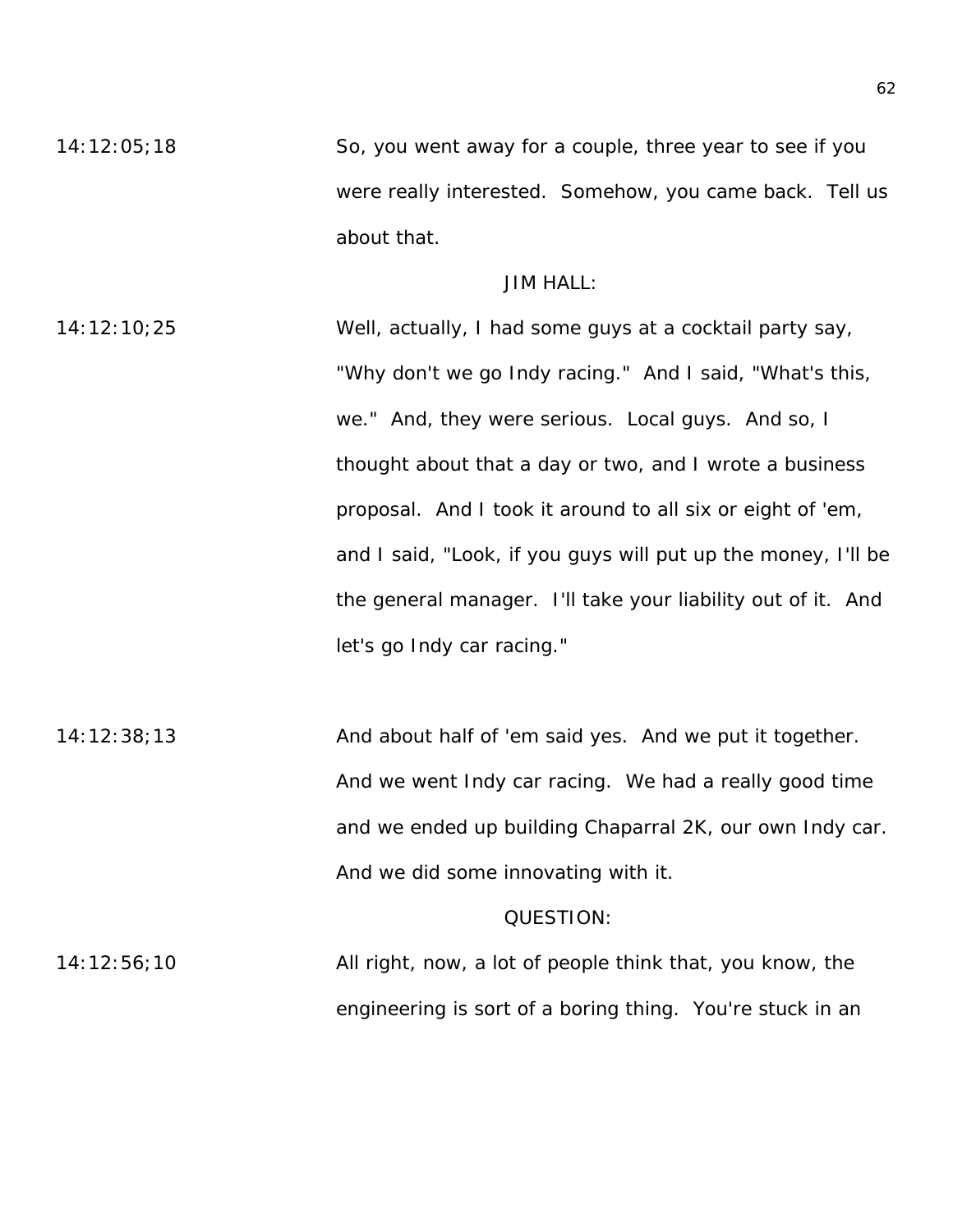office with a slide rule, or maybe a hand calculator nowadays. It's actually a pretty exciting business, especially for young people to get into, isn't it?

JIM HALL:

14:13:05;06 Well, boy, it's exciting for me, I'll tell you that. I don't think I would've been a success in my life really without my degree. I don't understand how people live without an engineering degree. I mean, you understand the world around you, and how things work, and it really was important in my work. I think you can have a lot of fun with it if you get into the right vocation.

# 33 - APPLIED PHYSICS (PART 1)

### QUESTION:

| 14:13:31:29 | Tell us about how you create what's underneath this car, |
|-------------|----------------------------------------------------------|
|             | and take us back there and show us.                      |
|             | <b>JIM HALL:</b>                                         |
| 14:13:38:19 | Okay. When we built this car for the 1979 Indy race, we  |
|             | had seen what the Formula One guys had done with         |
|             | passive ground effects. That is, the shape of the car    |
|             | underneath. And we realized right away that for the high |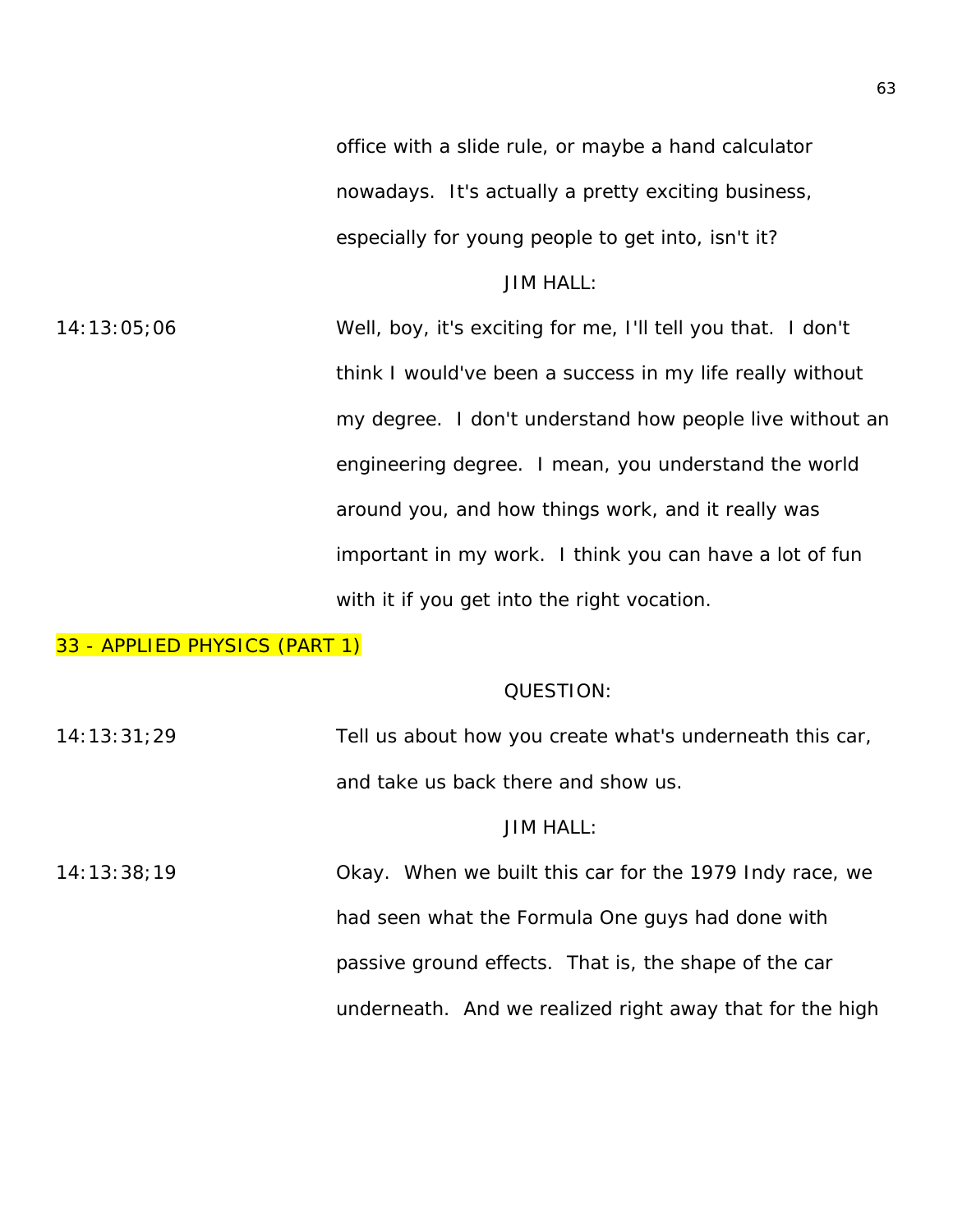speed track at Indianapolis, it was the only thing to do. So, we built one pretty much by guess and by gosh. We didn't have a lot of data. But we knew what it needed to do, and we didn't think it had to be right at the very top end of its performance the first time.

14:14:14;02 This car was built that way. And it was very, very quick. [Al Unser] had it on the front row in 1979. And he led the race. It was so interesting. The first lap, he started on the outside, rather than the pole. But when he came around to turn one, he didn't back off, and everybody else did. And he just motored around the outside. And by the time he came around the finish of the first lap, he had a 200 yard lead on the rest of the cars. And he just drove away from 'em for 250 miles.

 $14:14:50;01$  And it had a transmission seal burn up, and lost its oil in the transmission then. And so, we didn't finish the race. We went back in 1980 with the same car that had been developed. We'd worked on it. Change the aerodynamics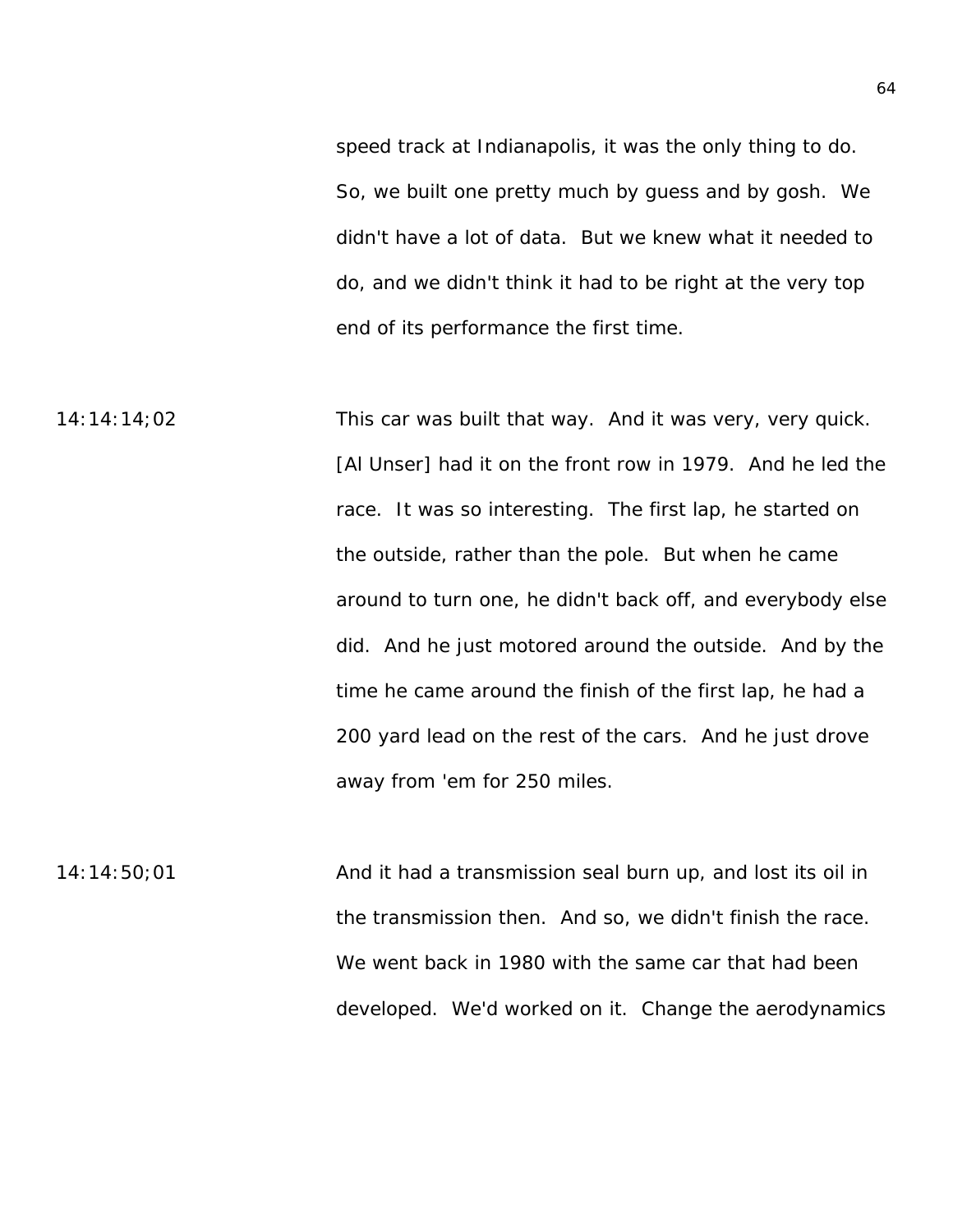enough to improve its downforce capability. Johnny Rutherford put it on the pole, and won the race going away in it. So, I feel really happy about having built this car, and gone back to racing.

### QUESTION:

14:15:25;02 Tell us about this we're looking at. How, there's what, the air comes in the front, and it pulls the car down. How's that work? What is this?

### JIM HALL:

14:15:28;14 Well, it's actually all done in the sides. The driver and the engine sit in the middle. The side pods are where the radiators are, and you can see the shape underneath the car. It's a venturi shape. It comes in underneath the radiator, runs along the bottom of the car, and then exits out that funnel in the back. And what that does is if you take the top of it as one half of the venturi, and the road as the other half of the venturi, it's just like Bernoulli said. "When you get the throat, that's where you get the low pressure." So, all this area right here is throat. And this car, surprisingly enough, at 200 miles an hour, produces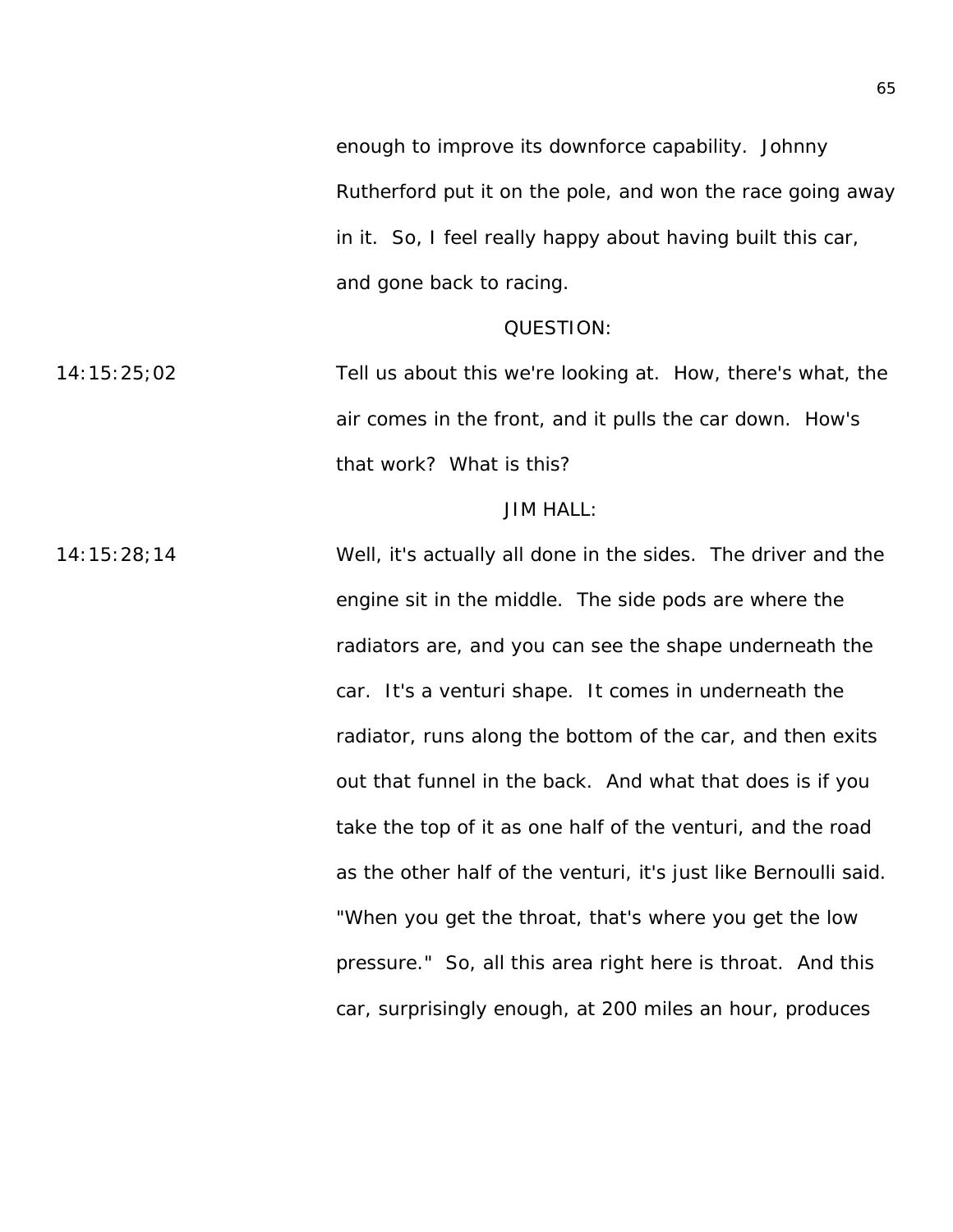just as much downforce as the sucker car.

### 34 - APPLIED PHYSICS (PART 2)

#### QUESTION:

14:16:43;07 Tell us again how the air's handled in here to make the car have more down flow?

### JIM HALL:

14:16:46;25 Well, the way this car makes more downforce is through a channel on the bottom of the car, where the air flows. And it all happens in the side pods, not in the middle. It happens underneath the radiator opening. There that's the entry to the throat of a venturi, in effect. And then, it exits out the back, where you see the triangular shaped area.

14:17:10;23 It expands to the exit. This is a venturi and it uses the Bernoulli principle. So, the low pressure is in the throat. And the throat is up here, right in the center of the car, actually towards the rear. So, that you put balanced downforce on the car. And the way you make the venturi is the shape of the car, plus the road. And that's what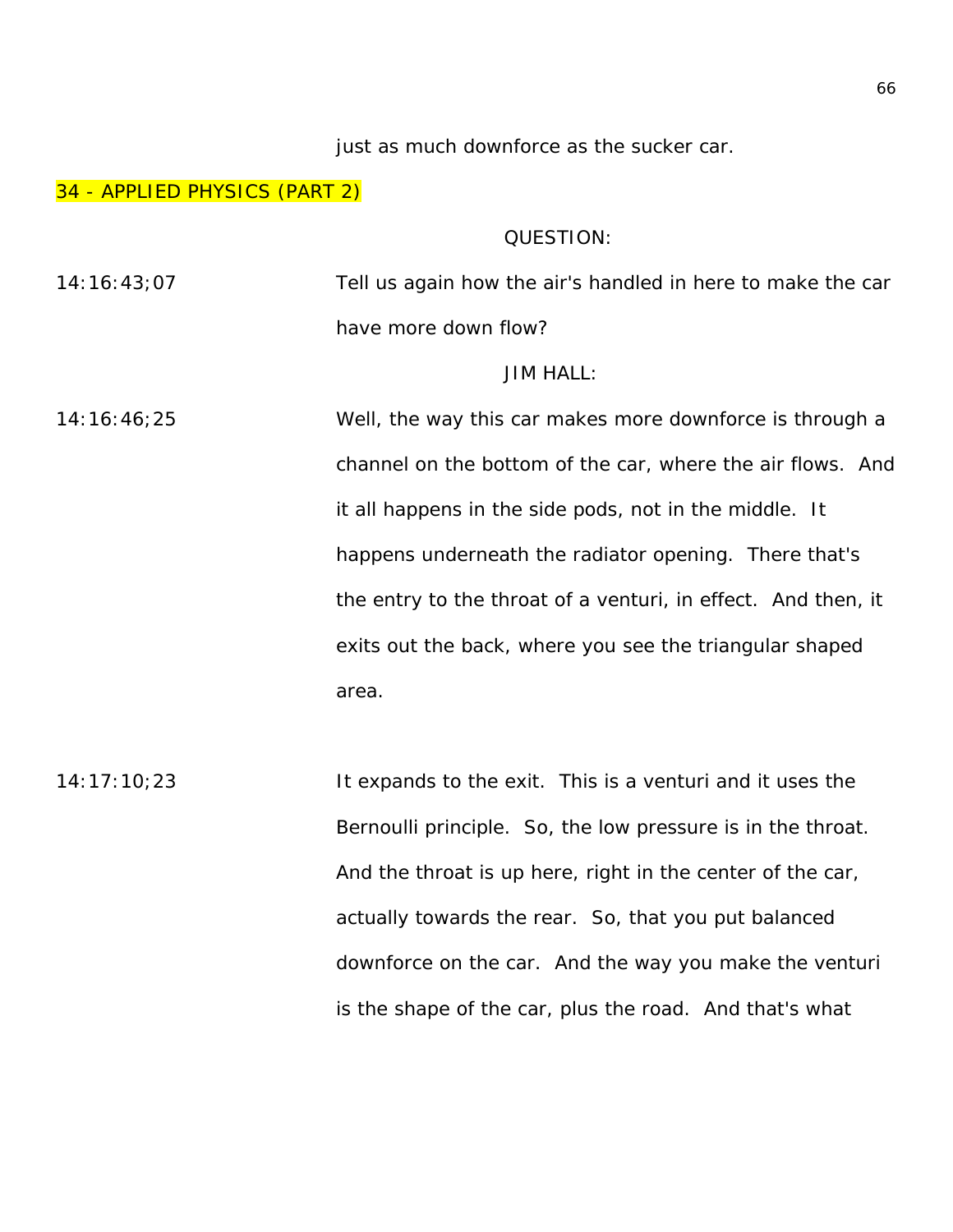provided by the low pressure underneath the car.

## QUESTION:

14:17:45;25 And this car above us is actually the Indy winner, did we say?

# JIM HALL:

14:17:49;29 This car won Indy in 1980 with Johnny Rutherford driving.

# QUESTION:

14:17:53;25 How'd you feel about that?

# JIM HALL:

14:17:57;27 Oh, we were proud.

## QUESTION:

14:17:56;22 And did it go a lot faster, 'cause this was the first year it was on?

## JIM HALL:

14:18:04;13 Well, this car was plenty fast to win the race. There's no question about that. It was actually more impressive against the field in '79, but we failed to finish. If we'd been a little smarter, we'd a won it two years in a row.

QUESTION: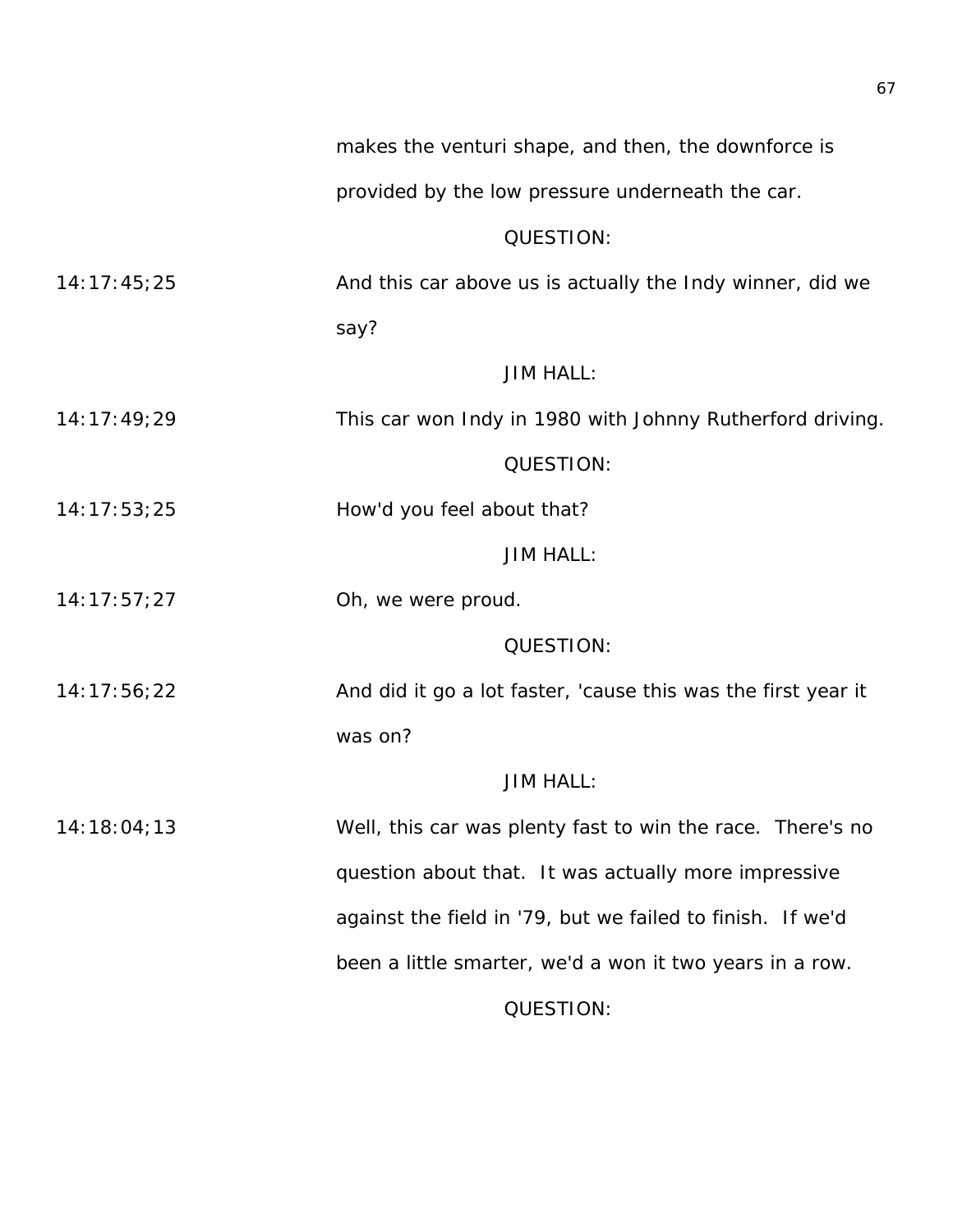14:18:15;21 When you say impressive, I mean, was it in terms of lap speed, miles per hour? I mean, give us an indication of how much better it was in '79?

# JIM HALL:

14:18:24;01 I have the feeling that it was probably worth three to five miles hour at Indy, yeah.

## 35 - AERODYNAMIC TESTING (PART 1)

## JIM HALL:

14:18:49;26 We used such an archaic method of aerodynamic testing, that I think it's interesting. I did a talk at Cal Tech for their 100th anniversary of the ME department. And I showed 'em pictures and everything. I said, "You guys that are out there doing these tests now won't believe what we did." But this is what we did.

14:19:05;15 And we just drilled holes in the body, and ran like surgical tubing to the bottom of the hole. And I made a manometer. You know what a manometer is. With about 20 tubes on it. So, I plugged those all in, and mounted it on the dashboard on the seat beside me, with a Polaroid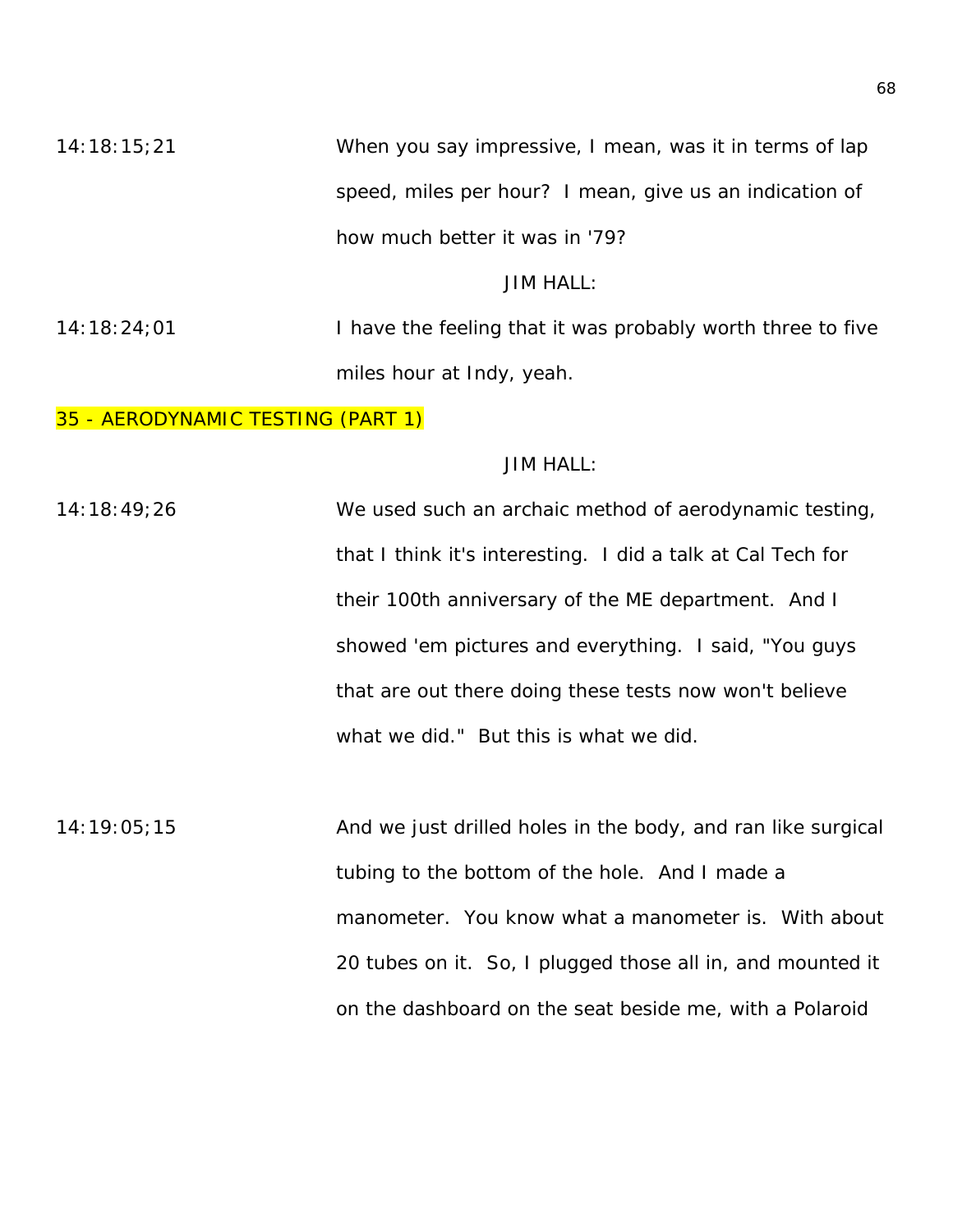camera behind it. And then, I'd go out and run, say, 60 miles an hour, and then I'd click the camera. And then I'd go run 100 miles an hour, and click the camera. And then I saw I had a pressure distribution over the part of the car that I was testing.

14:19:26;24 And then I'd move it to a new spot. But I had the test track, so I could cover like the whole front of the car in a day, if I really worked at it. Of course, it makes the body work not too good after that, 'cause you've got a bunch of holes in it. But anyway, that's what we did.

14:19:34;20 And then in order to measure downforce, we just ran a cable. Actually, the first way I ever measured downforce was I just wrapped a piece of welding rod around the front suspension, drilled a hole in the fender, and ran it up through there, and calibrated it by putting weights on the car. And then, I'd go out and run, and look at it. And say, "Oh, gee, you know, it's running this far. How much is that? Well, that's 100 pounds. Wow."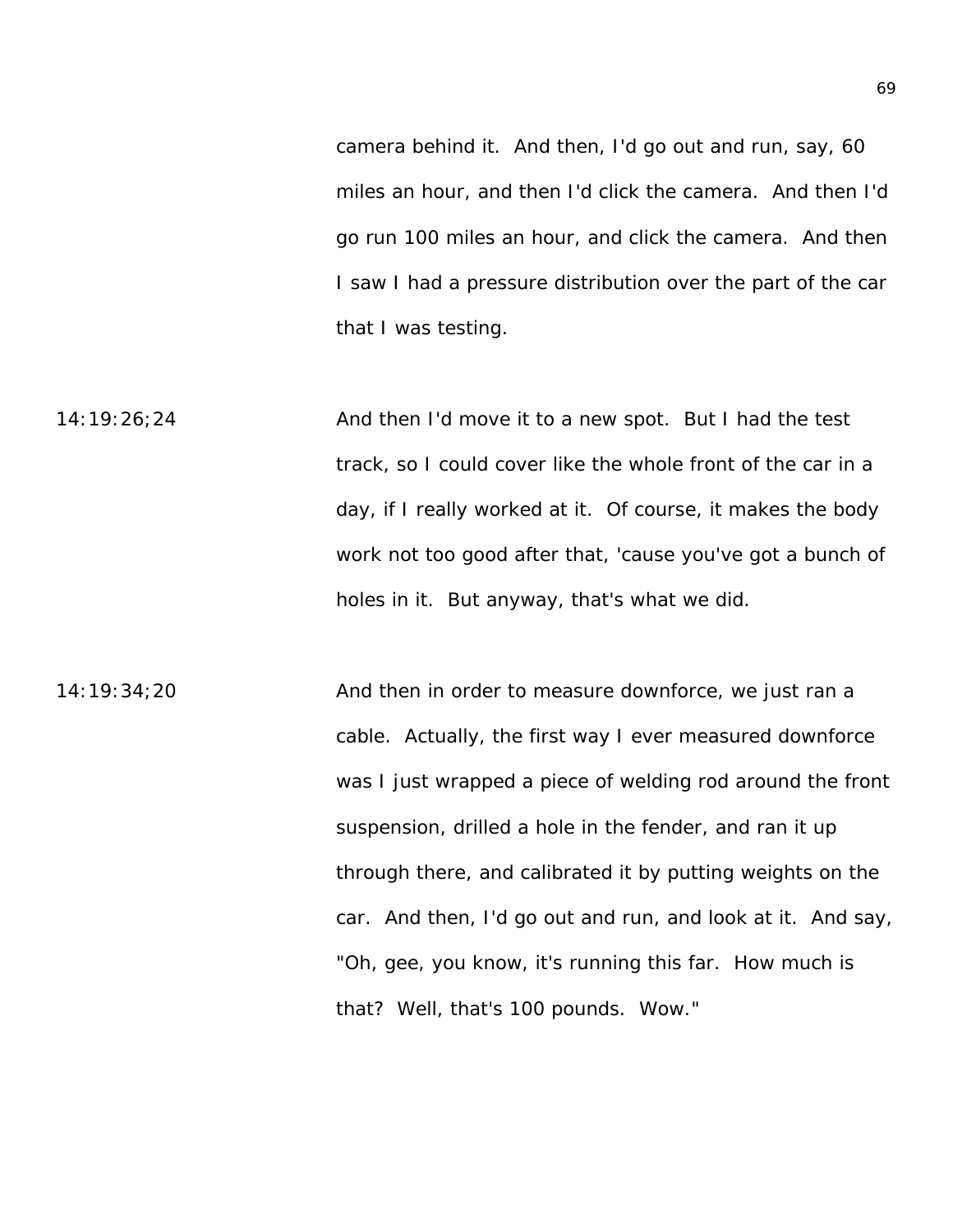- 14:20:04;27 You know, and then run it 150 miles an hour. "Well, that's 170 pounds." Or, "That's 200." "Well, that takes the front wheels off the ground." So, you know, that's how I first did that. And then, we used to run a cable just like a throttle cable. From that same suspension point back into the cockpit. And I made a little recorder that ran paper just across, and a pencil, and then, I had one fixed one.
- 14:20:32;20 So, I'd make a zero line, and I'd start out, and just shake the car, and run it about ten feet so I got a little wiggle for where zero was. And then, I'd go out again, and I'd run 60, and 90, and 100 and something. So, I'd get a downforce curve. And you know, we had to adjust the shocks, and run on the smooth part of the track, and not run when it was too windy. And we learned a lot of things. But after doing all that stuff, I knew a lot about that car. And it was those simple tools that were infallible, really. I mean, you didn't have to have an electronics degree, or figure out whether it was really calibrated or not. 'Cause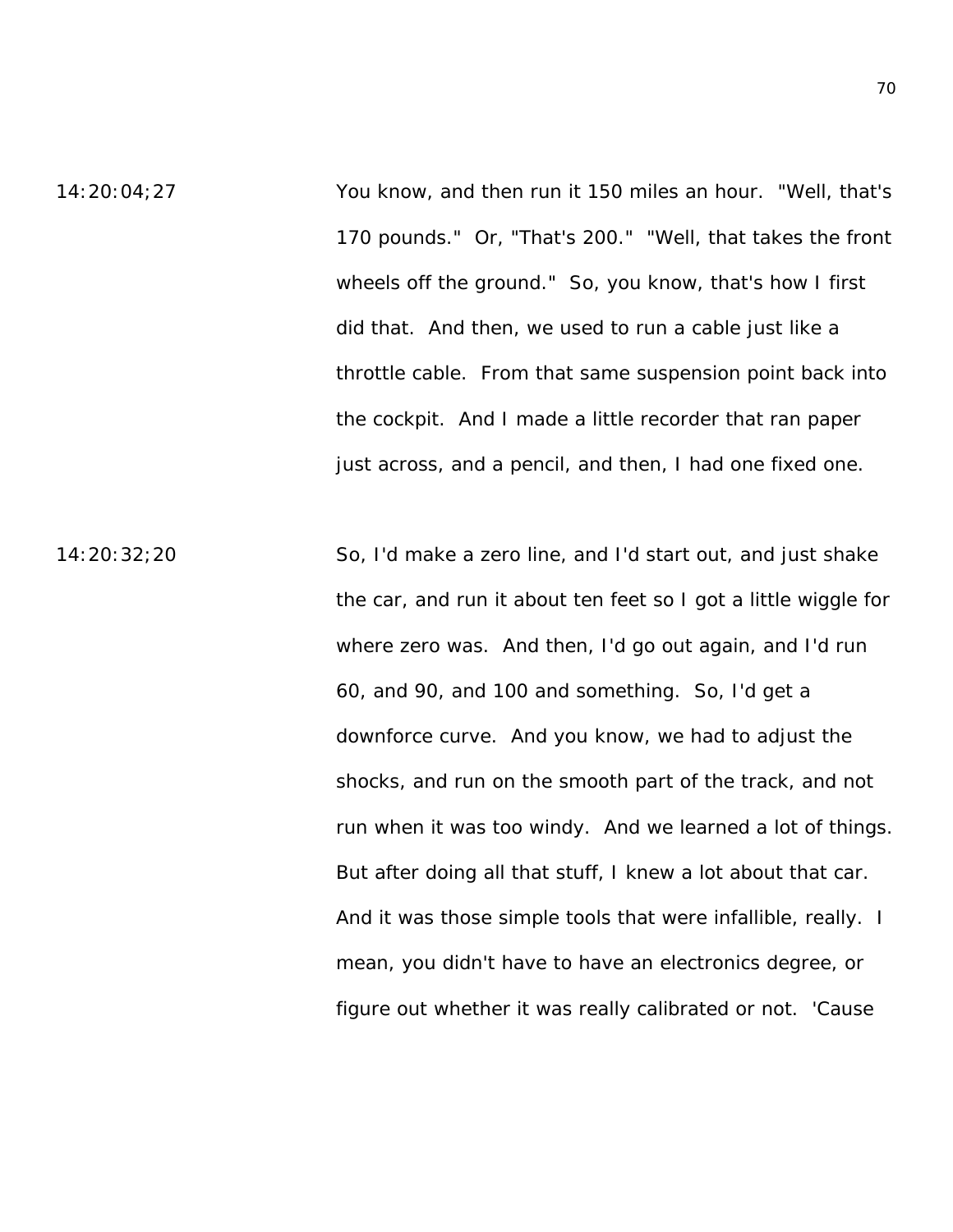#### you knew.

### 36 - AERODYNAMIC TESTING (PART 2)

QUESTION:

14:21:16;01 Did you sort of invent your own measurement equipment is what you're calling it?

### JIM HALL:

14:21:18;20 Well, in a way. One thing we learned about that is that you have to do it versus airspeed rather than groundspeed. We first just did it by the tachometer. We didn't have any speedometer or anything, but we had the of course, and just run various speeds. Well, then we figured out we really needed to be running to get it closer to what you're really measuring. We had to run it at airspeed, so we wanted to run an airspeed indicator on the car.

14:21:48;00 Well, I found out I had to get out in front, and up about ten feet from the car to keep it from being very much affected by the car running through the air in order to get dynamic pressure out there. And then, you have to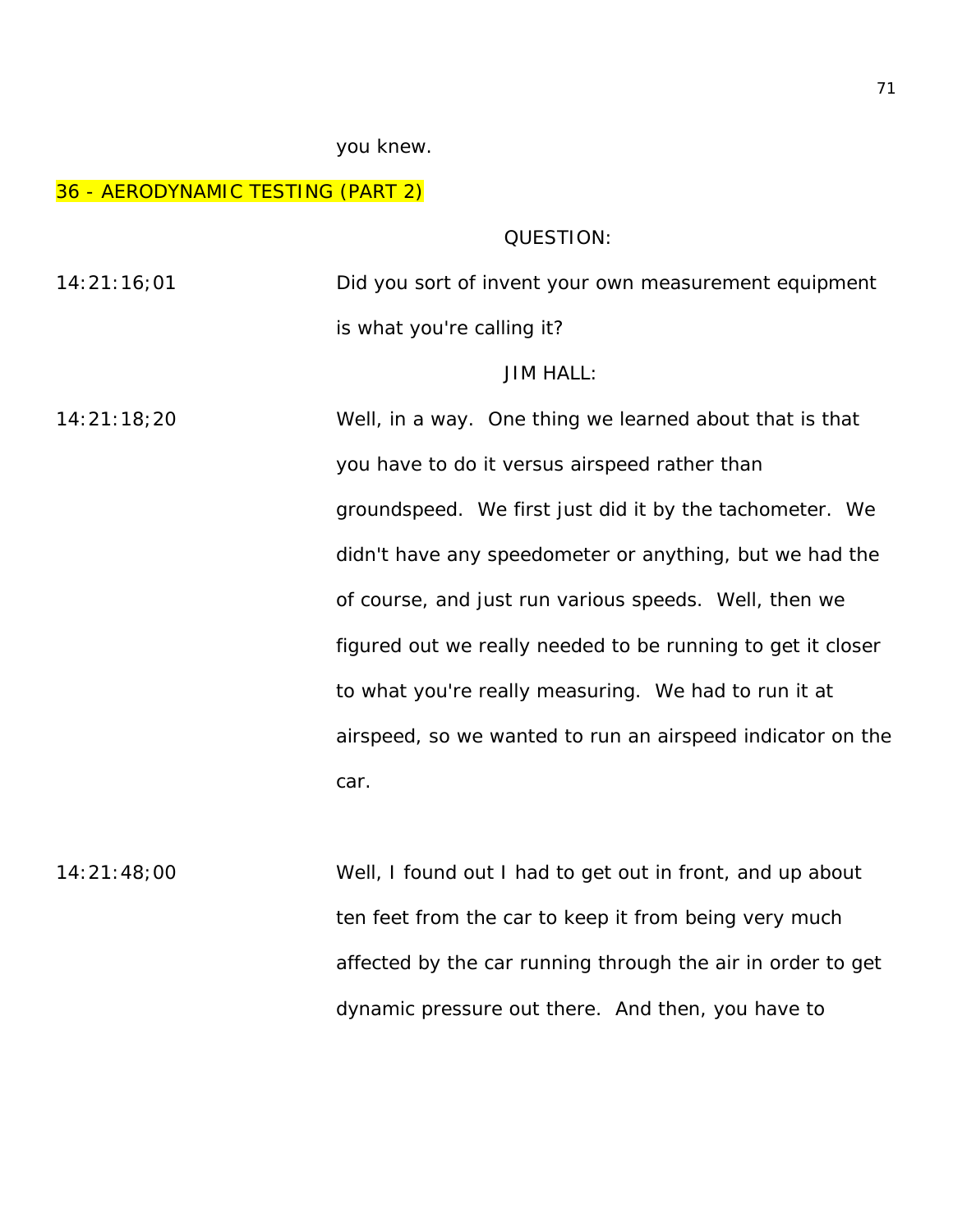establish a static pressure source.

14:22:05;07 And this is fun. I read this one. Back in the old days, in airplanes, before they had instrumentation, a guy was trying to measure speed. And so, he wanted static pressure source. Engineer, a good smart guy. And he said, "Well, I know how to do it." So, he took a thermos bottle, put that on one side of the manometer, and what he wanted to measure on the other, he'd open the thermos bottle, shut it, go make his test, come back, and check to see that it'd zeroed out. And of course, he took static pressure with him.

14:22:37;21 I mean, he knew he had static pressure because he got it when he was sitting there on the ground. So, that's the way I first calibrated our air speed indicator. In the same way. I used a thermos bottle. And then, we found a static source on the pitot tube that matched that, so that we knew we had a correct measurement.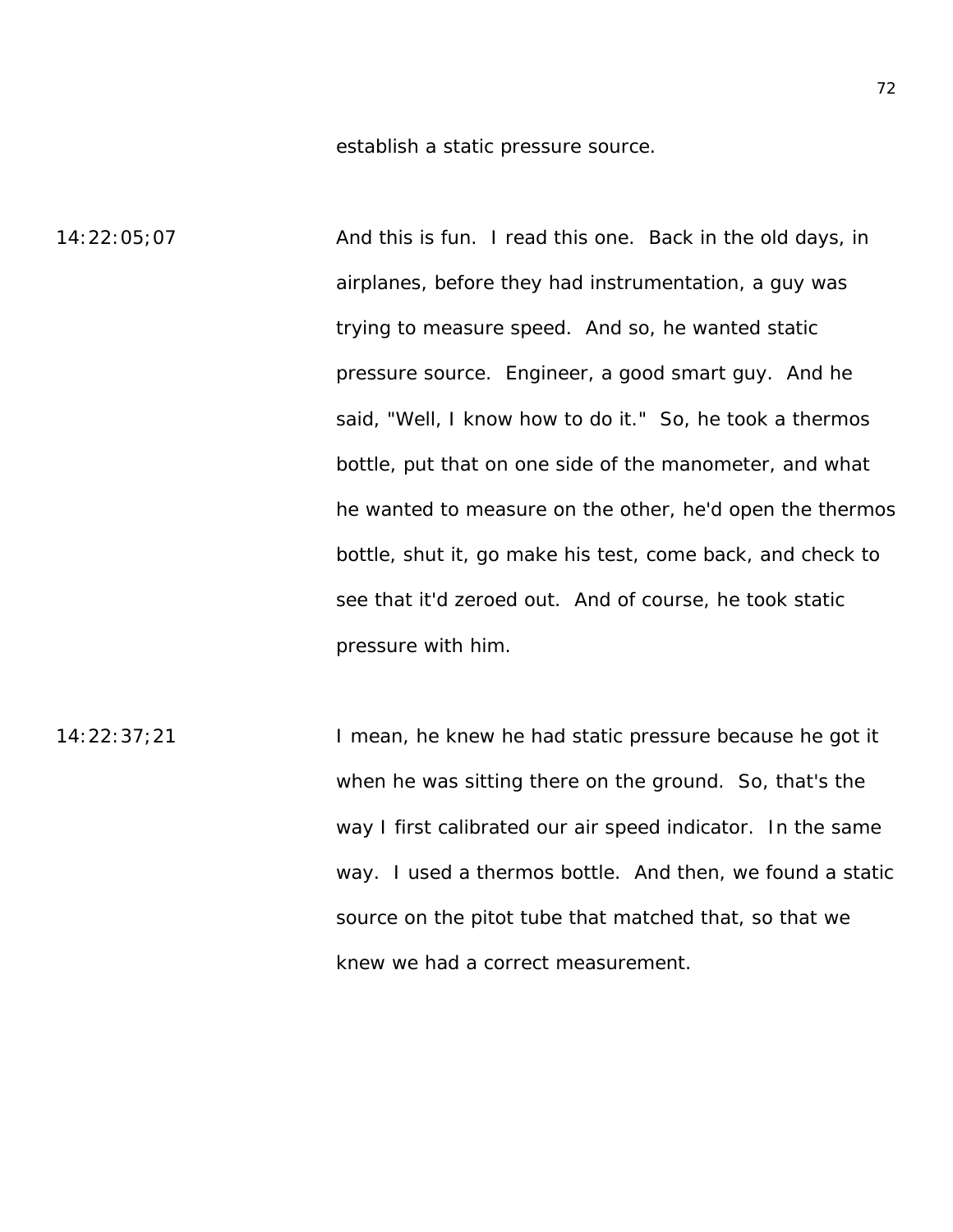| 14:22:55;20           | I mean, it's all pretty simple stuff. But if you use it right, |
|-----------------------|----------------------------------------------------------------|
|                       | and you understand what you're measuring, you can go a         |
|                       | long ways with just that much information.                     |
|                       | QUESTION:                                                      |
| 14:23:09;08           | It's important to have good information, though, right?        |
|                       | <b>JIM HALL:</b>                                               |
| 14:23:12;29           | Yeah, it is. You don't want to kid yourself on the data.       |
| 37 - DO WHAT YOU LOVE |                                                                |
|                       | QUESTION:                                                      |
| 14:23:30;04           | So, this is the famous place where it all happened. Tell us    |
|                       | a little bit about where we are and what happened here.        |
|                       | <b>JIM HALL:</b>                                               |
| 14:23:33;13           | Well, we're standing in front of the Chaparral offices and     |
|                       | shops where these cars were built and developed and            |
|                       | maintained. This is the spot.                                  |
|                       | QUESTION:                                                      |
| 14:23:41;28           | And there's a racetrack behind here?                           |
|                       | <b>JIM HALL:</b>                                               |
| 14:23:44:00           | Yeah, there's a test track behind it. I guess, yeah, it's      |
|                       | been a racetrack. Called Rattlesnake Raceway. Basically        |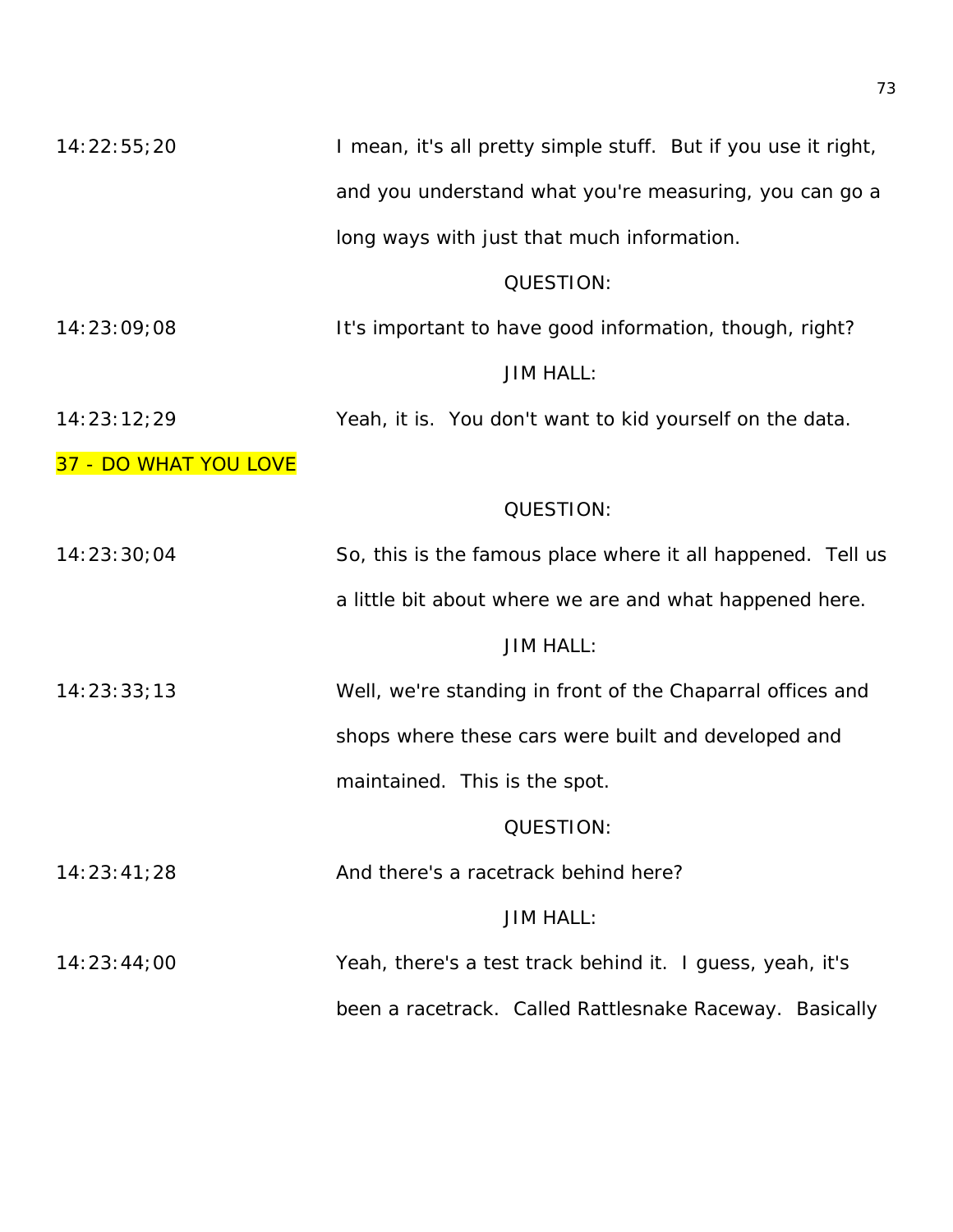been used for testing for a long time.

# QUESTION:

14:23:52;00 Tell us [about the] partnership with your wife who helped quite a bit on the development of these innovations.

JIM HALL:

14:23:57;20 Actually, Sandy was a big part of this. She was an executive secretary when I met her.

# JIM HALL:

14:24:11;17 Yeah, Sandy, my wife's, been a big part of Chaparral. When I met her, she was an executive secretary and I brought her to Midland. And she walked in and saw my desk and said one day, "Would you like me to straighten up your desk?" And I said, "Well, yeah," and she never left. That was her first day at work and she worked here the whole time. And she did everything. She helped me style the cars. She answered the phone.

14:24:40;14 Did all the mail. Did bookkeeping. Made the upholstery in the cars. She's put up with me all these years. She used to say, ya know, she called me when she wasn't here.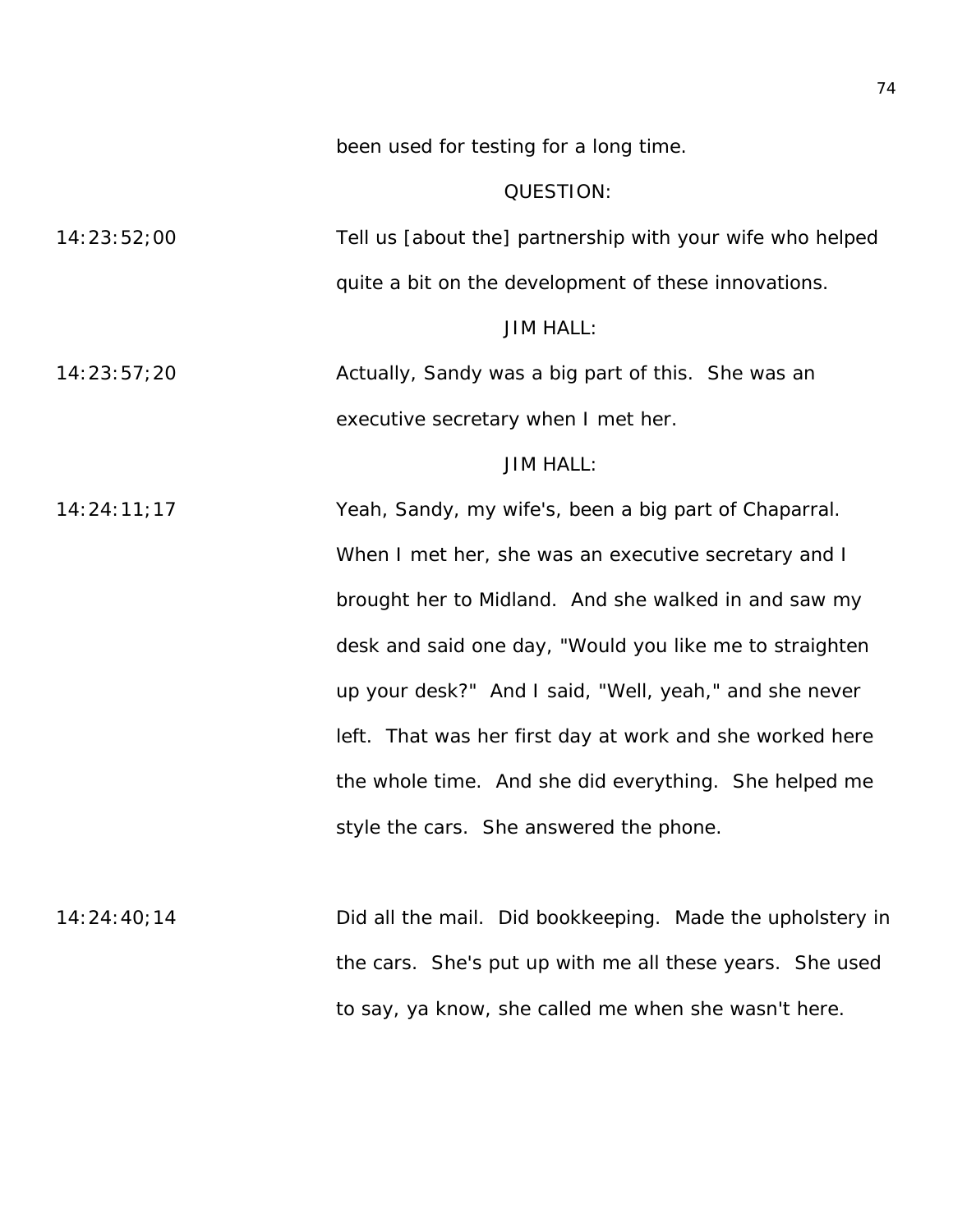Said, "Did you eat lunch?" And I said, "Well, no." And she'd say, "Well, you better get something." And that's the way I was about this job.

14:25:01;22 **I came to work and I worked. And, ya know, we'd break** off. We usually spent long days. But part of the time, we'd break off at five or 6:00 and the guys would go home and I'd go get something to eat and come back. And we'd work awhile and then go home, ya know. And that's just what my life was. And I wouldn't give it up for anything. I loved it. I didn't wanna go anywhere else.

# 38 - RATTLESNAKE RACEWAY (PART 1)

### QUESTION:

14:25:25;20 Now, the process of innovation, how did this Rattlesnake Raceway help you, maybe give you a little bit of extra competitive edge?

# JIM HALL:

14:25:33;19 Oh, I think there's no question that Rattlesnake Raceway helped us. We were able to go out just like today. We're standing here, first part of January. It's about 55 degrees,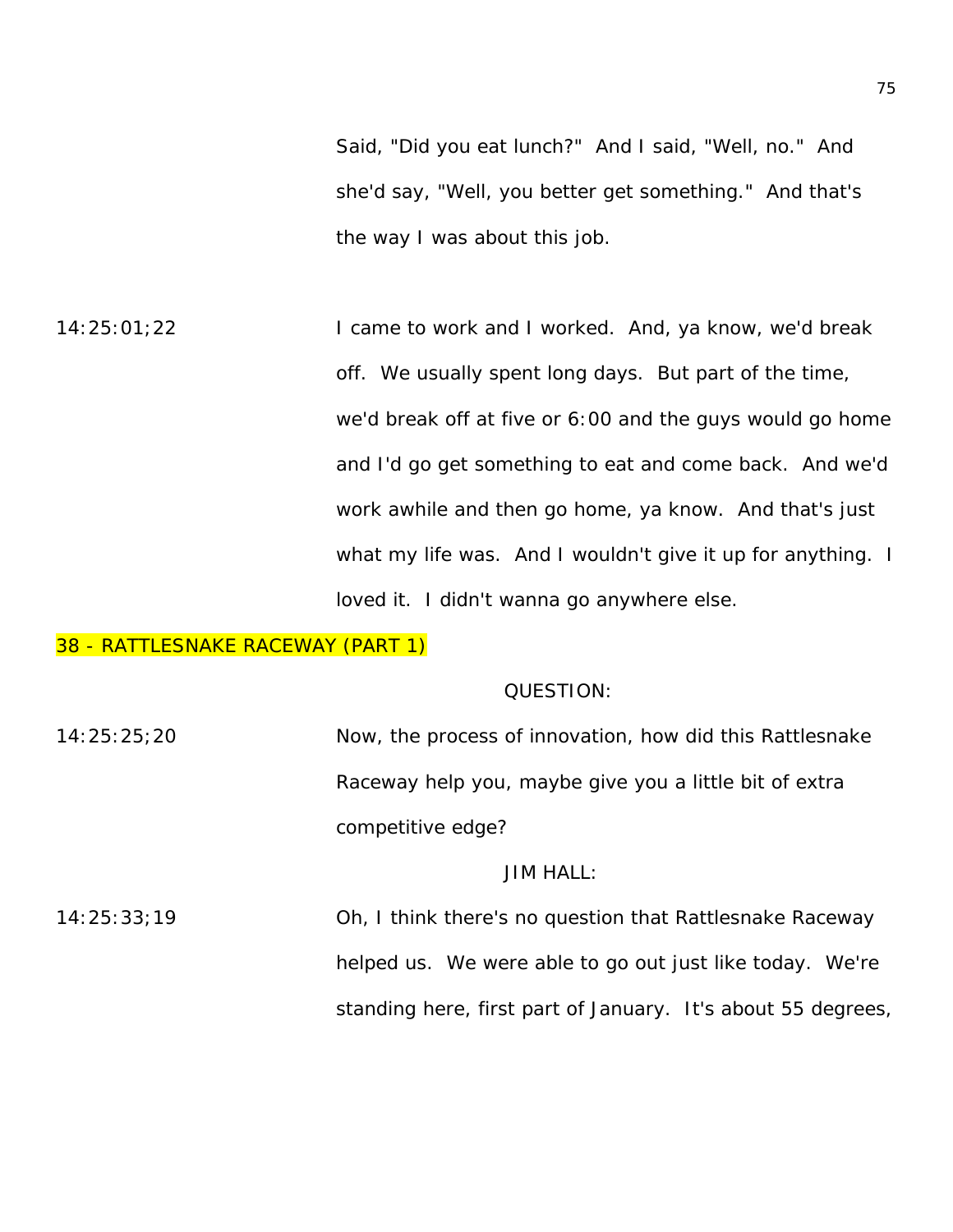sunny and mild. And we could test a lot of times during the winter. So that, we got a lot of test work done here. And we could just go right out and do it. It's right in our backyard.

14:25:55;17 You get the car ready and you take it out. You don't have to load it on a trailer. You just go out there and run it. Come back in where the shop is. Make whatever changes you wanna do. Go right back out and run it again. I think it was a big advantage.

### QUESTION:

14:26:07;00 Now, what would a more typical team have had to have done?

# JIM HALL:

14:26:10;29 Well, that's what they would've had to do. They would've had to design a test program, figure out what all they were gonna test. Load it up, take it somewhere. Test it, do their [thing], come home. Then they'd go through the same thing again. So, they're looking at maybe spending a week doing something that I could do in a day.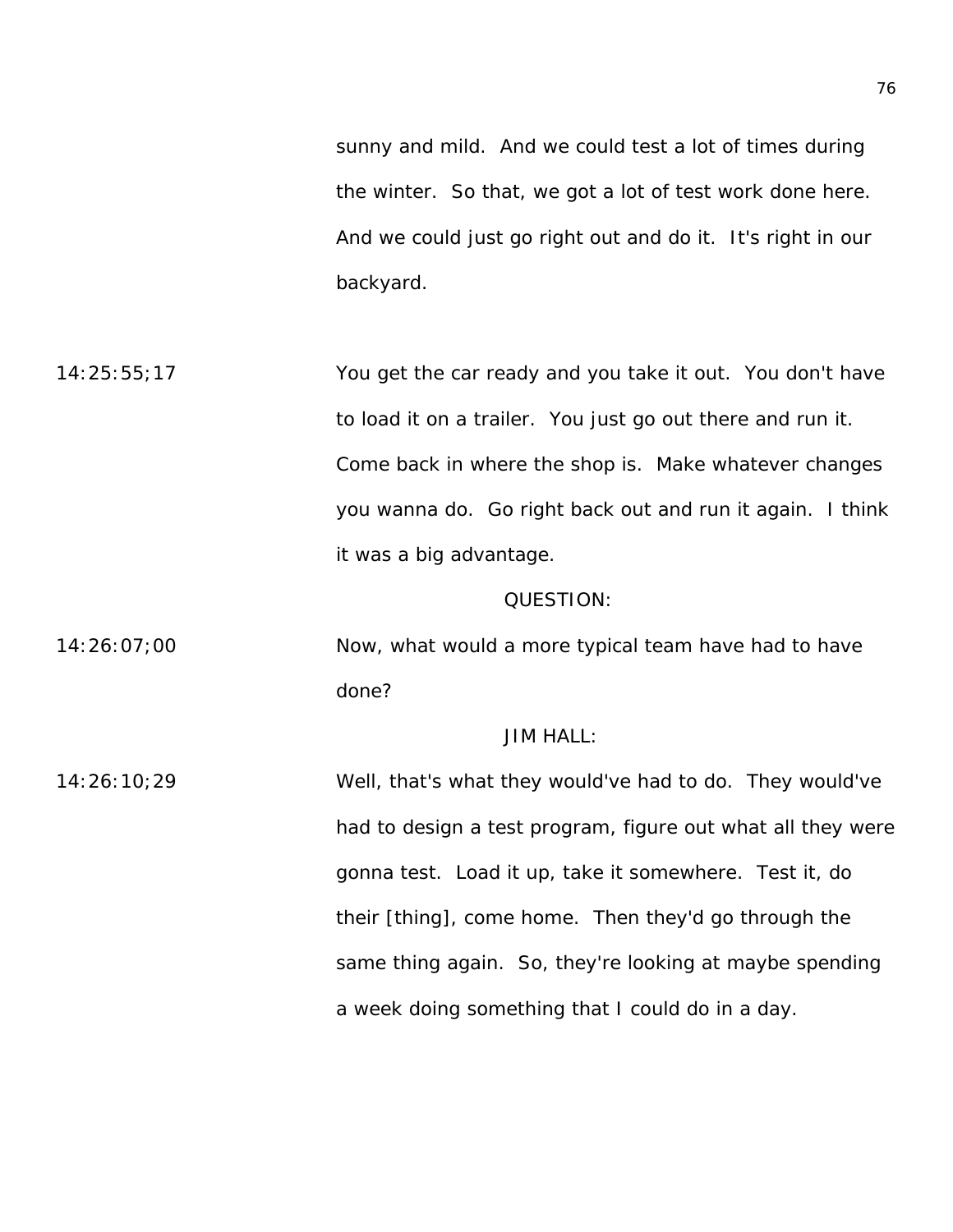### QUESTION:

14:26:28;02 So again, just sort of tell me how the speed of getting the information, helps your process of coming up with these innovations.

# JIM HALL:

14:26:36;06 Well, I think one of the things I had was a really short feedback loop. I was doing most of the design work. I did a lot of the fabrication. Then I'd get in and test the car. So that I knew right away what the changes had done to the car. And then I'd come back and fix it and do it again.

14:26:53;07 So, I think that speed of feedback really helped my career a lot. Some people have said it maybe changed my focus a little bit as a driver so that I wasn't as concentrated as a driver as I could've been. But I don't know. I only found my mind wandering sometimes on the racetrack. And only when it was a comfortable situation.

 $14:27:16;11$  If I got out in the lead and everything was going smooth, sometimes I'd start thinking about, well, how can I make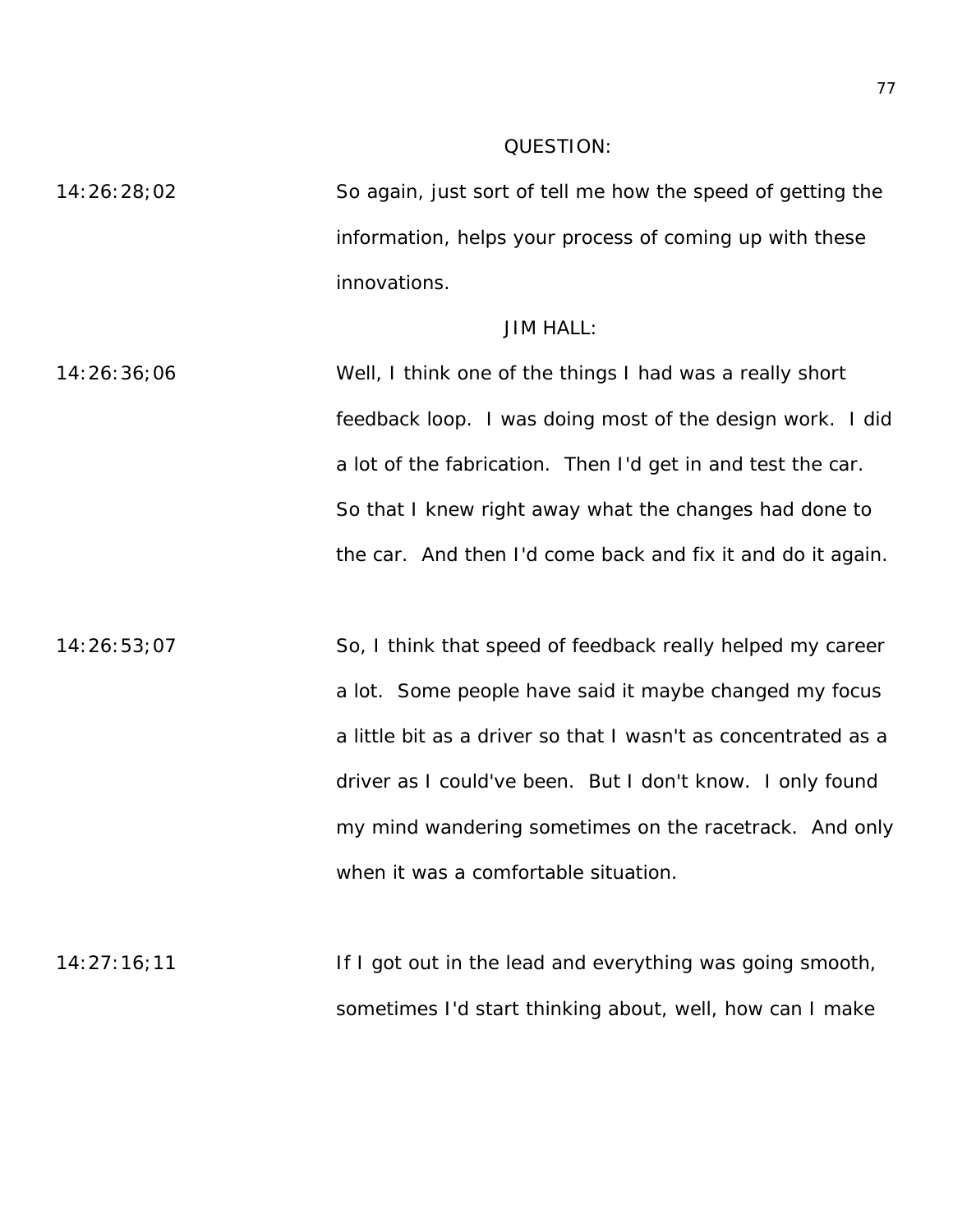the car a little better. But if you're in the thick of it, I don't think I ever did that. At race driving, I think your concentration has to be full.

JIM HALL:

14:27:54;07 When I saw that camera, a guy came to do a story about me and he found I had an aerobatic airplane. So he wanted to go out and shoot some pictures.

# JIM HALL:

14:59:58;00 Anyway, this guy looked at me serious, and said, "Do you suppose we get a saddle, and put it on the back there, and I can just ride around with you while you did the maneuvers." And I thought, "Golly." 'Cause for anybody in his business to not understand more about what kind of forces were gonna be involved in that, is amazing. Anyway, we ended up installing the camera. Our guys went out and installed a camera in the front cockpit, and I flew it from the rear one, and you know, did the aerobatics that he wanted.

39 - RATTLESNAKE RACEWAY (PART 2)

JIM HALL: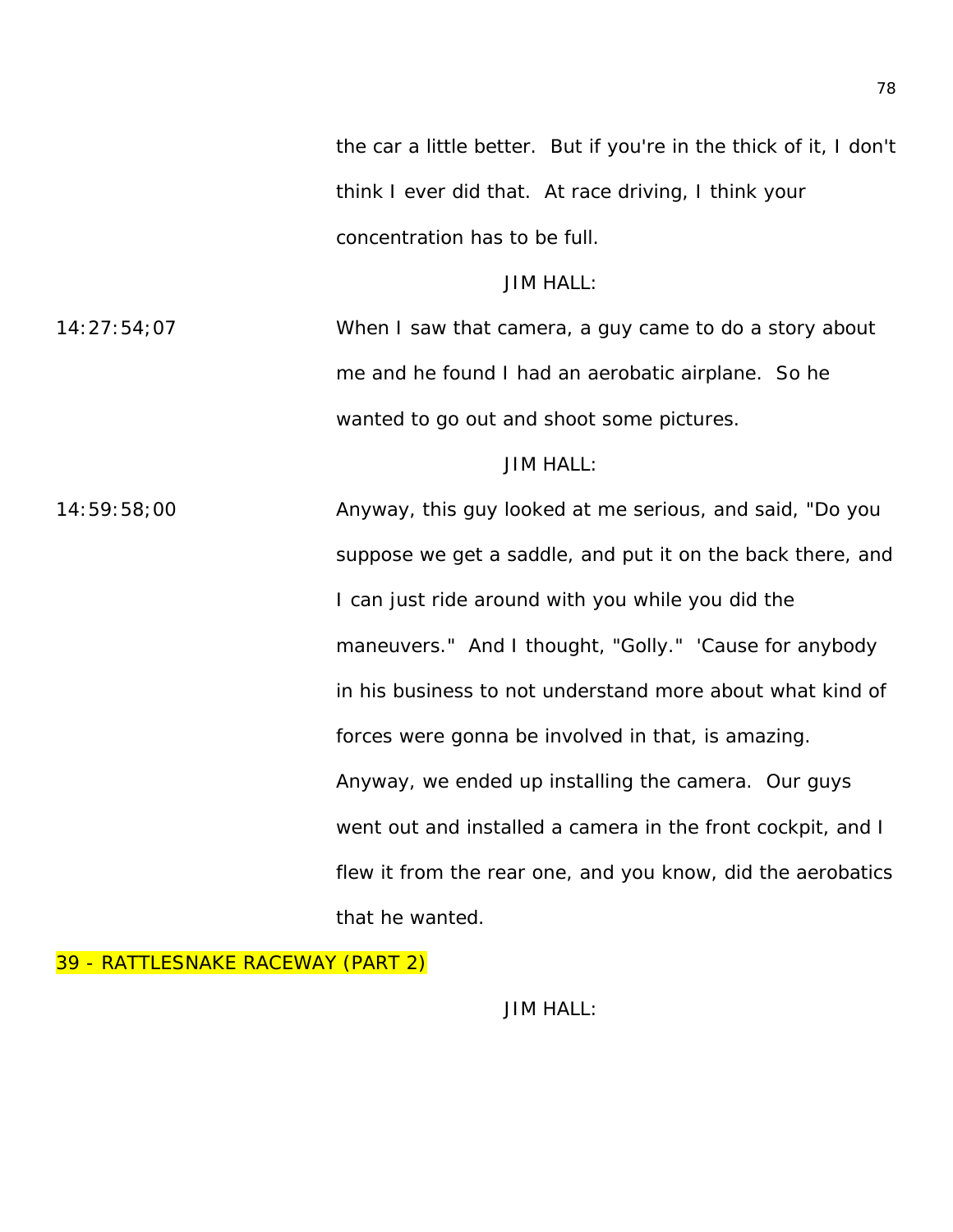15:00:05;14 This is Rattlesnake Raceway. It's, as you can see, not maintained. It's had a lot of weeds grow up through it. And it doesn't look too good now. Chaparral hadn't had the budget to maintain this thing. It's a little sad to me. But it's deteriorating.

### QUESTION:

15:00:27;11 What are some of things that you remember discovering on this? Sort of Eureka moments?

# JIM HALL:

15:00:33;14 Well one of the things that we built here when we got involved with Chevrolet and testing the Corvairs, we built a skid pad. So that we could run a circular path. And this is a skid pad. I let the model airplane radio control guys use it for an airfield right now. But we learned an awful lot on that skid pad, most racing people don't run skid pads. But we learned an awful lot about tires, camber, what happens when you load one corner of the car differently from another corner.

15:01:10;07 We learned quite a bit of that right on the skid pad before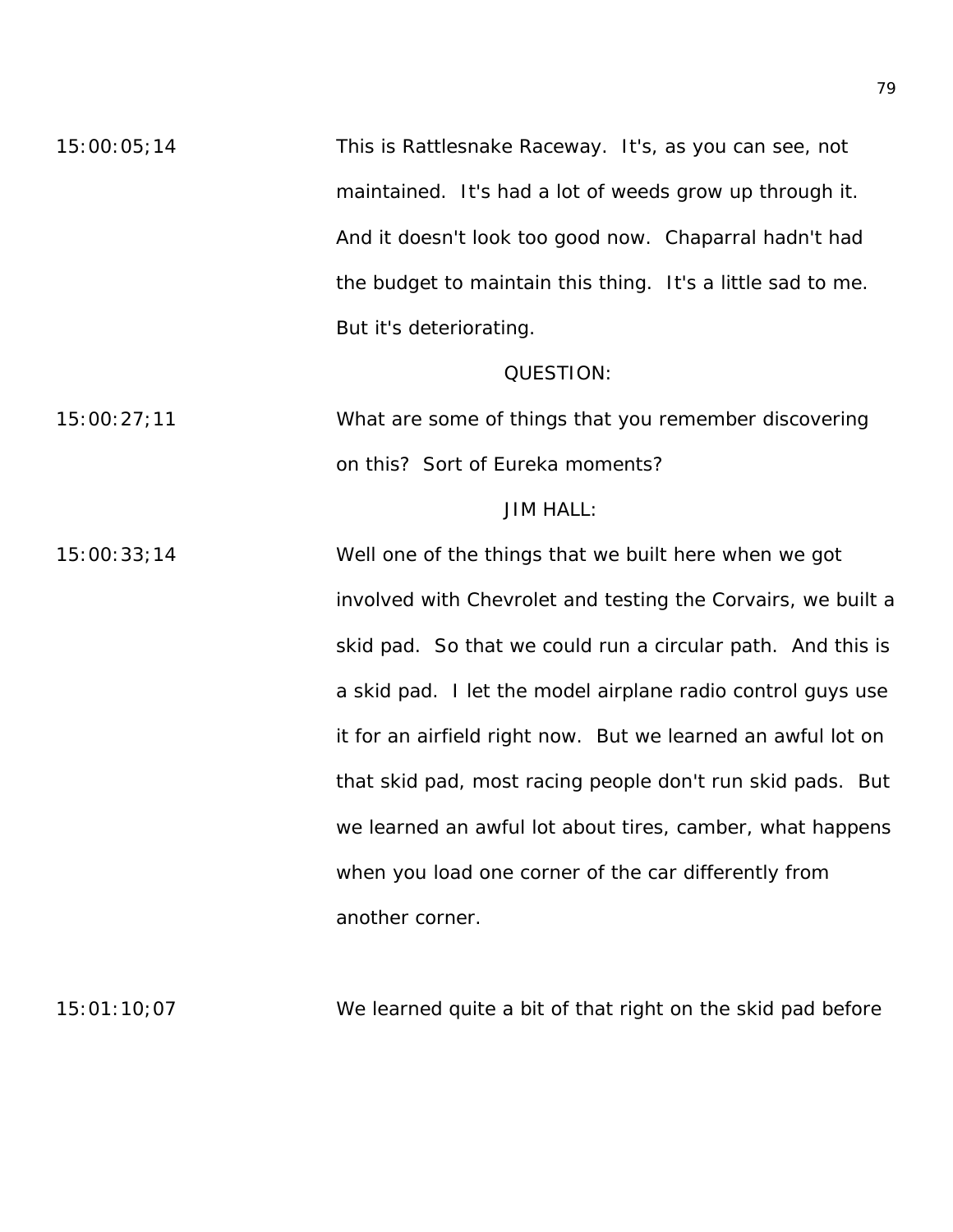we ever took the car out on the track. And so, it got to be a routine with me before the car went to a race. We always tested it. It never went to a race cold. We bring it out here. We'd run the skid pad both directions. Just to make sure the car was balanced coming off the setup plate. And then, we'd bring it out, and run a few laps on the track just to make sure everything worked properly, and that the aerodynamics was about right.

15:01:42;27 And then, we'd take it back, and leak check it and then, load it to go racing. So, when we got to the racetrack, we were ready to run right off the trailer. And I think Phil Hill commented about that when he drove for us. He said, "You know, it's the first time I ever got in a racecar that was really ready to run when I got to the racetrack." So, I think that was an advantage that we had. And a procedure that we did that was useful.

15:02:16;00 We're on the fastest part of the track now. This is the second half of what we call the back straightaway. It's got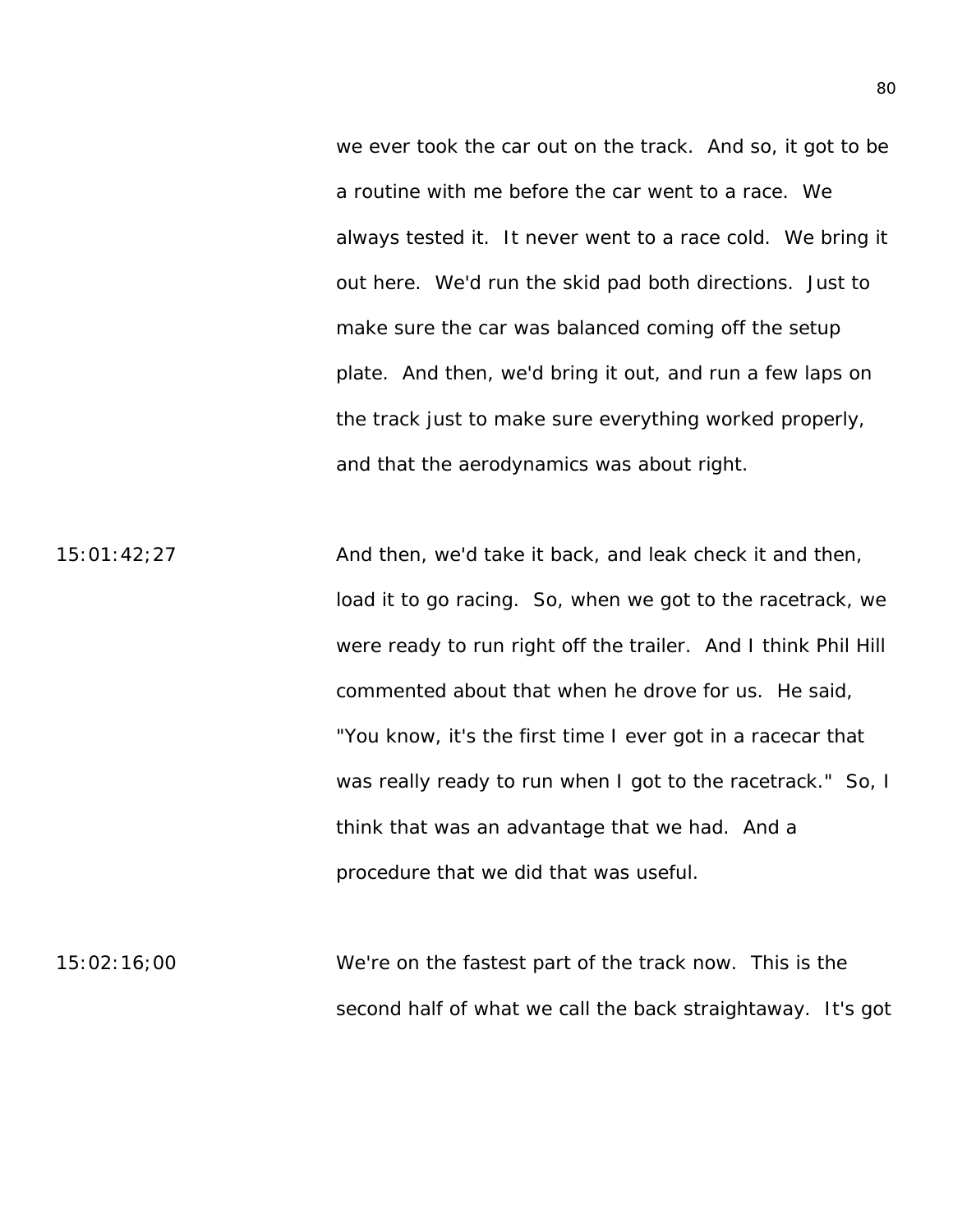a little kink in the middle of it. And then, this turn at the end is so deceptive and hard to drive that it's probably not a good thing for a test track. But it's what we had, and it's what we used. I used to think it took me about 30 laps to get my timing right to get through this corner consistently.

15:02:39;10 It just starts out being straight, and looks like a French curve, and decreases in radius all the way around to the end of it, ever changing radius and speed, until you go from say, 180 miles an hour down to about 70 miles an hour right here. So, it's a very difficult turn to drive, but also an interesting one.

15:03:03;28 The reason it was here is because we drove it on the track in Mexico City, and we thought it was so hard to drive, we wanted to learn how to drive something like that. And that's the reason Hap and I put it here. The rest of the track is very, very fast. That was the slowest turn. Average speed here [is] quite high. A hundred miles an hour very early in the game. We used to run it in the high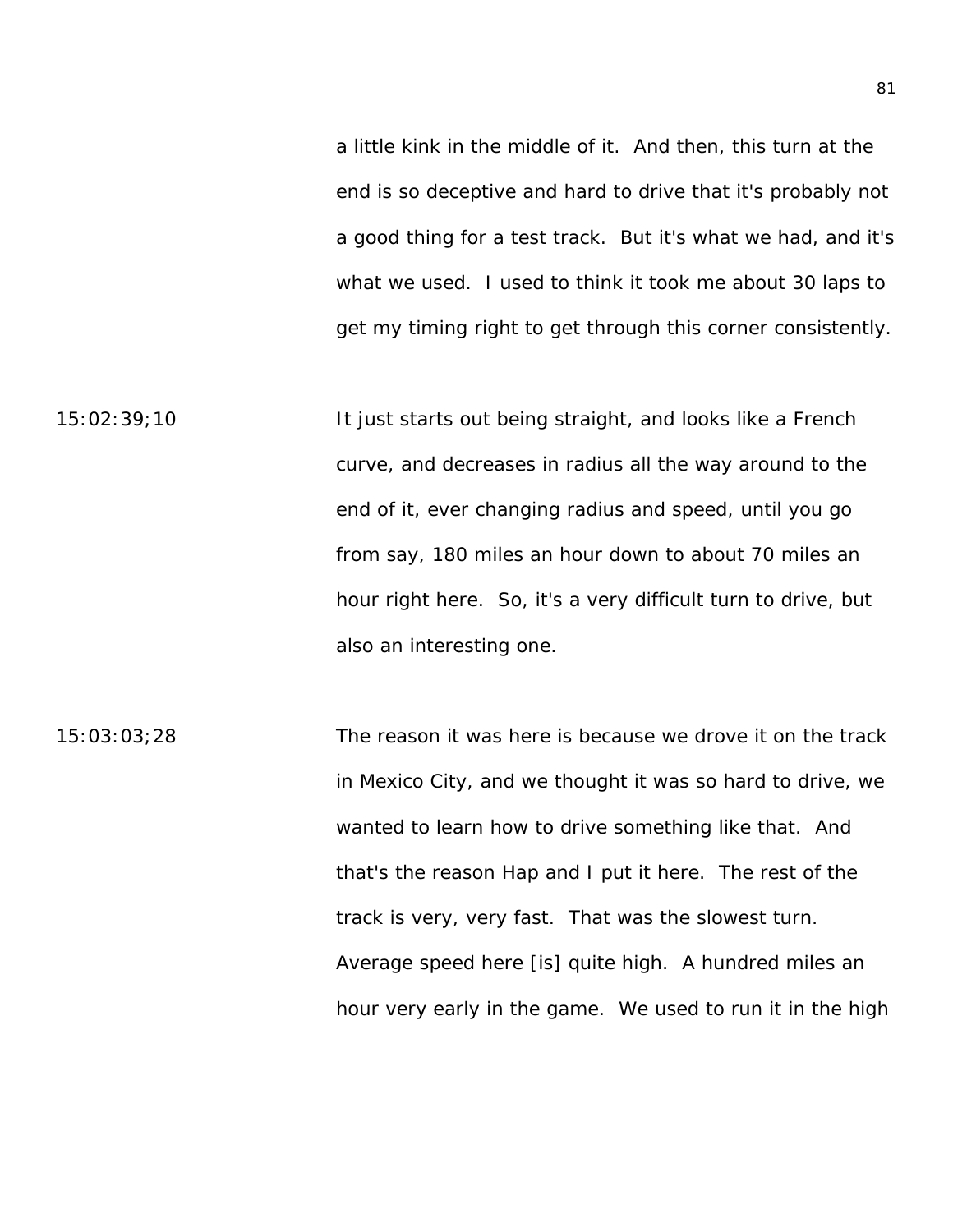57 second range for a two mile track.

# QUESTION:

15:03:39;09 Tell us, tell us again...

JIM HALL:

15:03:39;20 That's 120 mile an hour average.

# 40 - THE LEGACY OF CHAPARRAL CARS (PART 1)

### QUESTION:

15:03:43;07 Jim, let's pretend we had some students in here who are just starting out in their thinking of what they want to do with their lives. And they were kind of, you know, looking at your model. And what would you tell them about going into some kind of business like this that would take engineering? Why they might want to do it?

# JIM HALL:

15:03:55;23 Well, I mean, engineering is really physical science applied. So, you learn the laws of nature, and what makes the world go around, really. And that's the reason that you have enough knowledge to make decisions that make sense when you're working with mechanical equipment. And I just feel like an engineering education is a wonderful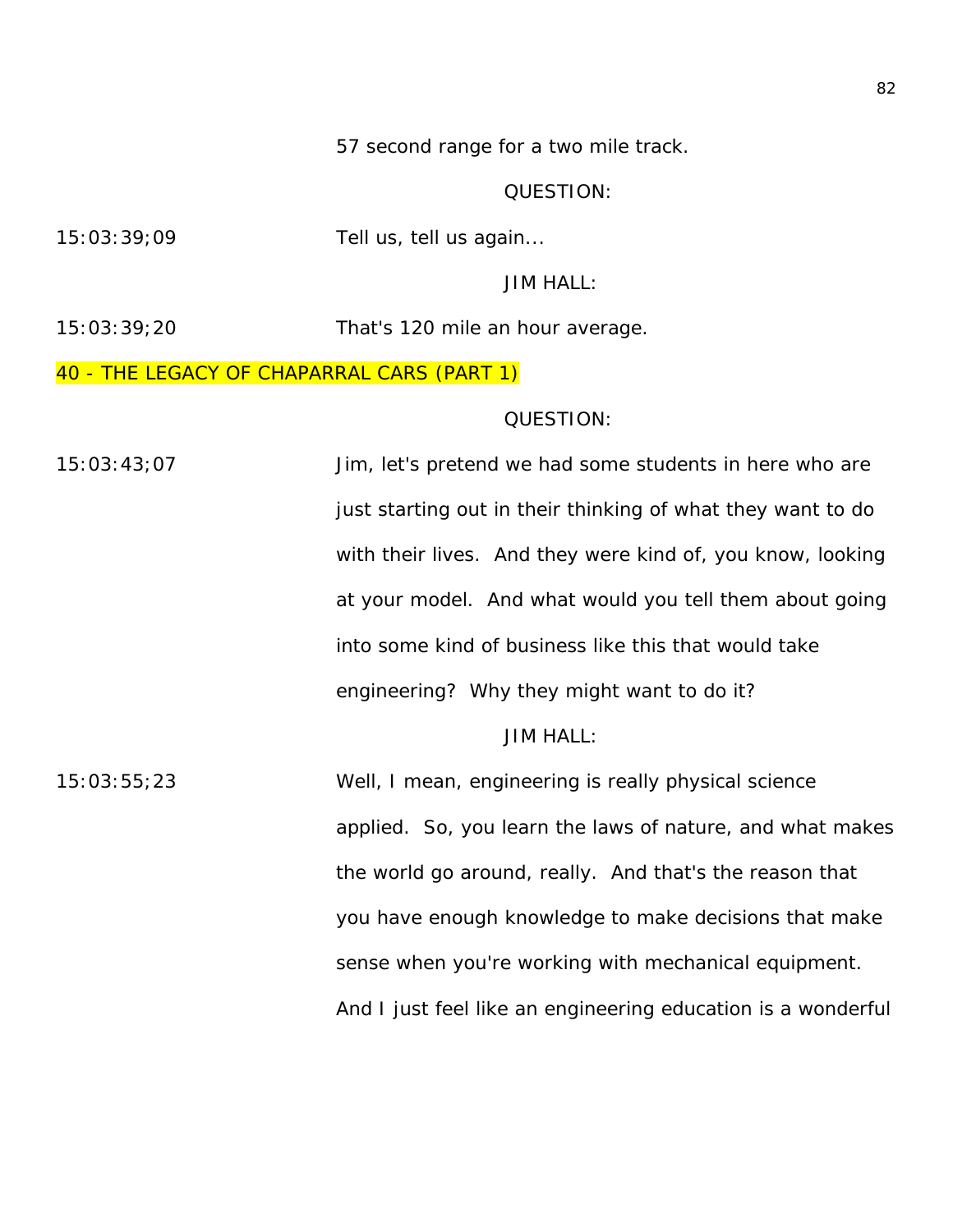tool for anybody in business, but particularly if you're in the performance kind of business, like aircraft. Any kind of performance. Boating. Cars. All that kind of thing requires that knowledge.

#### QUESTION:

15:04:51;19 And let me ask you this. Of all these great innovations, and the victories, and the racing, what are the things you're most proud of? Not necessarily the ones that were most successful, but the things where you really felt, "Aha, that deserves a feather in my cap. I liked that?" JIM HALL:

15:05:11;02 Well, the biggest impact that we had on racing that maybe I personally did was when I realized the importance of vertical aerodynamic force on a racecar, and what could be done by placing the center of that force in the right place on the racecar. You can increase the performance by a tremendous amount, it's cornering, and braking, and acceleration performance. And you can make the car handle the way that the driver would like it to handle. That is predictable.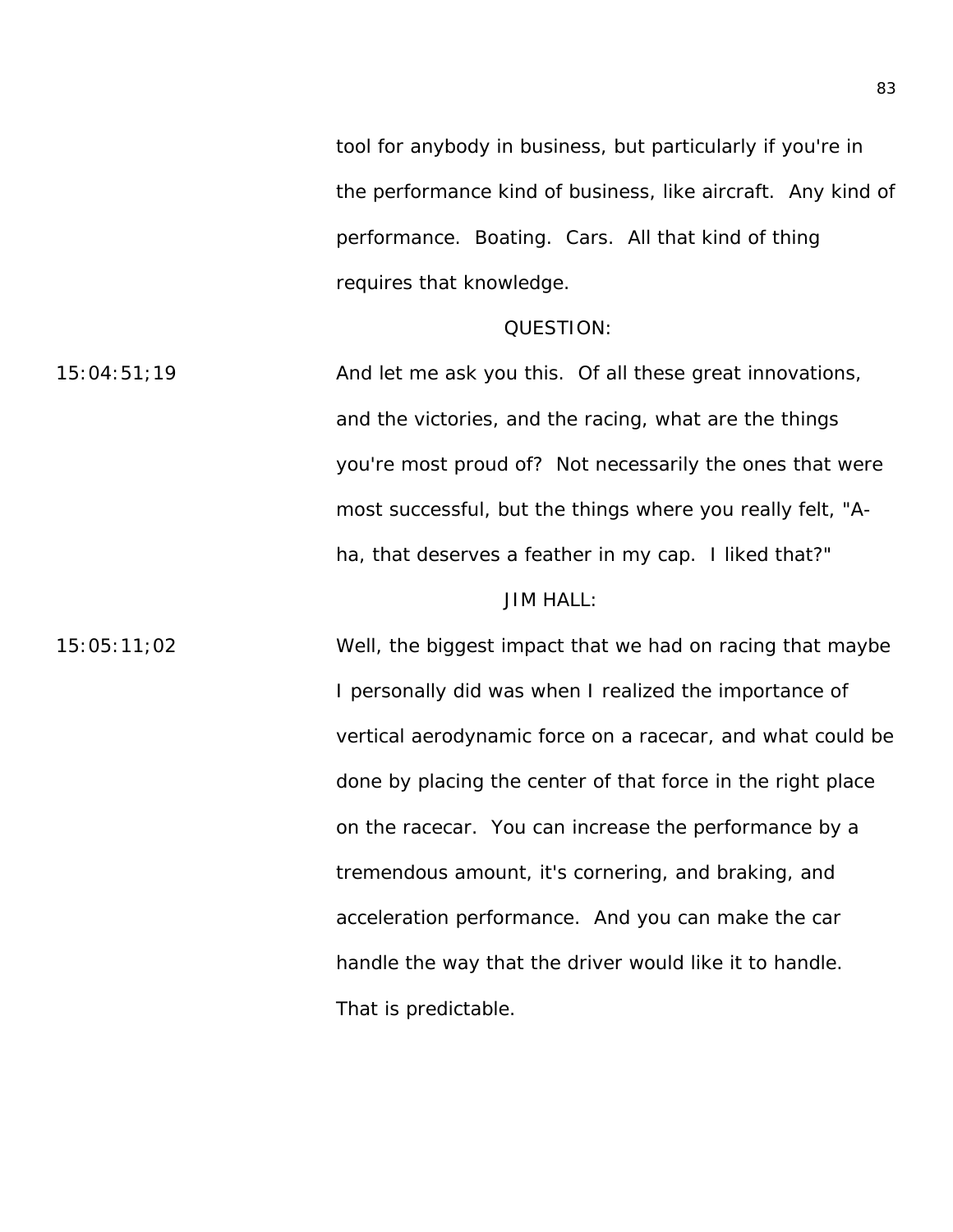15:05:46;07 That's what the driver really wants. He wants the car to be predictable so that it does what he thinks it's gonna do when he makes a control motion. And you can do that with aerodynamic vertical force. And it really changed the whole racing future from that point on. It made a tremendous impact. And I don't know why I happened to be in the right place, the right time to really realize that, but it was fortunate. And I had the background. I had the experience. And the time was right. So it was something that I'm most proud of.

# 41 - THE LEGACY OF CHAPARRAL CARS (PART 2)

#### JIM HALL:

15:06:42;20 This corner is about 110 miles an hour in the cars we ran in the '60s. Quite high speed. You drive to the inside of the corner right in here, stay out a little for the S back the other direction, and then, you try to get down where the camber's a little better, down in here. This part of it was about the same speed. Both turns about 110. And then, you want to make sure and get on the power early, to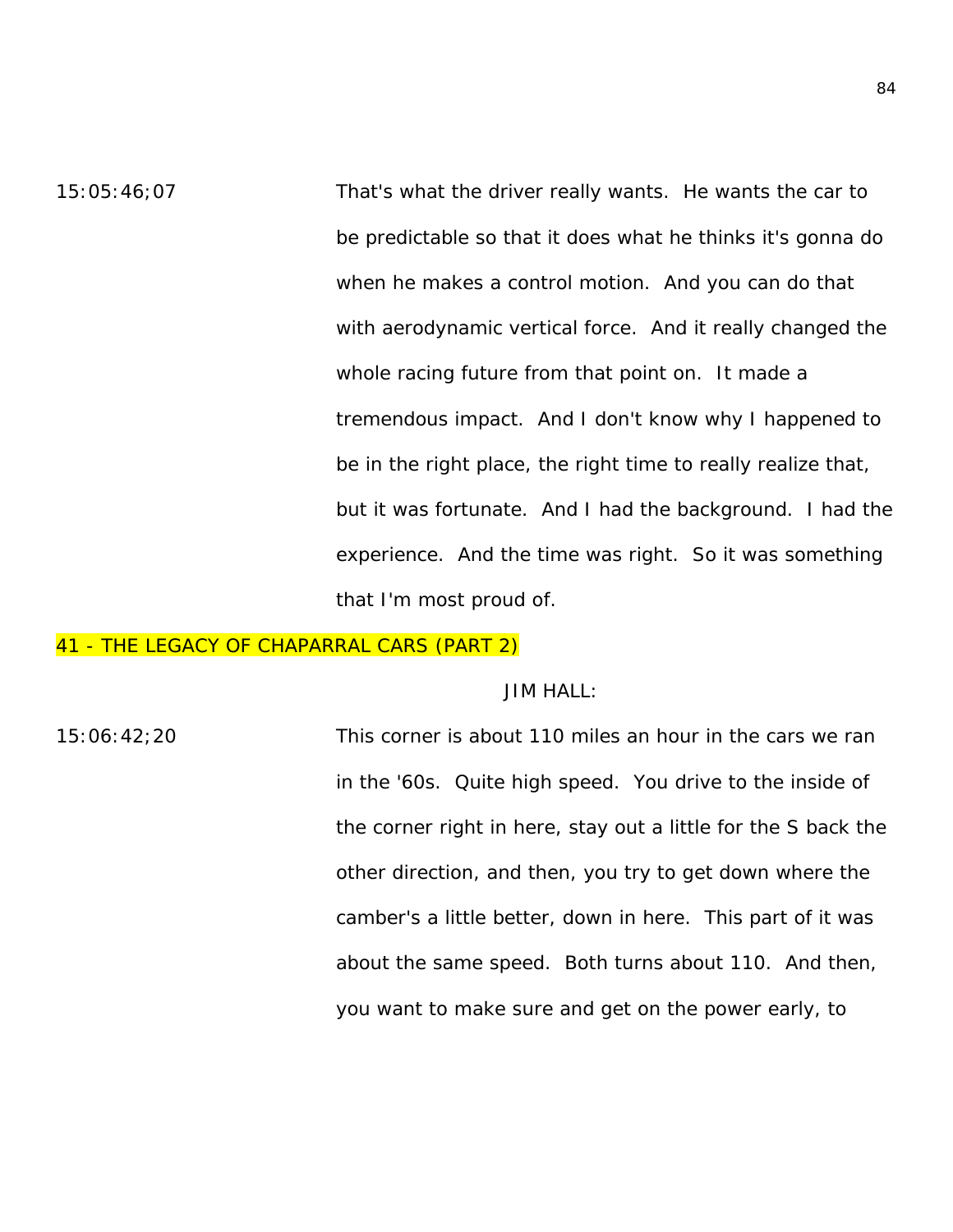accelerate out, and use all the road to the outside.

15:07:13;01 We pitted here. And this is what our pit area was. This little straightaway we reached about 125 miles an hour. This turn, you had to brake really hard straight into, it was about a 90 mile an hour turn in those days. Go clear to the inside, back out almost to the end. But the camber gets bad out there, so you don't go all the way, and then back in or down. This one's 85. It's just a little slower. And so, you had to adjust your speed between corners.

15:07:46;05 And then, you want to make sure and get on it early coming off of that one, because this is the longest, straightest part of the course, where you're gonna accelerate, and carry your maximum speed for the longest distance. So, when our cars were aerodynamically correct, we could get through this little kink flat out. So, we just kept our foot in it, right down along this line, and very easily turned through this corner, without upsetting the car, and we never had to lift.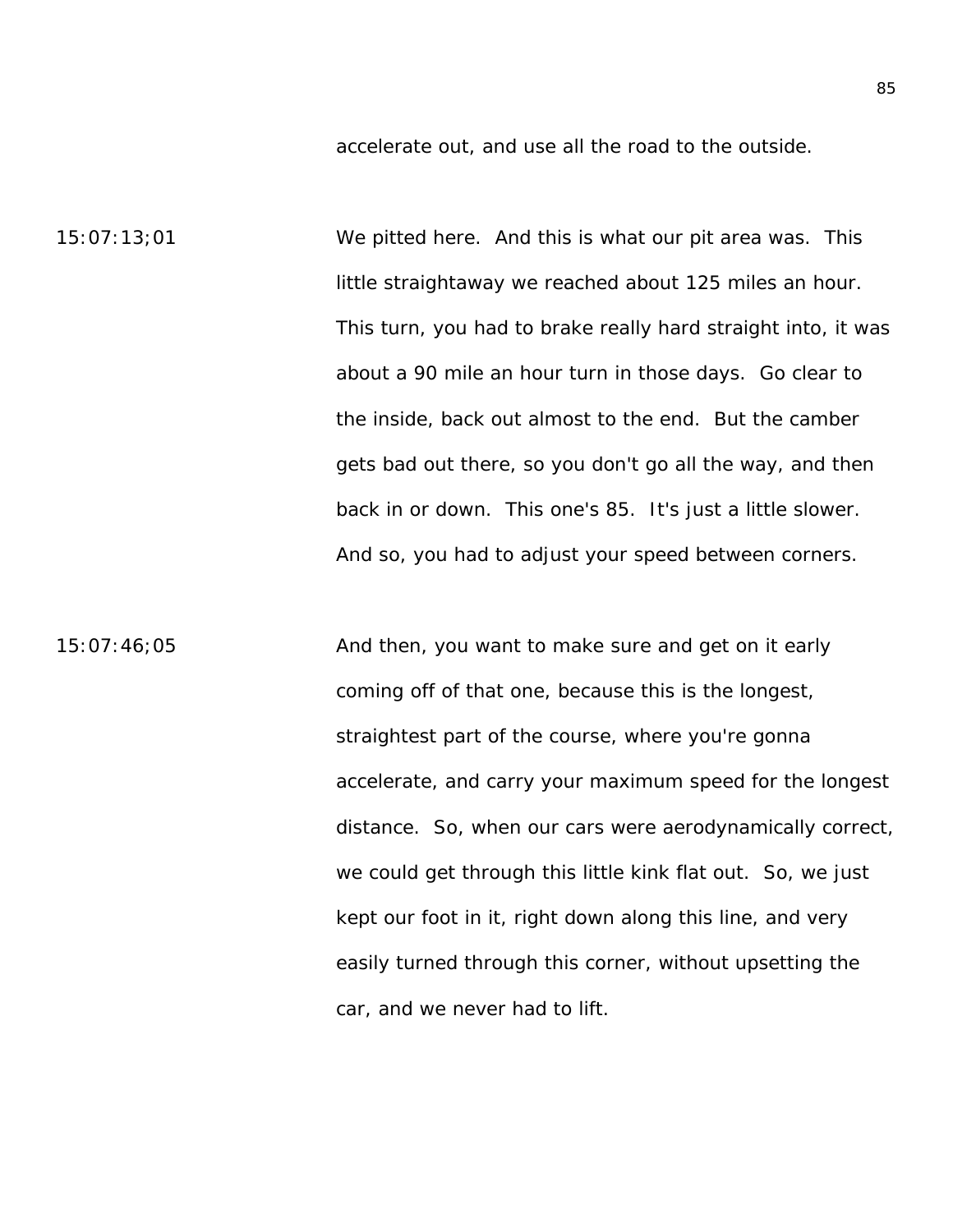15:08:18;10 Now, before aerodynamics downforce, we couldn't do that at all. That turn was quite slower. And this is the difficult decreasing radius turn I talked about before. We reached about 180 miles an hour. And then I had to brake really hard right here. And then, establish a radius about in the middle of the corner for a long time. Held my speed, held my speed, held and then I'd let it start to bleed off a little bit. When I saw the church, I braked. And I braked out here like this. And then I had the right speed for about 60 to 70 miles an hour, right, the slowest part right there.

15:09:02;23 And then, back this way, and again, accelerate over the hump. The wheels got a little airborne here, and it'd spin the wheels when it came down, and complete the acceleration on into the first of the S turn that we started filming a minute ago.

# 42 - TESTING THE GROUND EFFECTS CAR

## QUESTION:

15:09:20;25 Tell me a little bit about the sucker car when you tested it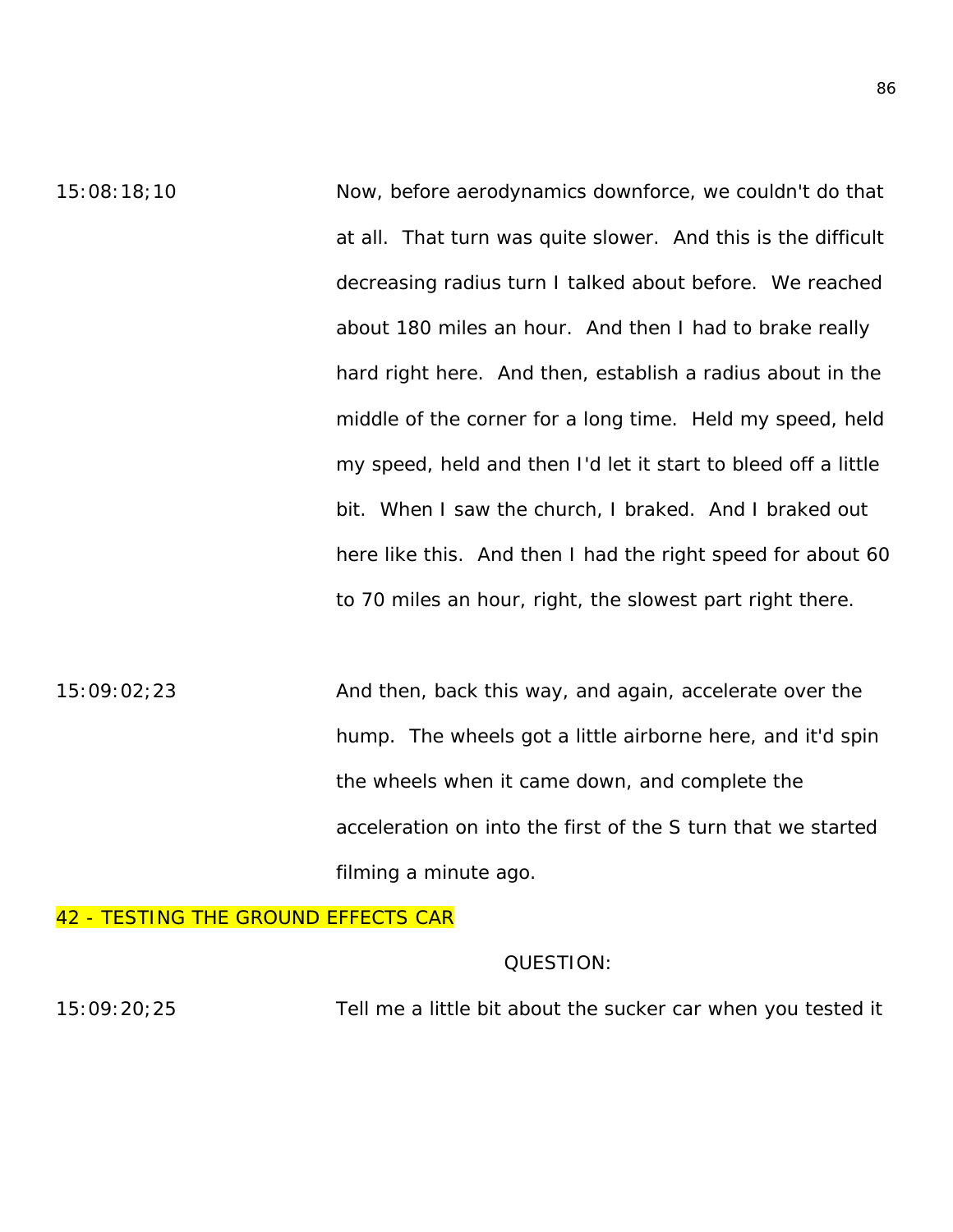out here. What did it feel like?

JIM HALL:

15:09:39;01 The major thing that you could feel is a tremendous increase in grip, and the performance in braking. You couldn't believe how deep you could drive the car into the corner before you had to put on the brakes, because it got so much grip when it was stopping. And it was just something that amazed you.

#### JIM HALL:

15:10:11;29 All your senses were telling you that you needed to brake, but you didn't really need to brake yet. So it was a real challenge to drive the car in deep enough. I didn't get to do enough laps with it myself, really hard laps, for me to get comfortable driving it at the limit.

15:10:27;09 And I know Jackie said he didn't. And Vic Elford who drove it the rest of the season, I think, got pretty good at it. That's where he did a lot of passing, was under braking. And he got to where he was very comfortable going in as deep as you could go with it. But he may be the only man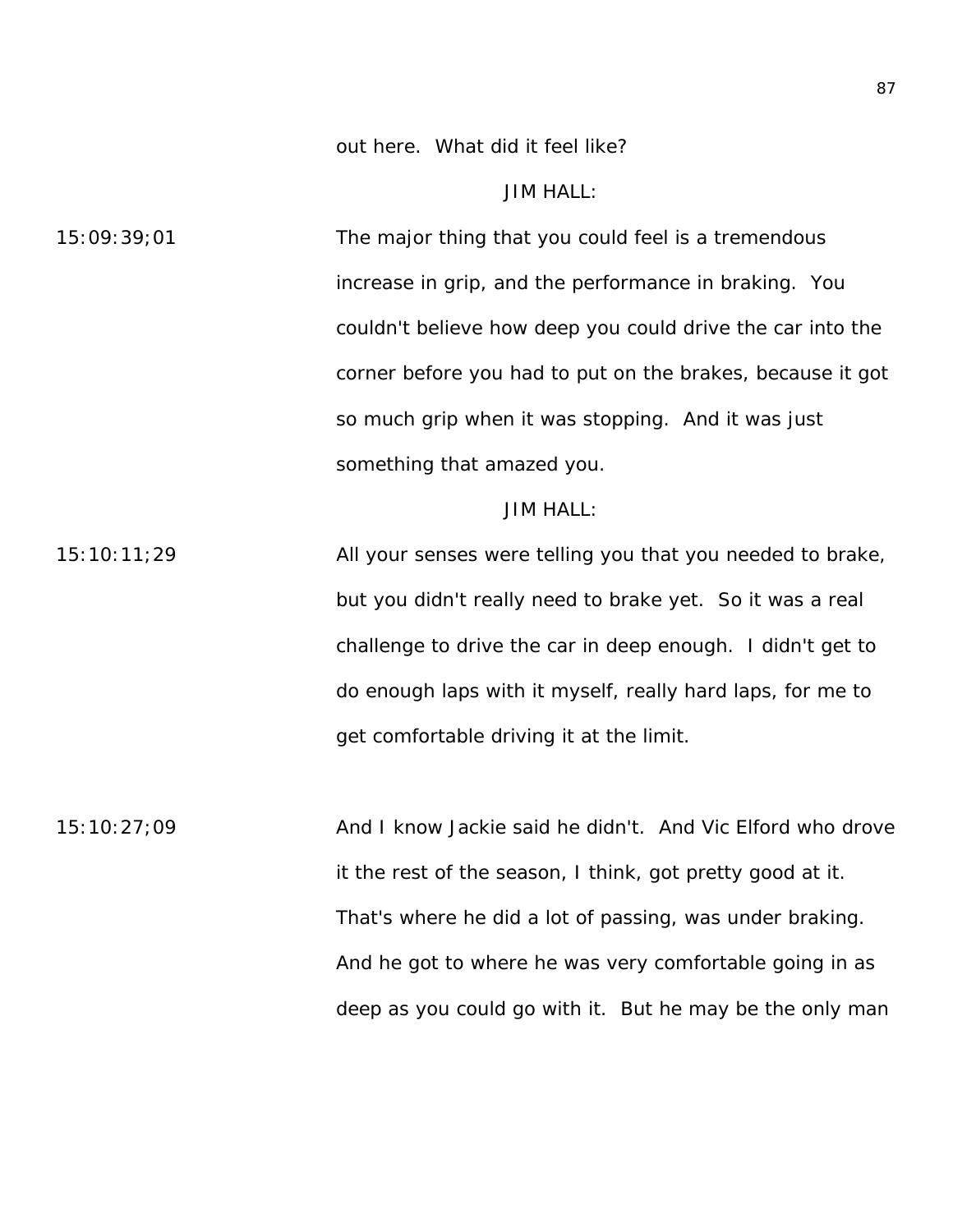# that ever did it.

# 43 - MEMORIES OF RATTLESNAKE RACEWAY

QUESTION:

| 15:10:47;17 | How long's it been since you've driven this track?             |
|-------------|----------------------------------------------------------------|
|             | <b>JIM HALL:</b>                                               |
| 15:10:50;09 | Oh, I drove it in the '80s some.                               |
|             | QUESTION:                                                      |
| 15:11:00:09 | What kind of memories are coming back today? Anything?         |
|             | Is it nostalgic?                                               |
|             | <b>JIM HALL:</b>                                               |
| 15:11:01;04 | Well, I've got thousands of laps here. So, I know each         |
|             | little piece of it, and where to go, and where not to go, and  |
|             | why I wore that little place out right there and it's all part |
|             | of testing, and learning about the car, and trying to see      |
|             | what your capabilities are in the car. And you know I have     |
|             | so many memories, for instance, aerodynamics. I just           |
|             | used to come back on that straightaway, and run a set          |
|             | speed in order to make a data run. So, I did a lot of that     |
|             | kind of thing, in addition to trying to run at max             |
|             | performance all the time.                                      |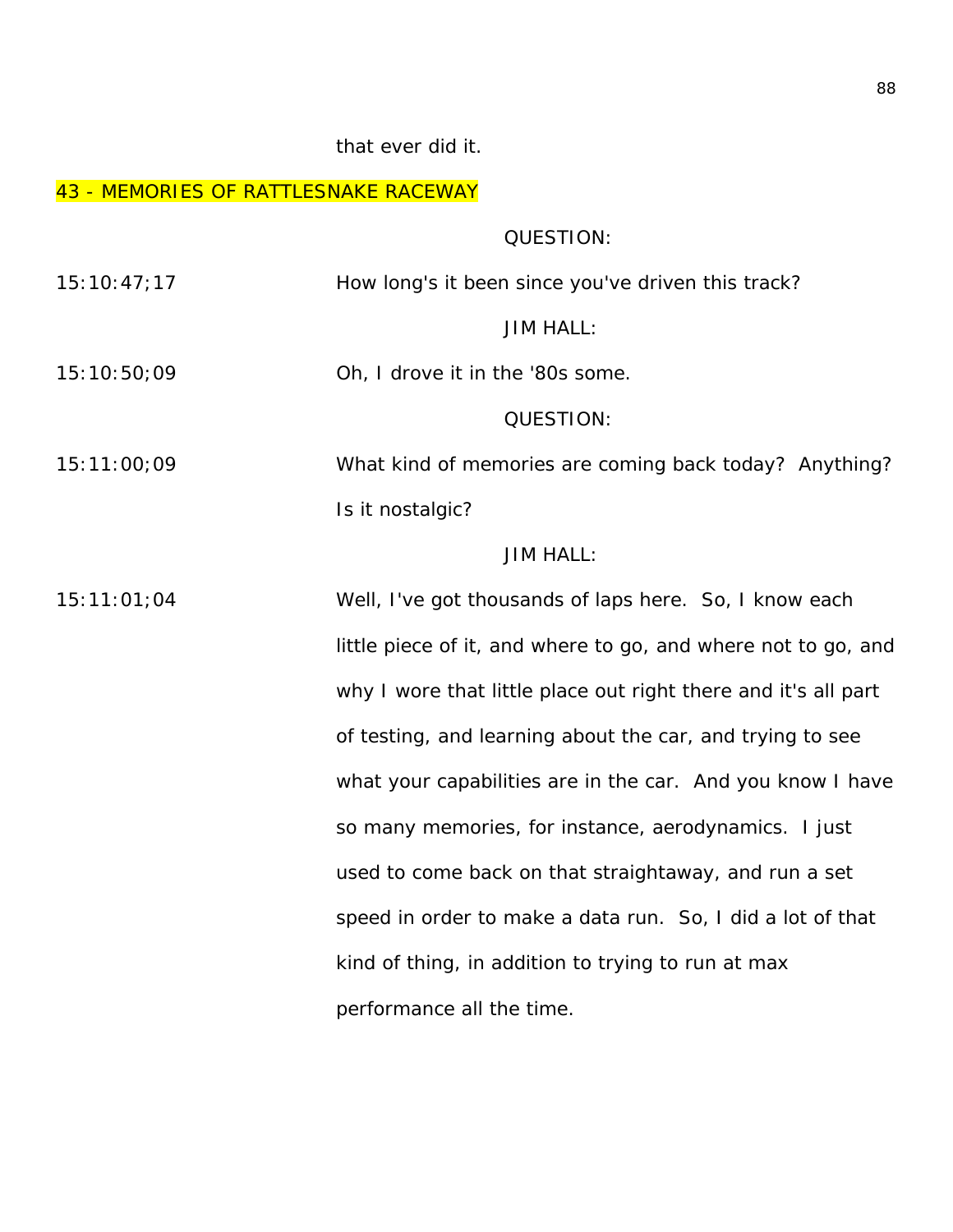# QUESTION:

| 15:11:49;01 | So, you never forget the track, do you?                      |
|-------------|--------------------------------------------------------------|
|             | <b>JIM HALL:</b>                                             |
| 15:11:51;24 | No. We thought about running it backwards some, and I        |
|             | tried it a few times, but you know, we had so much data      |
|             | on it the other way that we were hesitant to recalibrate     |
|             | and get the knowledge going the other direction.             |
|             | QUESTION:                                                    |
| 15:12:18;25 | Did you ever drive it at night?                              |
|             | <b>JIM HALL:</b>                                             |
| 15:12:18;04 | A little. You know, we ran the international races, Sebring, |
|             | LeMans, Daytona. So, we had to make sure the lights          |
|             | were pointed correctly.                                      |
|             |                                                              |

# 44 - THE KEY TO CHAPARRAL CARS' SUCCESS

# QUESTION:

| 15:12:52;26 | Tell us again, where we are, and what happened here, Jim.    |
|-------------|--------------------------------------------------------------|
|             | <b>JIM HALL:</b>                                             |
| 15:12:57;20 | Well, we're on Rattlesnake Raceway. And this is a good       |
|             | part of it. Actually, there's a little hump behind us that's |
|             | coming down this way. Cars got a little airborne. And        |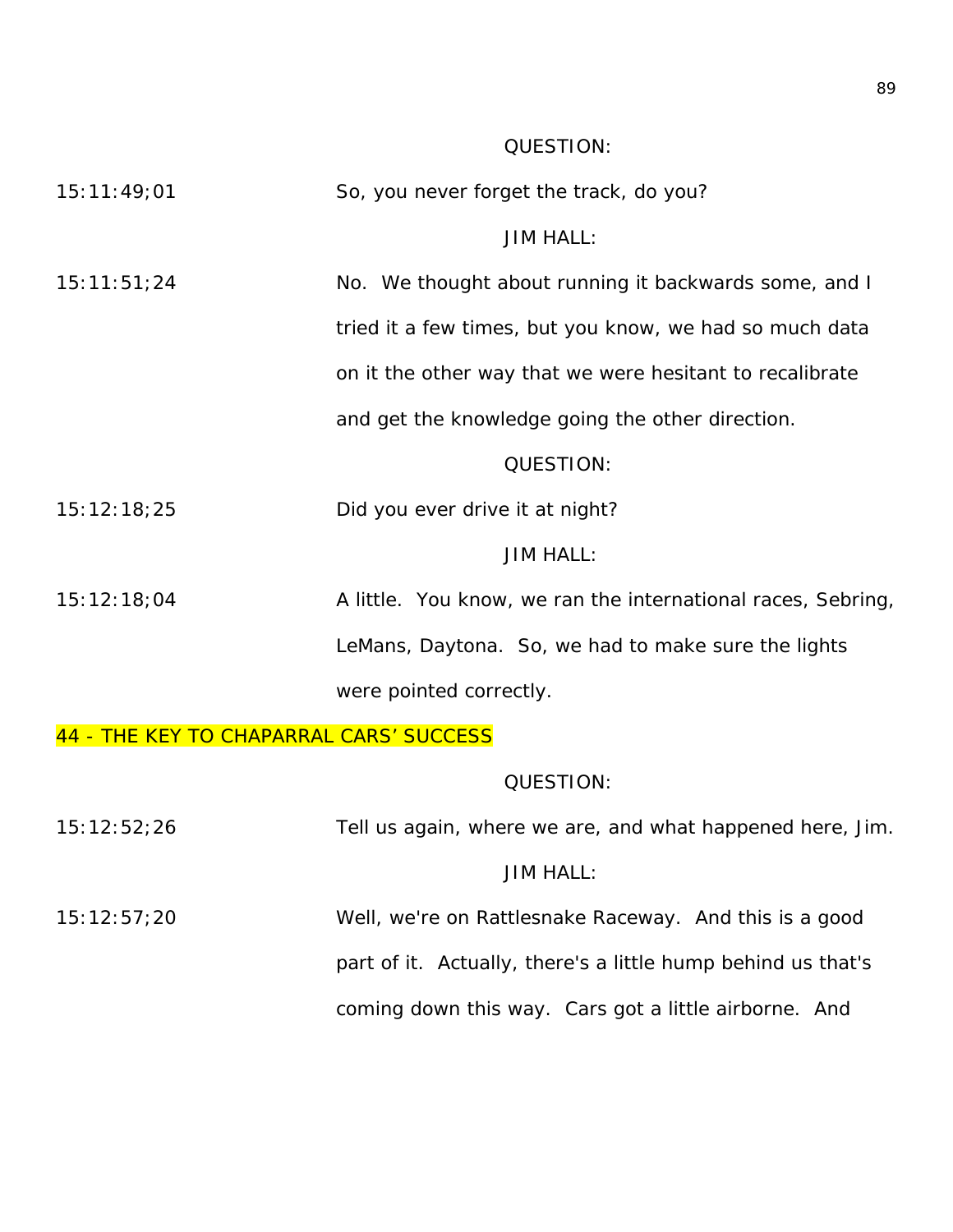then, into a right hander down here that's about 110 mile an hour turn. It's a good part of the test track. And we did an awful lot of work here. This is the kind of thing that I think made our team more successful, is we were able to come out here and test just almost any day.

#### QUESTION:

15:13:21;02 Now, what's some of the history? There was no and obviously, it's not in repair now. So, tell us about that. JIM HALL:

15:13:28;06 Well, that's a long time ago. You know, the '60s and '70s area long time ago. And Chaparral has actually been in storage for quite a while. And we haven't had the budget to maintain the whole facility. And this is one of the parts that that's not being maintained very well. I'm disappointed in that. But that's the way life is.

# 45 - THE VALUE OF EDUCATION

# QUESTION:

15:14:03;05 Let's talk again about what the lessons that maybe young people can learn from what you've done with your background and career. What would you say to some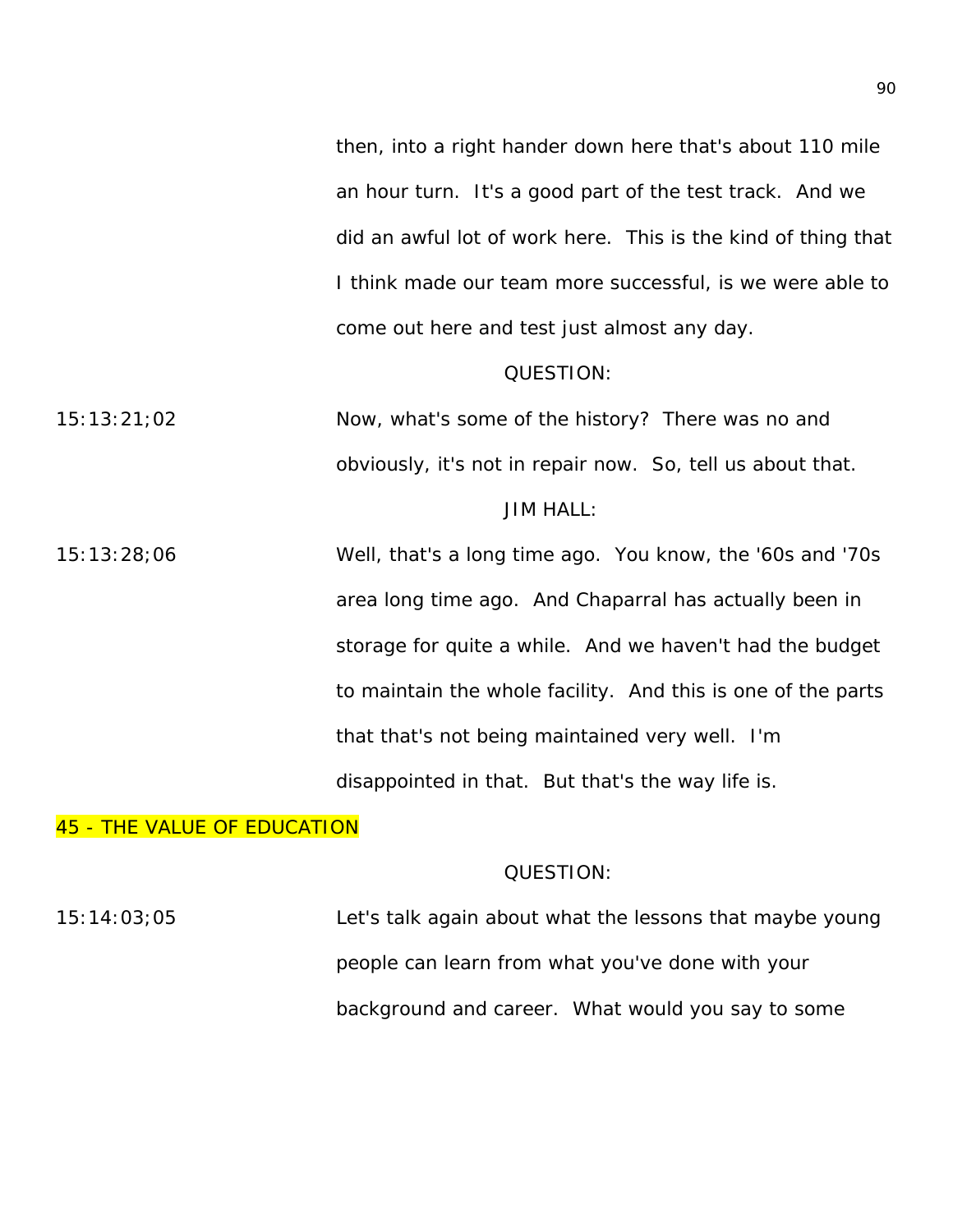young people if we had them here, they're out here at Rattlesnake Raceway?

# JIM HALL:

15:14:15;07 Well, I can tell 'em that just because I studied engineering, it wasn't boring, and it wasn't all, there's a lot of work to it. But it wasn't all work. There's a lot of fun things about it. And I got involved in a sport, and in a career that I couldn't have done without it. I think it's fabulous that I had that education.

15:14:33;04 And I look back [on] it very kindly now. The time I spent studying math, and doing things that I couldn't quite see the use for when I was a youngster really turned out to be valuable to me. And I think that shows in our work.

# 46 - TAKE ADVANTAGE OF OPPORTUNTIES

#### QUESTION:

 $15:14:48;14$  And let's walk a little bit.

15:14:51;09 And this is kind of a tricky one, but, you know, this is one of these interviews that theoretically will be preserved for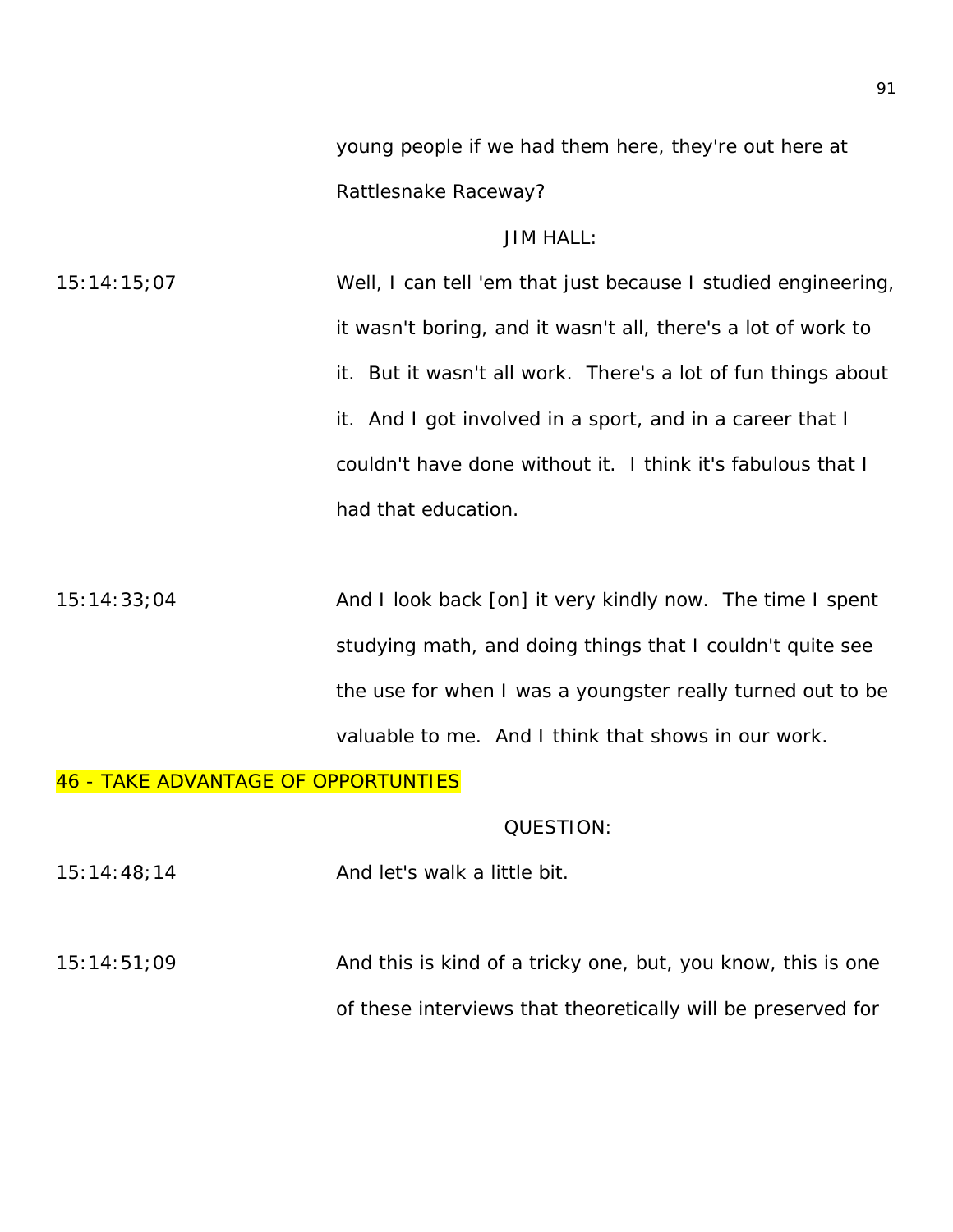100 years. People will be able to go and look the thing up. What kind of message do you want to give to the people down the road?

# JIM HALL:

15:15:05;22 Well, you could have asked me that earlier, and I could've thought about it. Well, the message that I might convey is that I'm really lucky and proud to have lived in America. Because this is a place where a guy like me can take advantage of our kind of free market system, and do something that's important. And do it on my own. Make my own decisions.

15:15:36;27 I think the freedom that we have to do what we want to do is the most valuable thing that we have. And I hope we can manage to maintain that. Because the world's getting more complicated all the time. But I think the American model is the one that has really allowed me to do what I want to do.

# QUESTION:

15:15:57;03 Okay. And secondly, similar question. When people look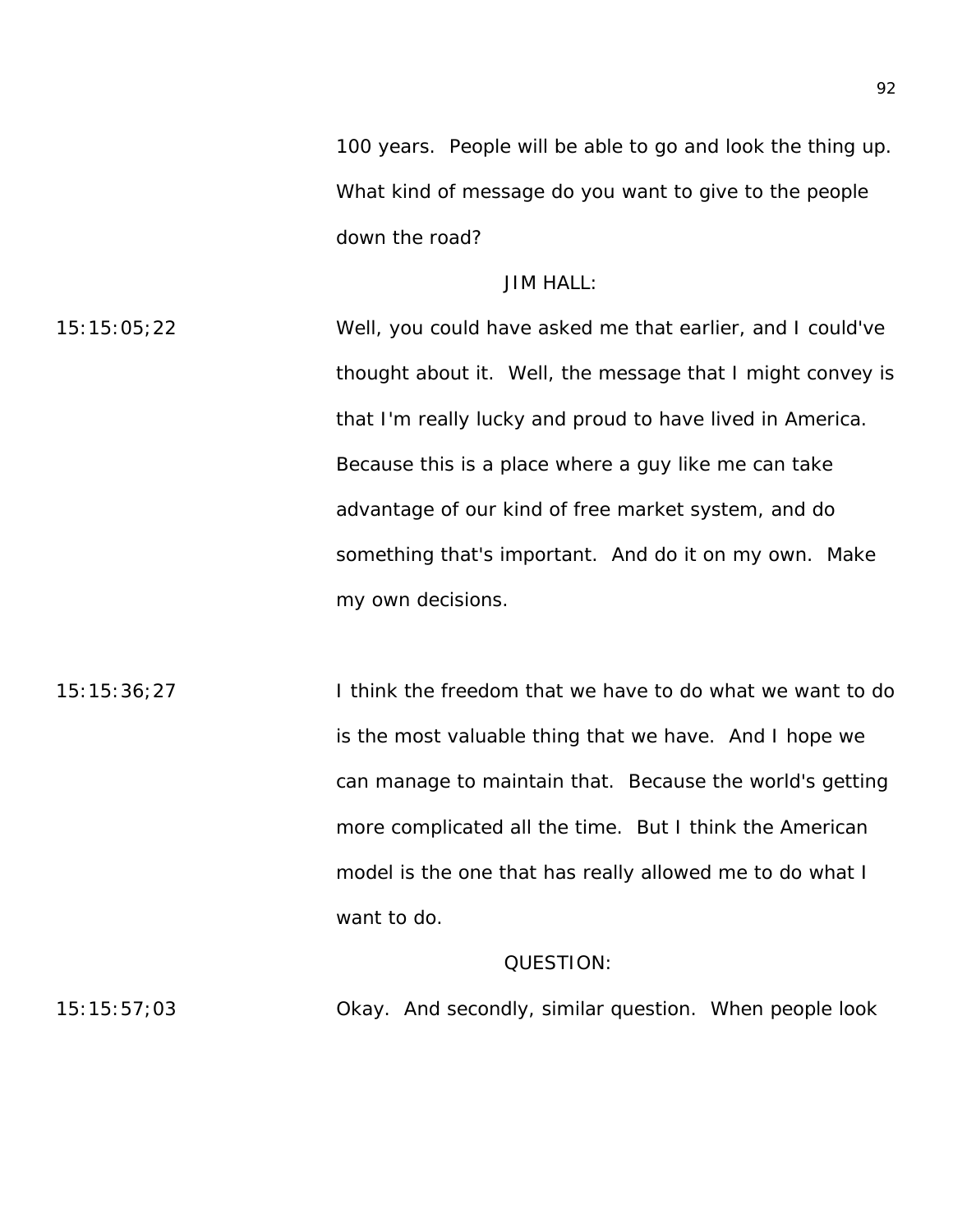back, what would you like 'em to think about you?

### JIM HALL:

15:16:11;19 Well, I think that's a difficult question. Everything you do, you don't think about in terms of what people are gonna think about it. I know I did my life in an ethical way, and I kept my reputation throughout my life. And I'm proud of it. And I think that's the most important thing.

# 47 - LEARN BY DOING

# QUESTION:

15:16:38;16 And then just give me a couple more memories here. From when we were driving, you were talking about some of the things. You described every curve, every, tell me a few more things here about Rattlesnake that you're thinking about today when you look at it. Nice things, as opposed to disarray.

# JIM HALL:

15:16:54;07 Yeah. Well, I guess the moment that that I realized that downforce was important happened right here. And so, that was a key item in my life. And I also began to understand quite a bit about the way automobiles